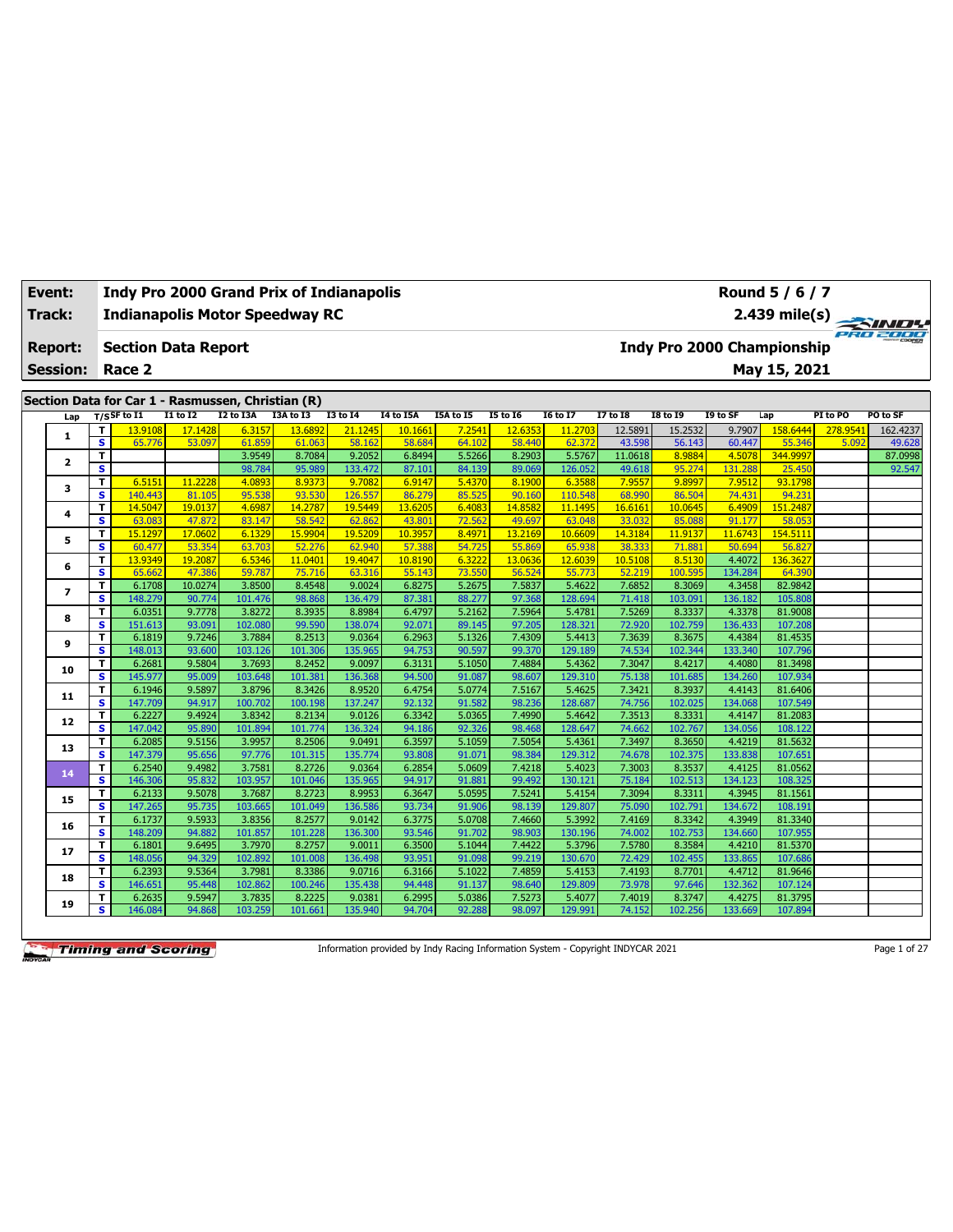| Event:                   | <b>Indy Pro 2000 Grand Prix of Indianapolis</b>                                                              | Round 5 / 6 / 7                               |
|--------------------------|--------------------------------------------------------------------------------------------------------------|-----------------------------------------------|
| Track:                   | <b>Indianapolis Motor Speedway RC</b>                                                                        | $2.439$ mile(s)<br><u> SINDI</u>              |
| <b>Report:</b>           | <b>Section Data Report</b>                                                                                   | PRO 2000<br><b>Indy Pro 2000 Championship</b> |
| <b>Session:</b>          | Race 2                                                                                                       | May 15, 2021                                  |
|                          | Section Data for Car 1 - Rasmussen, Christian (R)                                                            |                                               |
| Lap                      | $T/S$ SF to PI<br>$\overline{\mathbf{r}}$<br>137.5902                                                        |                                               |
| $\mathbf{1}$             | $\overline{\mathbf{s}}$<br>58.167                                                                            |                                               |
| $\mathbf{2}$             | $\overline{\mathbf{r}}$<br>S                                                                                 |                                               |
| 3                        | $\overline{\mathbf{r}}$<br>$\overline{\mathbf{s}}$                                                           |                                               |
| 4                        | $\overline{I}$                                                                                               |                                               |
|                          | S<br>T.                                                                                                      |                                               |
| 5                        | $\overline{\mathbf{s}}$                                                                                      |                                               |
| 6                        | $\overline{\mathbf{r}}$<br>S                                                                                 |                                               |
| $\overline{\phantom{a}}$ | T.<br>$\overline{\mathbf{s}}$                                                                                |                                               |
| 8                        | T                                                                                                            |                                               |
| 9                        | S<br>$\overline{\mathbf{r}}$                                                                                 |                                               |
|                          | $\overline{\mathbf{s}}$<br>Τ                                                                                 |                                               |
| 10                       | $\overline{\mathbf{s}}$                                                                                      |                                               |
| 11                       | T<br>$\overline{\mathbf{s}}$                                                                                 |                                               |
| 12                       | $\overline{\mathbf{r}}$<br>$\overline{\mathbf{s}}$                                                           |                                               |
| 13                       | $\overline{\mathbf{r}}$                                                                                      |                                               |
|                          | $\overline{\mathbf{s}}$<br>T                                                                                 |                                               |
| 14                       | S                                                                                                            |                                               |
| 15                       | T<br>$\overline{\mathbf{s}}$                                                                                 |                                               |
| 16                       | $\overline{\mathbf{r}}$<br>S                                                                                 |                                               |
| 17                       | $\mathbf T$                                                                                                  |                                               |
| 18                       | $\overline{\mathbf{s}}$<br>$\overline{\mathbf{r}}$                                                           |                                               |
|                          | S<br>$\mathbf{T}$                                                                                            |                                               |
| 19                       | $\overline{\mathbf{s}}$                                                                                      |                                               |
|                          |                                                                                                              |                                               |
|                          | <b>Timing and Scoring</b><br>Information provided by Indy Racing Information System - Copyright INDYCAR 2021 | Page 2 of 27                                  |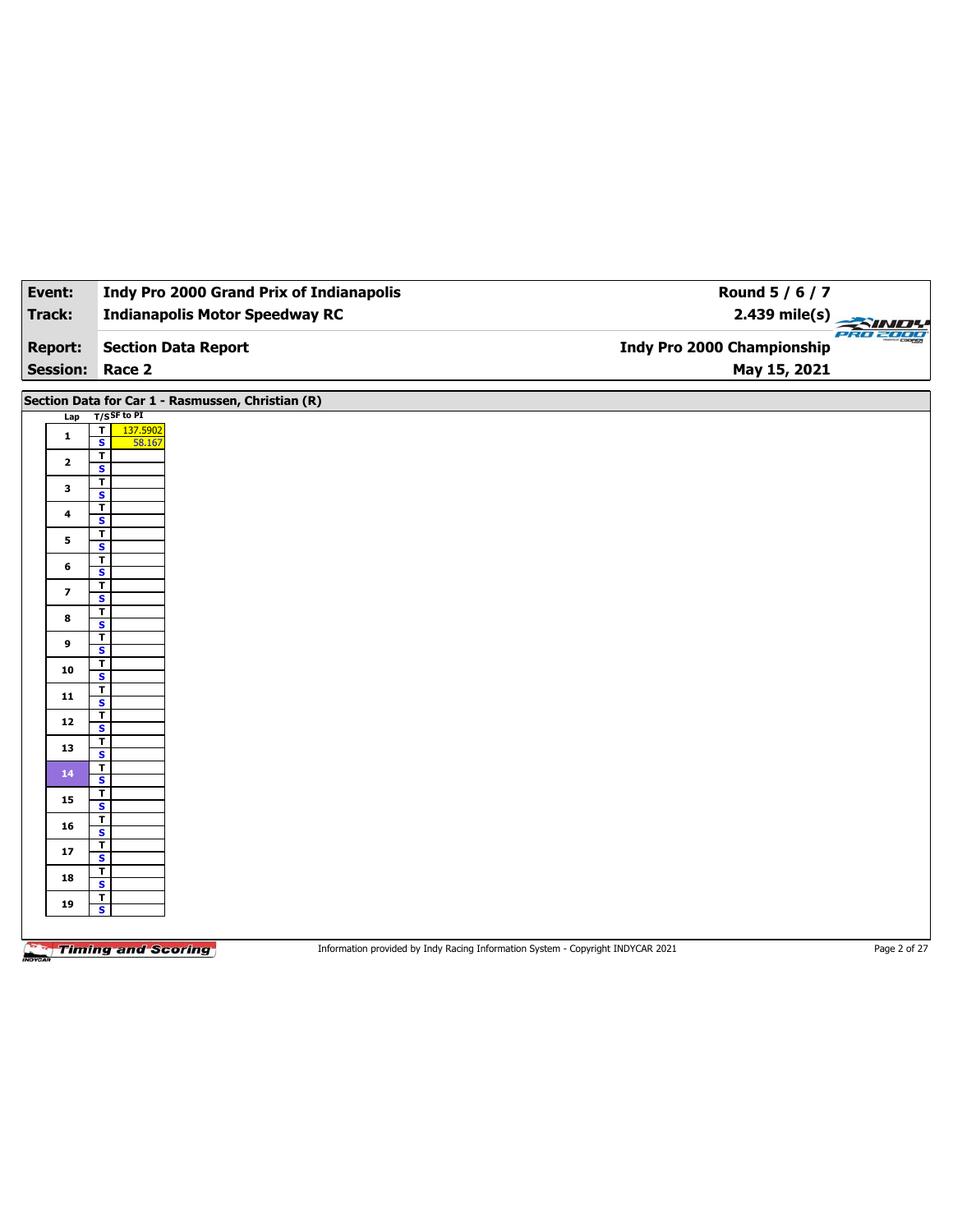| Event:          |    |             |                            | <b>Indy Pro 2000 Grand Prix of Indianapolis</b>   |           |          |                  |           |                 |                 |                 |                 |           | Round 5 / 6 / 7            |          |                 |  |
|-----------------|----|-------------|----------------------------|---------------------------------------------------|-----------|----------|------------------|-----------|-----------------|-----------------|-----------------|-----------------|-----------|----------------------------|----------|-----------------|--|
| Track:          |    |             |                            | <b>Indianapolis Motor Speedway RC</b>             |           |          |                  |           |                 |                 |                 |                 |           |                            |          | 2.439 mile(s)   |  |
| <b>Report:</b>  |    |             | <b>Section Data Report</b> |                                                   |           |          |                  |           |                 |                 |                 |                 |           | Indy Pro 2000 Championship |          | <b>PRO 2000</b> |  |
| <b>Session:</b> |    | Race 2      |                            |                                                   |           |          |                  |           |                 |                 |                 |                 |           | May 15, 2021               |          |                 |  |
|                 |    |             |                            | Section Data for Car 1 - Rasmussen, Christian (R) |           |          |                  |           |                 |                 |                 |                 |           |                            |          |                 |  |
| Lap             |    | T/SSF to I1 | <b>I1 to I2</b>            | I2 to I3A                                         | I3A to I3 | 13 to 14 | <b>14 to 15A</b> | I5A to I5 | <b>I5 to 16</b> | <b>16 to 17</b> | <b>I7 to I8</b> | <b>I8 to I9</b> | I9 to SF  | Lap                        | PI to PO | PO to SF        |  |
| 20              |    | 6.2613      | 9.5493                     | 3.8138                                            | 8.2072    | 9.0311   | 6.3211           | 5.0956    | 7.4212          | 5.3824          | 7.3679          | 8.3513          | 4.4057    | 81.2079                    |          |                 |  |
|                 | s. | 146.136     | 95.319                     | 102.439                                           | 101.851   | 136.045  | 94.381           | 91.255    | 99.500          | 130.602         | 74.494          | 102.543         | 134.330 l | 108.122                    |          |                 |  |
|                 |    | 6.2096      | 9.6609                     | 3.7964                                            | 8.2979    | 9.0487   | 6.3021           | 5.0853    | 7.4104          | 5.3980          | 7.3918          | 8.3355          | 4.4048    | 81.3414                    |          |                 |  |
| 21              |    | 147 352 1   | 94 218                     | $102$ 908                                         | 100 737   | 135 780  | 94 665           | 91,440    | 99 645          | 130,225         | 74 253          | 102737          | 134 358 1 | 107 945                    |          |                 |  |

|    |            | $-101200$ | ------  |          | $-0 - 0 - 1 - 1$ | $-0.0000$ | $  -$  | $-$ ----- | $- - - - - - -$ | $-0.000-$ | .      |         | $- - - - - -$ | $-$ - $-$ - $-$ - |  |
|----|------------|-----------|---------|----------|------------------|-----------|--------|-----------|-----------------|-----------|--------|---------|---------------|-------------------|--|
| 21 |            | 6.2096    | 9.6609  | 3.7964   | 8.2979           | 9.0487    | 6.3021 | 5.0853    | 7.4104          | 5.3980    | 7.3918 | 8.3355  | 4.4048        | 81.3414           |  |
|    |            | 47.352    | 94.218  | 102.908  | 100.737          | 135.780   | 94.665 | 91.440    | 99.645          | 130.225   | 74.253 | 102.737 | 134.358       | 107.945           |  |
| 22 |            | 6.2141    | 9.5700  | 3.7878   | 8.3368           | 9.0522    | 6.4138 | 5.0921    | 7.4811          | 5.4167    | 7.2778 | 8.3487  | 4.3957        | 81.3868           |  |
|    |            | 147.246   | 95.113  | 103.1421 | 100.267          | 135.728   | 93.017 | 91.318    | 98.703          | 129.775   | 75.416 | 102.574 | 134.636       | 107.885           |  |
| 23 |            | 6.2040    | 9.5917  | 3.7661   | 8.2638           | 9.0141    | 6.3164 | 5.1082    | 7.4179          | 5.4289    | 7.4556 | 8.4279  | 4.4078        | 81.4024           |  |
|    | э.         | 147.485   | 94.897  | 103.736  | 101.153          | 136.302   | 94.451 | 91.030    | 99.544          | 129.484   | 73.618 | 101.611 | 134.266       | 107.864           |  |
| 24 |            | 6.7136    | 12.5459 | 6.0159   | 13.5763          |           |        |           |                 |           |        |         |               |                   |  |
|    | $\epsilon$ | 136.291   | 72.552  | 64.942   | 61.571           |           |        |           |                 |           |        |         |               |                   |  |
|    |            |           |         |          |                  |           |        |           |                 |           |        |         |               |                   |  |

Information provided by Indy Racing Information System - Copyright INDYCAR 2021 Page 3 of 27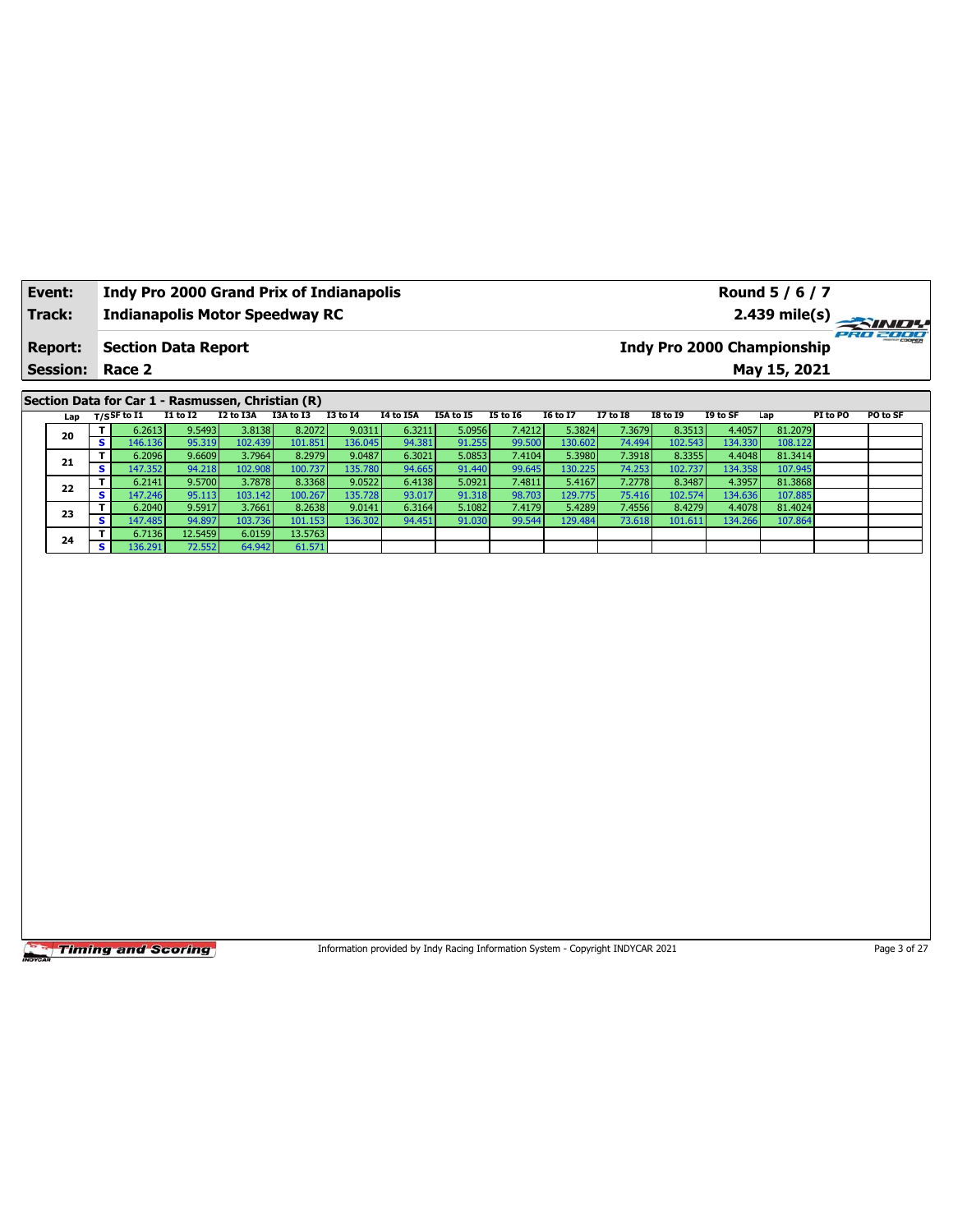| Event:          | Indy Pro 2000 Grand Prix of Indianapolis           | Round 5 / 6 / 7                        |
|-----------------|----------------------------------------------------|----------------------------------------|
| Track:          | <b>Indianapolis Motor Speedway RC</b>              | 2.439 mile(s)                          |
| <b>Report:</b>  | <b>Section Data Report</b>                         | ero zooo<br>Indy Pro 2000 Championship |
| <b>Session:</b> | Race 2                                             | May 15, 2021                           |
|                 | Section Data for Car 1 - Rasmussen, Christian (R)  |                                        |
| Lap             | $T/S$ SF to PI                                     |                                        |
| 20              | $\overline{\mathsf{r}}$<br>$\overline{\mathbf{s}}$ |                                        |
| ${\bf 21}$      | $\overline{\mathbf{r}}$<br>$\overline{\mathbf{s}}$ |                                        |
| 22              | $\overline{1}$                                     |                                        |
| 23              | $\overline{\mathbf{s}}$<br>$\overline{\mathbf{r}}$ |                                        |
|                 | $\overline{\mathbf{s}}$<br>$\mathbf T$             |                                        |
| 24              | $\overline{\mathbf{s}}$                            |                                        |
|                 |                                                    |                                        |
|                 |                                                    |                                        |
|                 |                                                    |                                        |
|                 |                                                    |                                        |
|                 |                                                    |                                        |
|                 |                                                    |                                        |
|                 |                                                    |                                        |
|                 |                                                    |                                        |
|                 |                                                    |                                        |
|                 |                                                    |                                        |
|                 |                                                    |                                        |
|                 |                                                    |                                        |
|                 |                                                    |                                        |
|                 |                                                    |                                        |
|                 |                                                    |                                        |
|                 |                                                    |                                        |
|                 |                                                    |                                        |
|                 |                                                    |                                        |

Information provided by Indy Racing Information System - Copyright INDYCAR 2021 Page 4 of 27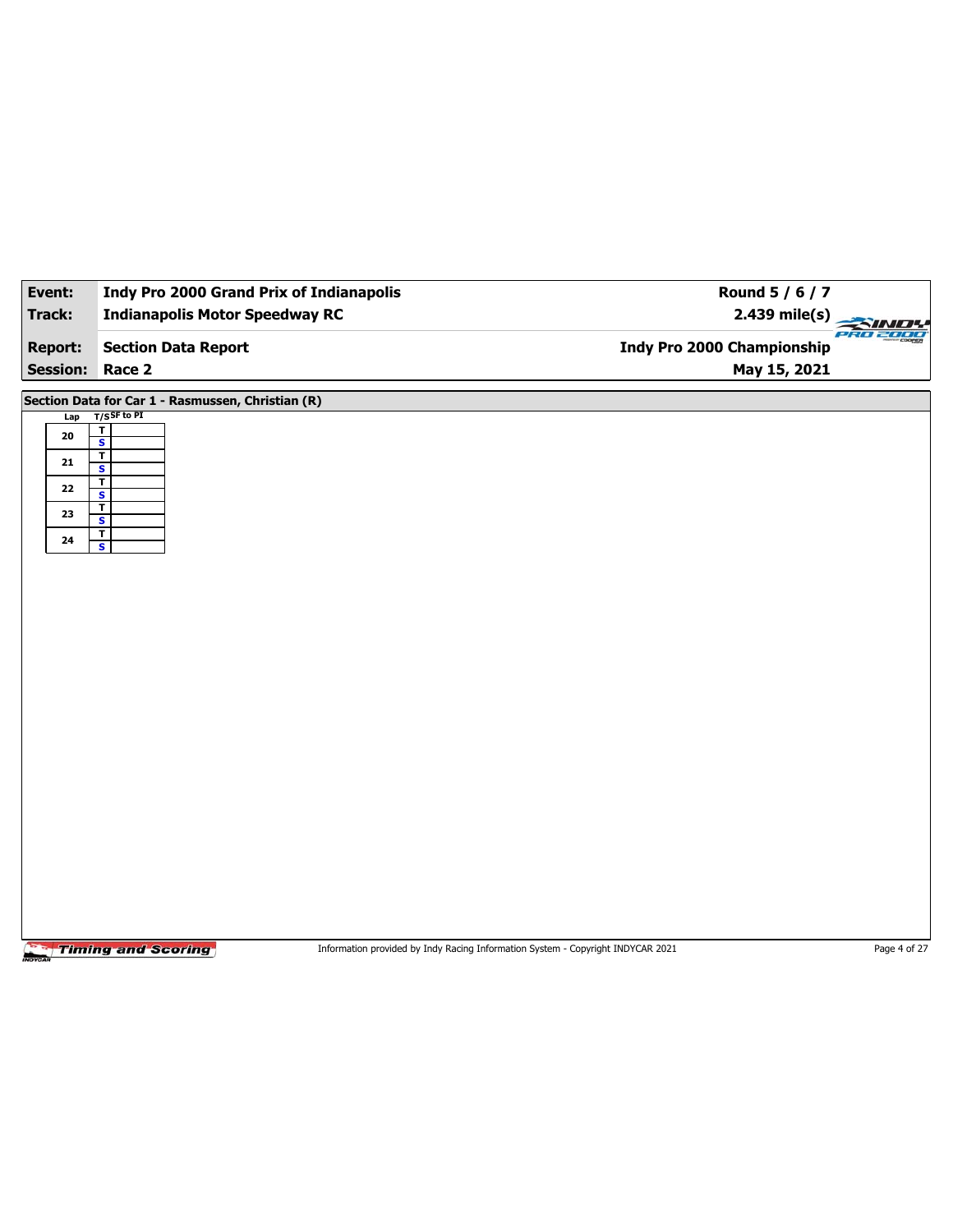| Event:        |                 |                              |                                           |                   |                  | <b>Indy Pro 2000 Grand Prix of Indianapolis</b> |                  |                  |                  |                  |                  |                  |                  |                                   | Round 5 / 6 / 7   |          |
|---------------|-----------------|------------------------------|-------------------------------------------|-------------------|------------------|-------------------------------------------------|------------------|------------------|------------------|------------------|------------------|------------------|------------------|-----------------------------------|-------------------|----------|
| <b>Track:</b> |                 |                              |                                           |                   |                  | <b>Indianapolis Motor Speedway RC</b>           |                  |                  |                  |                  |                  |                  |                  |                                   | $2.439$ mile(s)   | PRO 2000 |
|               | <b>Report:</b>  |                              | <b>Section Data Report</b>                |                   |                  |                                                 |                  |                  |                  |                  |                  |                  |                  | <b>Indy Pro 2000 Championship</b> |                   |          |
|               | <b>Session:</b> |                              | Race 2                                    |                   |                  |                                                 |                  |                  |                  |                  |                  |                  |                  |                                   | May 15, 2021      |          |
|               |                 |                              |                                           |                   |                  |                                                 |                  |                  |                  |                  |                  |                  |                  |                                   |                   |          |
|               |                 |                              | Section Data for Car 18 - McElrea, Hunter |                   |                  |                                                 |                  |                  |                  |                  |                  |                  |                  |                                   |                   |          |
|               | Lap             |                              | $T/S$ SF to $I1$                          | <b>I1 to I2</b>   | <b>I2 to I3A</b> | I3A to I3                                       | <b>I3 to 14</b>  | I4 to I5A        | I5A to I5        | <b>I5 to 16</b>  | <b>16 to 17</b>  | <b>I7 to I8</b>  | <b>I8 to 19</b>  | I9 to SF                          | Lap               | PO to SF |
|               | 1               | T                            | 13.2428                                   | 13.8072           | 4.7927           | 14.4804                                         | 20.6495          | 10.3574          | 5.5901           | 13.3919          | 10.0132          | 12.5743          | 24.0356          | 11.8342                           | 154.7693          | 167.1076 |
|               |                 | s                            | 69.094                                    | 65.924            | 81.516           | 57.727                                          | 59.500           | 57,600           | 83.183           | 55.138           | 70.203           | 43.650           | 35.629           | 50.009                            | 56.732            | 48.237   |
|               | $\overline{2}$  | T.                           | 7.4328                                    | 11.0349           | 4.0242           | 9.1183                                          | 9.2530           | 7.1446           | 5.5681           | 7.8021           | 5.7729           | 7.8561           | 11.4194          | 7.6530                            | 94.0794           |          |
|               |                 | $\overline{\mathbf{s}}$      | 123.103                                   | 82.486            | 97.083           | 91.674                                          | 132.782          | 83.502           | 83.511           | 94.642           | 121.768          | 69.865           | 74.992           | 77.332                            | 93.330            |          |
|               | 3               | T<br>$\overline{\mathbf{s}}$ | 11.9983                                   | 17.7975           | 7.4060           | 14,4085                                         | 19.5240          | 11,4574          | 8.6522           | 13.0569          | 11.8321          | 12.0153          | 8.7182           | 4.4020                            | 141.2684          |          |
|               |                 | T                            | 76.261<br>6.1071                          | 51.144<br>10.6462 | 52.752<br>3.9006 | 58.015<br>8.8121                                | 62.930<br>9.1500 | 52.070<br>6.8970 | 53.744<br>5.5651 | 56.553<br>7.7629 | 59.411<br>5.6081 | 45.680<br>7.4648 | 98.227<br>8.4320 | 134.443<br>4.4380                 | 62.154<br>84.7839 |          |
|               | 4               | s                            | 149.826                                   | 85.498            | 100.159          | 94.859                                          | 134.277          | 86.500           | 83.556           | 95.120           | 125.346          | 73.527           | 101.561          | 133.352                           | 103.562           |          |
|               |                 | T                            | 6.2193                                    | 10.3977           | 4.3799           | 9.3941                                          | 13.5049          | 9.3474           | 6.6349           | 10.6641          | 8.0394           | 9.2000           | 10.7138          | 8.225                             | 106.7210          |          |
|               | 5               | s.                           | 147.123                                   | 87.541            | 89.199           | 88.982                                          | 90.977           | 63.824           | 70.084           | 69.243           | 87.439           | 59.659           | 79.931           | 71.949                            | 82.274            |          |
|               |                 | T                            | 14.5375                                   | 18,8109           | 5.9396           | 14,4641                                         | 20.1333          | 11.2361          | 8.0843           | 14.6771          | 10.1983          | 10.9154          | 12.8874          | 10.3169                           | 152.2009          |          |
|               | 6               | $\overline{\mathbf{s}}$      | 62.941                                    | 48.388            | 65.776           | 57.792                                          | 61.025           | 53.096           | 57.519           | 50.310           | 68.929           | 50.283           | 66.450           | 57.364                            | 57.690            |          |
|               |                 | т                            | 15.1442                                   | 17.4192           | 6.1083           | 15,2061                                         | 19.9198          | 11,2647          | 8.7152           | 12.0666          | 11.6569          | 12.9910          | 13.1449          | 11.6803                           | 155.3172          |          |
|               | $\overline{ }$  | s                            | 60.419                                    | 52.254            | 63.959           | 54.972                                          | 61.679           | 52.961           | 53.355           | 61.194           | 60.304           | 42.250           | 65.148           | 50.668                            | 56.532            |          |
|               |                 | T                            | 12.5794                                   | 19.545            | 4.2688           | 13.2597                                         | 19.3139          | 12.4486          | 6.4870           | 12.3747          | 13.4334          | 11.1298          | 8.5922           | 4.4296                            | 137.862           |          |
|               | 8               | s                            | 72.738                                    | 46.571            | 91.520           | 63.041                                          | 63.614           | 47.924           | 71.682           | 59.671           | 52.329           | 49.315           | 99.668           | 133.605                           | 63.690            |          |
|               |                 | T                            | 6.2257                                    | 10.0379           | 3.8964           | 8.5390                                          | 9.0406           | 6.7581           | 5.2548           | 7.5800           | 5.4911           | 7.6520           | 8.4703           | 4.4331                            | 83.3790           |          |
|               | 9               | s                            | 146.971                                   | 90.679            | 100.267          | 97.893                                          | 135.902          | 88.278           | 88.491           | 97.415           | 128.017          | 71.728           | 101.102          | 133.500                           | 105.307           |          |
|               |                 | T                            | 6.2064                                    | 31.7485           | 3.9002           | 8.4144                                          | 9.1495           | 6.6163           | 5.3040           | 7.5970           | 5.5383           | 7.2934           | 8.4427           | 4.4823                            | 104.6930          |          |
|               | 10              | s                            | 147.428                                   | 28.670            | 100.170          | 99.343                                          | 134.285          | 90.170           | 87.670           | 97.197           | 126.926          | 75.255           | 101.432          | 132.034                           | 83.868            |          |
|               |                 | T                            | 6.3377                                    | 9.5859            | 3.8072           | 8.2021                                          | 9.1252           | 6.4129           | 5.1302           | 7.5988           | 5.5266           | 7.2683           | 8.4066           | 4.4788                            | 81.8803           |          |
|               | 11              | s                            | 144.374                                   | 94.955            | 102.617          | 101.914                                         | 134.642          | 93.030           | 90.640           | 97.174           | 127.195          | 75.515           | 101.868          | 132.138                           | 107.235           |          |
|               |                 | T                            | 6.3411                                    | 9.4636            | 3.7868           | 8.3006                                          | 9.1856           | 6.3878           | 5.0557           | 7.4435           | 5.5085           | 7.1993           | 8.4444           | 4.4830                            | 81.5999           |          |
|               | 12              | s                            | 144.297                                   | 96.182            | 103.169          | 100.705                                         | 133.757          | 93.395           | 91.975           | 99.202           | 127.613          | 76.238           | 101.412          | 132.014                           | 107.603           |          |
|               |                 | т                            | 6.3424                                    | 9.5158            | 3.8322           | 8.2227                                          | 9.1500           | 6.3649           | 5.0296           | 7.4425           | 5.4884           | 7.3372           | 8.4195           | 4.4815                            | 81.6267           |          |
|               | 13              | s.                           | 144.267                                   | 95.654            | 101.947          | 101.659                                         | 134.277          | 93.731           | 92.453           | 99.215           | 128.080          | 74.806           | 101.712          | 132.058                           | 107.568           |          |
|               |                 | T                            | 6.3418                                    | 9.5076            | 3.8018           | 8.2952                                          | 9.1492           | 6.3265           | 5.0425           | 7.4208           | 5.4980           | 7.3646           | 8.3860           | 4.4770                            | 81.6110           |          |
|               | 14              | s.                           | 144.281                                   | 95.737            | 102.762          | 100.770                                         | 134.289          | 94.300           | 92.216           | 99.505           | 127.856          | 74.527           | 102.118          | 132.191                           | 107.588           |          |
|               |                 | T.                           | 6.3320                                    | 9.5547            | 3.7798           | 8.2640                                          | 9.1669           | 6.3675           | 5.0406           | 7.4358           | 5.4986           | 7.3052           | 8.4398           | 4.4785                            | 81.6634           |          |
|               | 15              | s.                           | 144.504                                   | 95.265            | 103.360          | 101.151                                         | 134.030          | 93.693           | 92.251           | 99.305           | 127.842          | 75.133           | 101.467          | 132.147                           | 107.519           |          |
|               | 16              | T                            | 6.3384                                    | 9.4849            | 3.7965           | 8.2611                                          | 9.1620           | 6.3589           | 5.0809           | 7.4297           | 5.4863           | 7.3343           | 8.4406           | 4.4804                            | 81.6540           |          |
|               |                 | s                            | 144.358                                   | 95.966            | 102.906          | 101.186                                         | 134.101          | 93.820           | 91.519           | 99.386           | 128.129          | 74.835           | 101.458          | 132.090                           | 107.532           |          |
|               | 17              | Τ                            | 6.3399                                    | 9.4766            | 3.8055           | 8.2791                                          | 9.1578           | 6.3167           | 5.0637           | 7.4729           | 5.4935           | 7.4539           | 8.4587           | 4.4735                            | 81.7918           |          |
|               |                 | s                            | 144.324                                   | 96.050            | 102.662          | 100.966                                         | 134.163          | 94.447           | 91.830           | 98.812           | 127.961          | 73.634           | 101.241          | 132.294                           | 107.351           |          |
|               | 18              | т                            | 6.3285                                    | 9.4606            | 3.8125           | 8.2847                                          | 9.1799           | 6.3317           | 5.0322           | 7.5428           | 5.4720           | 7.4099           | 8.4520           | 4.4752                            | 81.7820           |          |
|               |                 | s.                           | 144.584                                   | 96.212            | 102.474          | 100.898                                         | 133.840          | 94.223           | 92.405           | 97.896           | 128.464          | 74.072           | 101.321          | 132.244                           | 107.363           |          |
|               | 19              | T                            | 6.3365                                    | 9.5082            | 3.8366           | 8.2821                                          | 9.1570           | 6.2839           | 5.0717           | 7.4585           | 5.5075           | 7.1970           | 8.5253           | 4.4813                            | 81.6456           |          |
|               |                 | s                            | 144.401                                   | 95.731            | 101.830          | 100.930                                         | 134.175          | 94.940           | 91.685           | 99.002           | 127.636          | 76.263           | 100.450          | 132.064                           | 107.543           |          |

Information provided by Indy Racing Information System - Copyright INDYCAR 2021 Page 5 of 27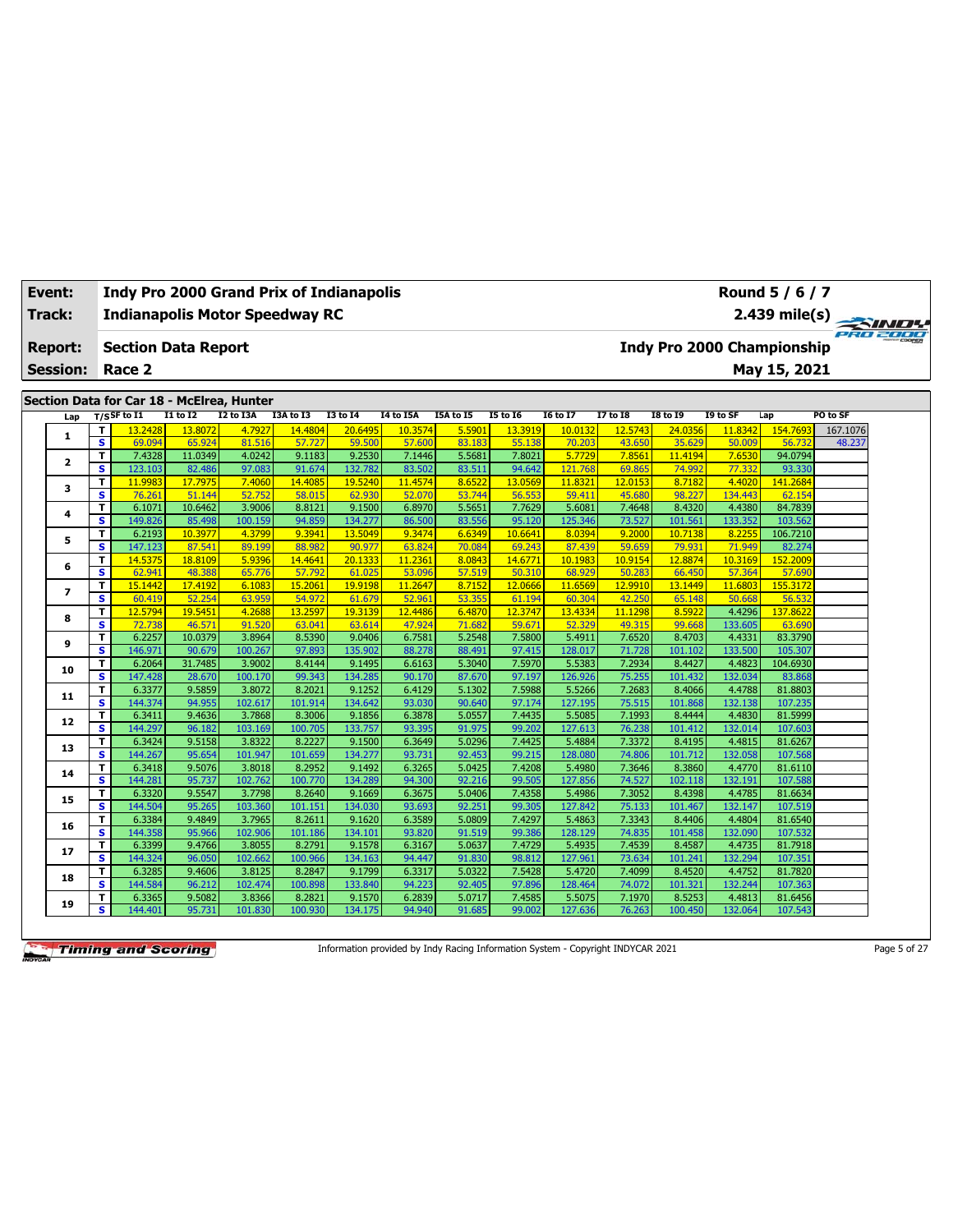| Event:<br>Track: |                 |    |                            |                  |                                           | Indy Pro 2000 Grand Prix of Indianapolis<br><b>Indianapolis Motor Speedway RC</b> |                   |                  |                  |                  |                   |                  |                   |                   | Round 5 / 6 / 7                   | 2.439 mile(s)<br>$\frac{1}{\sqrt{2}}$ |
|------------------|-----------------|----|----------------------------|------------------|-------------------------------------------|-----------------------------------------------------------------------------------|-------------------|------------------|------------------|------------------|-------------------|------------------|-------------------|-------------------|-----------------------------------|---------------------------------------|
|                  | <b>Report:</b>  |    | <b>Section Data Report</b> |                  |                                           |                                                                                   |                   |                  |                  |                  |                   |                  |                   |                   | <b>Indy Pro 2000 Championship</b> |                                       |
|                  | <b>Session:</b> |    | Race 2                     |                  |                                           |                                                                                   |                   |                  |                  |                  |                   |                  |                   |                   | May 15, 2021                      |                                       |
|                  |                 |    |                            |                  | Section Data for Car 18 - McElrea, Hunter |                                                                                   |                   |                  |                  |                  |                   |                  |                   |                   |                                   |                                       |
|                  | Lap             |    | $T/S$ SF to $I1$           | <b>I1 to I2</b>  | I2 to I3A                                 | I3A to I3                                                                         | <b>I3 to 14</b>   | <b>14 to 15A</b> | I5A to I5        | <b>I5 to 16</b>  | <b>16 to 17</b>   | 17 to 18         | <b>I8 to 19</b>   | I9 to SF          | Lap                               | PO to SF                              |
|                  | 20              | T. | 6.3312                     | 9.4655           | 3.8114                                    | 8.2879                                                                            | 9.1556            | 6.3249           | 5.0681           | 7.4993           | 5.4802            | 7.2138           | 8.5206            | 4.4818            | 81.6403                           |                                       |
|                  |                 | s. | 144.522                    | 96.163           | 102.503                                   | 100.859                                                                           | 134.195           | 94.324           | 91.750           | 98.464           | 128.272           | 76.085           | 100.505           | 132.049           | 107.550                           |                                       |
|                  | 21              | s. | 6.3351<br>144.433          | 9.5097<br>95.716 | 3.7879<br>103.139                         | 8.2767<br>100.995                                                                 | 9.1460<br>134.336 | 6.2618<br>95.275 | 5.0642<br>91.821 | 7.4345<br>99.322 | 5.4729<br>128.443 | 7.3243<br>74.937 | 8.4071<br>101.862 | 4.4755<br>132.235 | 81.4957<br>107.741                |                                       |
|                  |                 |    |                            |                  | 3.7997                                    |                                                                                   |                   |                  | 5.0867           |                  |                   |                  |                   |                   |                                   |                                       |
|                  | 22              | s. | 6.3277<br>144.602          | 9.5053<br>95.760 | 102.819                                   | 8.2572<br>101.234                                                                 | 9.1474<br>134.315 | 6.3096<br>94.553 | 91.415           | 7.4477<br>99.146 | 5.5036<br>127.726 | 7.2950<br>75.238 | 8.4552<br>101.282 | 4.4802<br>132.096 | 81.6153<br>107.583                |                                       |
|                  |                 |    | 6.3388                     | 9.5058           | 3.7763                                    | 8.2675                                                                            | 9.1508            | 6.3000           | 5.0492           | 7.4746           | 5.4777            | 7.2386           | 8.4803            | 4.4794            | 81.5390                           |                                       |
|                  | 23              | s  | 144.349                    | 95.755           | 103.456                                   | 101.108                                                                           | 134.265           | 94.697           | 92.094           | 98.789           | 128.330           | 75.825           | 100.983           | 132.120           | 107.683                           |                                       |
|                  |                 |    | 6.3344                     | 9.4750           | 3.7952                                    | 8.2439                                                                            | 9.1585            | 6.2633           | 5.0662           | 7.4736           | 5.4648            | 7.3552           | 8.4783            | 4.4745            | 81.5829                           |                                       |
|                  | 24              | s. | 144.449                    | 96.066           | 102.941                                   | 101.397                                                                           | 134.153           | 95.252           | 91.785           | 98.802           | 128.633           | 74.623           | 101.007           | 132.265           | 107.625                           |                                       |
|                  |                 |    | 6.3256                     | 9.4707           | 3.7775                                    | 8.3055                                                                            | 9.1587            | 6.2552           | 5.0230           | 7.6161           | 5.5425            | 7.3127           | 8.4849            | 4.5076            | 81.7800                           |                                       |
|                  | 25              | s. | 144.650                    | 96.110           | 103.423                                   | 100.645                                                                           | 134.150           | 95.375           | 92.574           | 96.954           | 126.830           | 75.056           | 100.928           | 131.293           | 107.366                           |                                       |
|                  |                 |    | 6.7976                     |                  |                                           |                                                                                   |                   |                  |                  |                  |                   |                  |                   |                   |                                   |                                       |
|                  | 26              | s. | 134.606                    |                  |                                           |                                                                                   |                   |                  |                  |                  |                   |                  |                   |                   |                                   |                                       |

Information provided by Indy Racing Information System - Copyright INDYCAR 2021 Page 6 of 27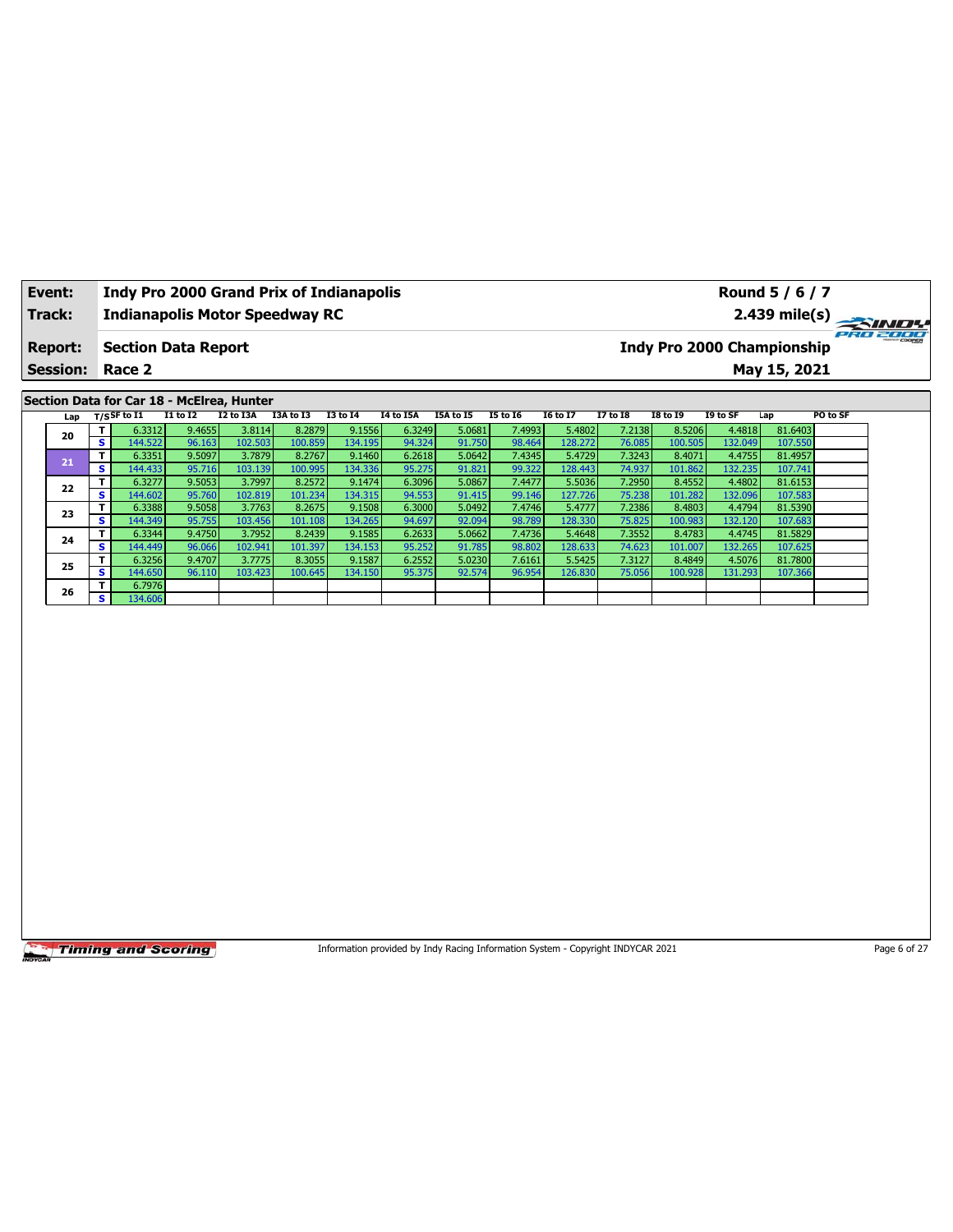| Track:                  |                               | <b>Indianapolis Motor Speedway RC</b>         |                   |                   |                   |                   |                  |                  |                  |                   |                  |                   |                   | $2.439$ mile(s) $\overline{\phantom{a}}$ |          |  |
|-------------------------|-------------------------------|-----------------------------------------------|-------------------|-------------------|-------------------|-------------------|------------------|------------------|------------------|-------------------|------------------|-------------------|-------------------|------------------------------------------|----------|--|
| <b>Report:</b>          |                               | <b>Section Data Report</b>                    |                   |                   |                   |                   |                  |                  |                  |                   |                  |                   |                   | <b>Indy Pro 2000 Championship</b>        |          |  |
| <b>Session:</b>         |                               | Race 2                                        |                   |                   |                   |                   |                  |                  |                  |                   |                  |                   |                   | May 15, 2021                             |          |  |
|                         |                               | Section Data for Car 21 - Simpson, Kyffin (R) |                   |                   |                   |                   |                  |                  |                  |                   |                  |                   |                   |                                          |          |  |
| Lap                     |                               | $T/S$ SF to $I1$                              | <b>I1 to I2</b>   | <b>I2 to I3A</b>  | I3A to I3         | <b>I3 to I4</b>   | I4 to I5A        | I5A to I5        | <b>I5 to 16</b>  | <b>I6 to I7</b>   | <b>I7 to I8</b>  | <b>I8 to 19</b>   | I9 to SF          | Lap                                      | PO to SF |  |
|                         | T.                            | 13.5062                                       | 18.0697           | 5.4623            | 13.7953           | 21.0250           | 10.5163          | 6.7677           | 12.7378          | 10.6985           | 13,8728          | 24.0620           | 12.2319           | 162.7455                                 | 161.3018 |  |
| $\mathbf{1}$            | s                             | 67.747                                        | 50.373            | 71.523            | 60.594            | 58.437            | 56.730           | 68.709           | 57.970           | 65.706            | 39.564           | 35.590            | 48.383            | 53.952                                   | 49.973   |  |
| $\overline{\mathbf{2}}$ | T.                            | 7.4807                                        | 10.8369           | 4.1190            | 8.7384            | 9.1749            | 6.6571           | 5.5490           | 7.7691           | 5.5253            | 8.2434           | 11.5947           | 7.4111            | 93.0996                                  |          |  |
|                         | s                             | 122.315                                       | 83.993            | 94.849            | 95.659            | 133.913           | 89.617           | 83.799           | 95.044           | 127.225           | 66.582           | 73.858            | 79.856            | 94.312                                   |          |  |
| 3                       | т                             | 11.5042                                       | 17.9681           | 7.2483            | 14.4754           | 20.0749           | 11.1382          | 8.7721           | 13,4039          | 11.5615           | 12.6004          | 8.7985            | 4.5014            | 142.0469                                 |          |  |
|                         | s<br>T.                       | 79.536<br>6.3809                              | 50.658<br>10.5316 | 53,900<br>3.8710  | 57.747<br>8.6929  | 61.203<br>9.0361  | 53.563<br>6.8532 | 53,009<br>5.4460 | 55.089<br>7.6386 | 60.801<br>5.4586  | 43.559<br>7.6070 | 97.331<br>8.3606  | 131.474<br>4.4315 | 61.813<br>84.3080                        |          |  |
| 4                       | s.                            | 143.397                                       | 86.428            | 100.925           | 96.160            | 135.970           | 87.053           | 85.384           | 96.668           | 128.779           | 72.152           | 102.428           | 133.548           | 104.147                                  |          |  |
|                         | T.                            | 6.2444                                        | 10.1494           | 4.3632            | 9.5412            | 13.1946           | 9.0584           | 6.9784           | 10.0078          | 8.1267            | 9.6061           | 10.9505           | 7.6252            | 105.8459                                 |          |  |
| 5                       | s.                            | 146.531                                       | 89.683            | 89.540            | 87.610            | 93.117            | 65.861           | 66.634           | 73.783           | 86.499            | 57.137           | 78.203            | 77.613            | 82.955                                   |          |  |
|                         | T                             | 14.4170                                       | 18.8796           | 6.5309            | 14.3955           | 19.6597           | 11.0630          | 8.4322           | 12.9349          | 11.0517           | 11.1500          | 14.1330           | 9.5828            | 152.2303                                 |          |  |
| 6                       | s                             | 63.467                                        | 48.212            | 59.821            | 58.067            | 62.495            | 53.927           | 55.146           | 57.087           | 63.606            | 49.225           | 60.593            | 61.758            | 57.678                                   |          |  |
| $\overline{ }$          | T                             | 15.0931                                       | 17.4659           | 6.2306            | 14,8074           | 19.4275           | 11.6342          | 8.1600           | 13.0326          | 11.1625           | 12.3532          | 14.3426           | 9.6226            | 153.3322                                 |          |  |
|                         | s                             | 60.624                                        | 52.115            | 62.704            | 56.452            | 63.242            | 51.279           | 56.985           | 56.659           | 62.975            | 44.431           | 59.708            | 61.503            | 57.264                                   |          |  |
| 8                       | T.                            | 14,6727                                       | 17.2094           | 5.8689            | 13.8138           | 19.5407           | 10.6664          | 8.3894           | 12.6750          | 13.3811           | 11.6257          | 8.5807            | 4.4277            | 140.8515                                 |          |  |
|                         | s                             | 62.361                                        | 52.891            | 66.568            | 60.513            | 62.876            | 55.932           | 55.427           | 58.257           | 52.533            | 47.211           | 99.80             | 133.663           | 62.338                                   |          |  |
| 9                       | T.                            | 6.2819                                        | 10.3431           | 3.8772            | 8.6378            | 8.9954            | 6.6537           | 5.2766           | 7.6100           | 5.4485            | 7.6144           | 8.3262            | 4.4045            | 83.4693                                  |          |  |
|                         | $\overline{\mathbf{s}}$<br>T. | 145.657<br>6.1960                             | 88.003<br>9.6618  | 100.764<br>3.7736 | 96.773<br>8.2564  | 136.585<br>9.0155 | 89.663<br>6.4617 | 88.125<br>5.1555 | 97.031<br>7.4603 | 129.018<br>5.4581 | 72.082<br>7.4016 | 102.852<br>8.3803 | 134.367<br>4.4036 | 105.193<br>81.6244                       |          |  |
| 10                      | s                             | 147.676                                       | 94.209            | 103.530           | 101.244           | 136.280           | 92.327           | 90.195           | 98.978           | 128.791           | 74.155           | 102.188           | 134.394           | 107.571                                  |          |  |
|                         | T                             | 6.1846                                        | 9.6066            | 3.7673            | 8.2190            | 8.9678            | 6.4875           | 5.1670           | 7.4364           | 5.4143            | 7.4203           | 8.3908            | 4.4002            | 81.4618                                  |          |  |
| 11                      | s.                            | 147.948                                       | 94.750            | 103.703           | 101.704           | 137.005           | 91.960           | 89.994           | 99.297           | 129.833           | 73.968           | 102.060           | 134.498           | 107.785                                  |          |  |
|                         | T.                            | 6.1668                                        | 9.6627            | 3.7556            | 8.3477            | 9.0098            | 6.3981           | 5.1424           | 7.4229           | 5.4250            | 7.3956           | 8.3451            | 4.3919            | 81.4636                                  |          |  |
| 12                      | s                             | 148.375                                       | 94.200            | 104.026           | 100.136           | 136.367           | 93.245           | 90.425           | 99.477           | 129.577           | 74.215           | 102.619           | 134.752           | 107.783                                  |          |  |
| 13                      | T                             | 6.1498                                        | 9.5681            | 3.7496            | 8.3969            | 8.9486            | 6.5036           | 5.1466           | 7.5050           | 5.4345            | 7.3535           | 8.3799            | 4.3873            | 81.5234                                  |          |  |
|                         | s                             | 148.785                                       | 95.131            | 104.193           | 99.550            | 137.299           | 91.732           | 90.351           | 98.389           | 129.350           | 74.640           | 102.193           | 134.893           | 107.704                                  |          |  |
| 14                      | T                             | 6.1250                                        | 9.8535            | 3.7508            | 8.2904            | 8.9569            | 6.4891           | 5.1062           | 7.4866           | 5.4499            | 7.3550           | 8.3550            | 4.3913            | 81.6097                                  |          |  |
|                         | s.                            | 149.388                                       | 92.376            | 104.160           | 100.829           | 137.172           | 91.937           | 91.066           | 98.631           | 128.985           | 74.625           | 102.497           | 134.771           | 107.590                                  |          |  |
| 15                      | T.<br>s                       | 6.1261<br>149.361                             | 9.7357<br>93.494  | 3.7357<br>104.581 | 8.3378<br>100.255 | 8.9549<br>137.203 | 6.4550<br>92.423 | 5.1500<br>90.291 | 7.7155<br>95.705 | 5.4919<br>127.998 | 7.3555<br>74.619 | 8.4150<br>101.766 | 4.4152<br>134.041 | 81.8883<br>107.224                       |          |  |
|                         | т                             | 6.1853                                        | 9.7742            | 3.7595            | 8.2067            | 9.0103            | 6.4035           | 5.0889           | 7.4458           | 5.4365            | 7.3301           | 8.4751            | 4.4091            | 81.5250                                  |          |  |
| 16                      | s                             | 147.931                                       | 93.126            | 103.919           | 101.857           | 136.359           | 93.166           | 91.375           | 99.171           | 129.303           | 74.878           | 101.045           | 134.227           | 107.702                                  |          |  |
|                         | T                             | 6.1779                                        | 9.6067            | 3.7360            | 8.2304            | 9.0006            | 6.3756           | 5.1130           | 7.4679           | 5.4329            | 7.3622           | 8.3886            | 4.4143            | 81.3061                                  |          |  |
| 17                      | s.                            | 148.109                                       | 94.749            | 104.572           | 101.564           | 136.506           | 93.574           | 90.945           | 98.878           | 129.388           | 74.552           | 102.087           | 134.068           | 107.992                                  |          |  |
|                         | T                             | 6.1986                                        | 9.6185            | 3.7663            | 8.1967            | 9.0316            | 6.3870           | 5.1054           | 7.4486           | 5.4260            | 7.3839           | 8.3967            | 4.4123            | 81.3716                                  |          |  |
| 18                      | s.                            | 147.614                                       | 94.633            | 103.731           | 101.981           | 136.038           | 93.407           | 91.080           | 99.134           | 129.553           | 74.332           | 101.988           | 134.129           | 107.905                                  |          |  |
| 19                      | T                             | 6.1964                                        | 9.6119            | 3.7741            | 8.2055            | 8.9897            | 6.2896           | 5.1814           | 7.4310           | 5.3996            | 7.4019           | 8.2979            | 4.3912            | 81.1702                                  |          |  |
|                         | s                             | 147.666                                       | 94.698            | 103.517           | 101.872           | 136.672           | 94.854           | 89.744           | 99.369           | 130.186           | 74.152           | 103.202           | 134.774           | 108.173                                  |          |  |

**Event: Indy Pro 2000 Grand Prix of Indianapolis**

Information provided by Indy Racing Information System - Copyright INDYCAR 2021 Page 7 of 27

**Round 5 / 6 / 7**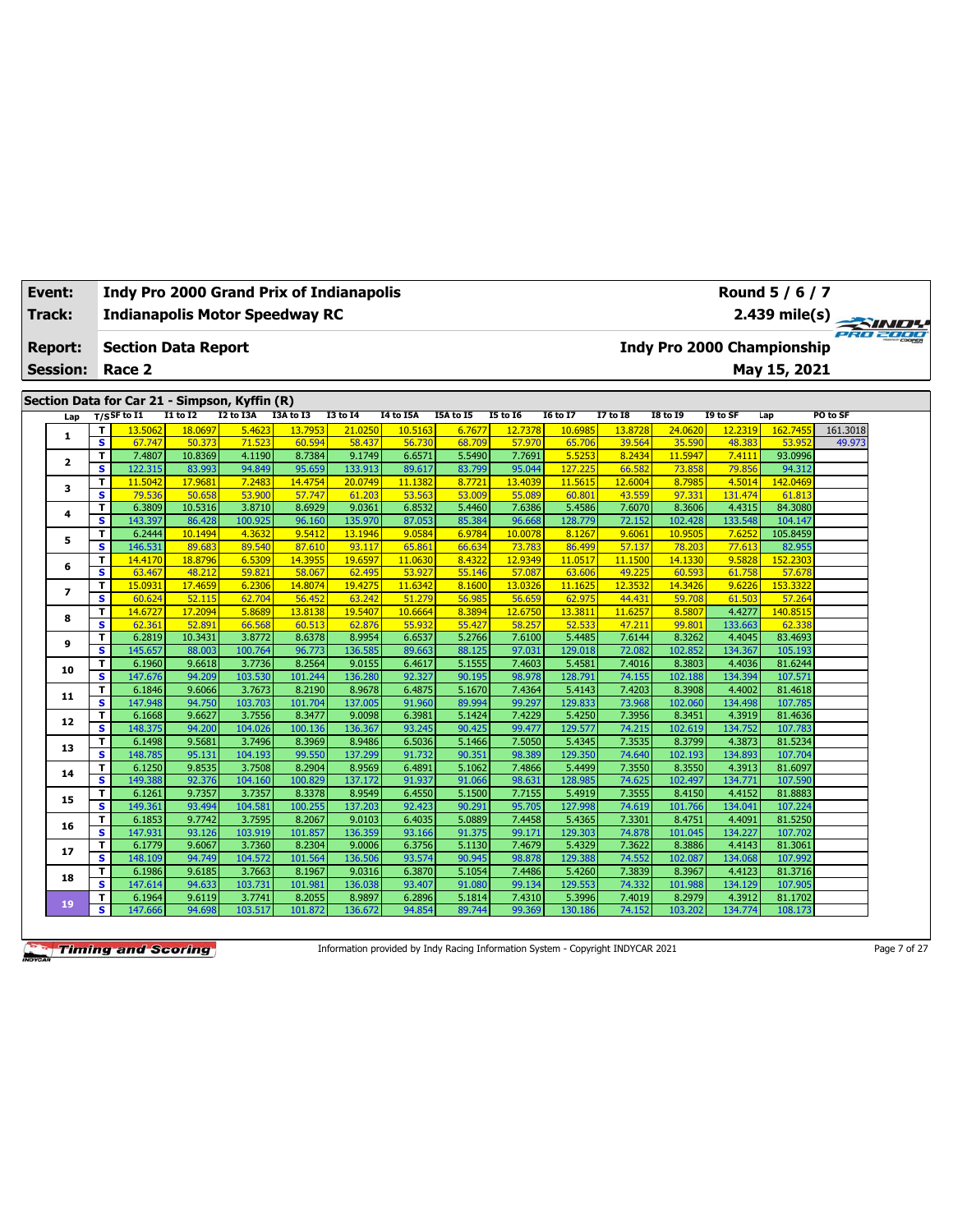| Event:          |                         |                                               |                   |                   | <b>Indy Pro 2000 Grand Prix of Indianapolis</b> |                   |                  |                                                                                 |                  |                   |                  |                            |                   | Round 5 / 6 / 7    |          |              |
|-----------------|-------------------------|-----------------------------------------------|-------------------|-------------------|-------------------------------------------------|-------------------|------------------|---------------------------------------------------------------------------------|------------------|-------------------|------------------|----------------------------|-------------------|--------------------|----------|--------------|
| Track:          |                         |                                               |                   |                   | <b>Indianapolis Motor Speedway RC</b>           |                   |                  |                                                                                 |                  |                   |                  |                            |                   | $2.439$ mile(s)    |          |              |
| <b>Report:</b>  |                         | <b>Section Data Report</b>                    |                   |                   |                                                 |                   |                  |                                                                                 |                  |                   |                  | Indy Pro 2000 Championship |                   |                    |          | 2000         |
| <b>Session:</b> |                         | Race 2                                        |                   |                   |                                                 |                   |                  |                                                                                 |                  |                   |                  |                            |                   | May 15, 2021       |          |              |
|                 |                         |                                               |                   |                   |                                                 |                   |                  |                                                                                 |                  |                   |                  |                            |                   |                    |          |              |
|                 |                         | Section Data for Car 21 - Simpson, Kyffin (R) |                   |                   |                                                 |                   |                  |                                                                                 |                  |                   |                  |                            |                   |                    |          |              |
| Lap             |                         | $T/S$ SF to I1                                | $I1$ to $I2$      | I2 to I3A         | I3A to I3                                       | <b>I3 to 14</b>   | I4 to I5A        | I5A to I5                                                                       | <b>15 to 16</b>  | <b>I6 to I7</b>   | <b>I7 to 18</b>  | <b>I8 to 19</b>            | I9 to SF          | Lap                | PO to SF |              |
| 20              | T<br>s                  | 6.1465<br>148.865                             | 9.6253<br>94.566  | 3.7707<br>103.610 | 8.2729<br>101.042                               | 8.9646<br>137.054 | 6.4603<br>92.347 | 5.1286<br>90.668                                                                | 7.5956<br>97.215 | 5.4539<br>128.890 | 7.3984<br>74.187 | 8.3361<br>102.730          | 4.4012<br>134.467 | 81.5541<br>107.664 |          |              |
|                 | T                       | 6.1583                                        | 9.6117            | 3.8619            | 8.3219                                          | 8.9778            | 6.3814           | 5.0829                                                                          | 7.5648           | 5.4290            | 7.3915           | 8.3613                     | 4.3965            | 81.5390            |          |              |
| 21              | $\overline{\mathbf{s}}$ | 148.580                                       | 94.700            | 101.163           | 100.447                                         | 136.853           | 93.489           | 91.483                                                                          | 97.611           | 129.481           | 74.256           | 102.420                    | 134.611           | 107.683            |          |              |
| 22              | T                       | 6.1507                                        | 9.6216            | 3.7558            | 8.2416                                          | 8.9685            | 6.3908           | 5.1674                                                                          | 7.3994           | 5.4083            | 7.3974           | 8.4183                     | 4.3947            | 81.3145            |          |              |
|                 | $\overline{\mathbf{s}}$ | 148.764                                       | 94.602            | 104.021           | 101.426                                         | 136.995           | 93.352           | 89.987                                                                          | 99.793           | 129.977           | 74.197           | 101.726                    | 134.666           | 107.981            |          |              |
| 23              | T<br>s                  | 6.1704<br>148.289                             | 9.6408<br>94.414  | 3.7620<br>103.849 | 8.2311<br>101.555                               | 8.9785<br>136.842 | 6.3938<br>93.308 | 5.2290<br>88.927                                                                | 7.5100<br>98.323 | 5.5838<br>125.892 | 7.3497<br>74.678 | 8.3588<br>102.451          | 4.4062<br>134.315 | 81.6141<br>107.584 |          |              |
|                 | T                       | 6.1837                                        | 9.6064            | 3.7495            | 8.2795                                          | 9.0006            | 6.3524           | 5.2182                                                                          | 7.3955           | 5.4075            | 7.3993           | 8.3586                     | 4.3944            | 81.3456            |          |              |
| 24              | s                       | 147.970                                       | 94.752            | 104.196           | 100.961                                         | 136.506           | 93.916           | 89.111                                                                          | 99.846           | 129.996           | 74.178           | 102.453                    | 134.676           | 107.939            |          |              |
| 25              | T                       | 6.1744                                        | 9.5998            | 3.7770            | 8.2975                                          | 9.0052            | 6.4169           | 5.2057                                                                          | 7.5315           | 5.5425            | 7.6293           | 8.6816                     | 4.4879            | 82.3493            |          |              |
|                 | s                       | 148.193                                       | 94.817            | 103.437           | 100.742                                         | 136.436           | 92.972           | 89.325                                                                          | 98.043           | 126.830           | 71.942           | 98.641                     | 131.870           | 106.624            |          |              |
| 26              | T<br>s.                 | 6.3529<br>144.029                             | 11.9081<br>76.438 | 5.7217<br>68.281  | 13.6462<br>61.256                               |                   |                  |                                                                                 |                  |                   |                  |                            |                   |                    |          |              |
|                 |                         |                                               |                   |                   |                                                 |                   |                  |                                                                                 |                  |                   |                  |                            |                   |                    |          |              |
|                 |                         | <b>Timing and Scoring</b>                     |                   |                   |                                                 |                   |                  | Information provided by Indy Racing Information System - Copyright INDYCAR 2021 |                  |                   |                  |                            |                   |                    |          | Page 8 of 27 |

ヿ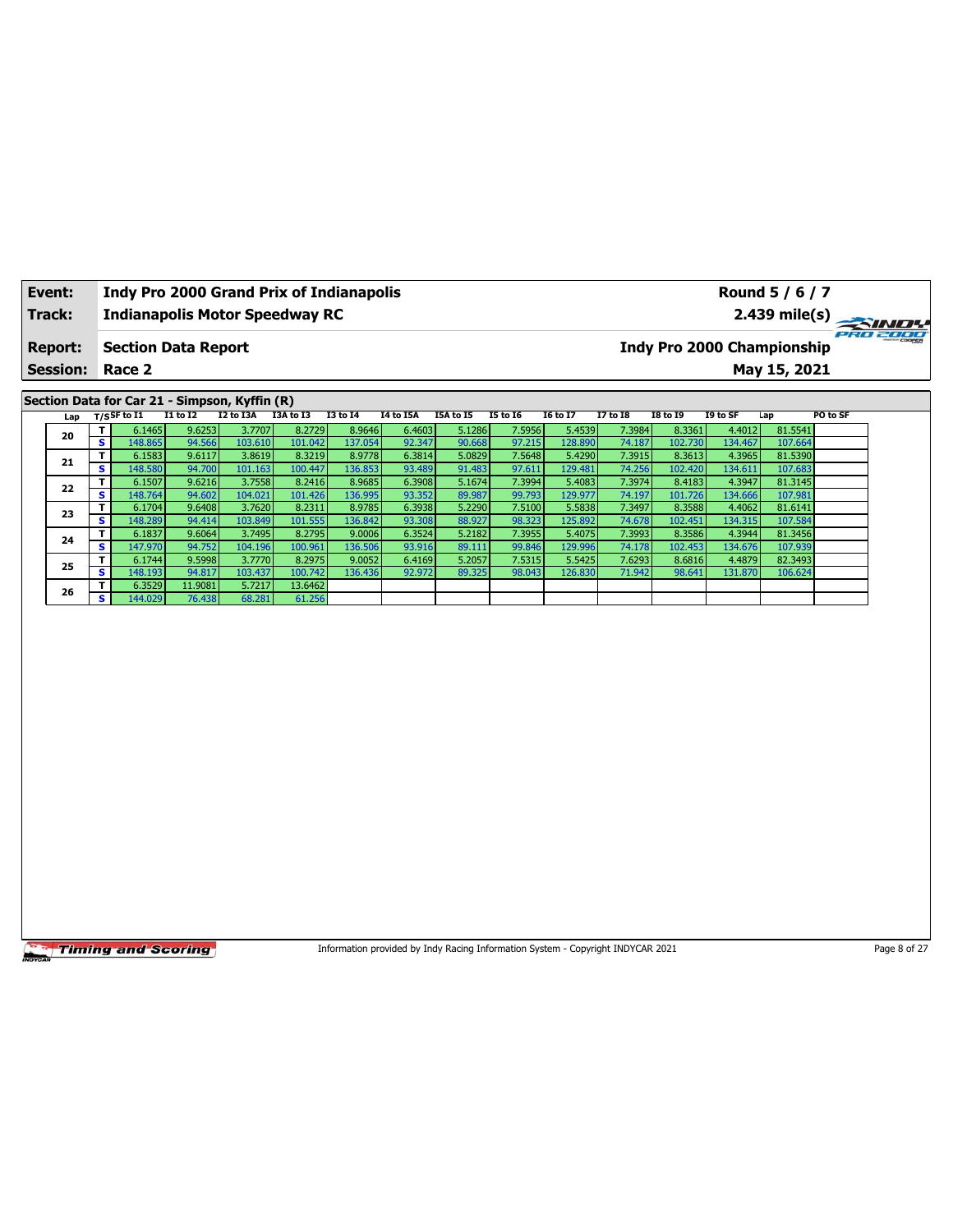| Event:           |                              | <b>Indy Pro 2000 Grand Prix of Indianapolis</b> |                   |                  |                   |                   |                                                                                 |                  |                   |                   |                   |                                   |                   | Round 5 / 6 / 7    |                   |                    |
|------------------|------------------------------|-------------------------------------------------|-------------------|------------------|-------------------|-------------------|---------------------------------------------------------------------------------|------------------|-------------------|-------------------|-------------------|-----------------------------------|-------------------|--------------------|-------------------|--------------------|
| Track:           |                              | <b>Indianapolis Motor Speedway RC</b>           |                   |                  |                   |                   |                                                                                 |                  |                   |                   |                   |                                   |                   | 2.439 mile(s)      |                   |                    |
| <b>Report:</b>   |                              | <b>Section Data Report</b>                      |                   |                  |                   |                   |                                                                                 |                  |                   |                   |                   | <b>Indy Pro 2000 Championship</b> |                   |                    |                   | PRO 2000           |
| <b>Session:</b>  |                              | Race 2                                          |                   |                  |                   |                   |                                                                                 |                  |                   |                   |                   |                                   |                   | May 15, 2021       |                   |                    |
|                  |                              |                                                 |                   |                  |                   |                   |                                                                                 |                  |                   |                   |                   |                                   |                   |                    |                   |                    |
|                  |                              | Section Data for Car 22 - Sulaiman, Manuel      |                   |                  |                   |                   |                                                                                 |                  |                   |                   |                   |                                   |                   |                    |                   |                    |
| Lap              |                              | T/SSF to 11                                     | <b>I1 to I2</b>   | I2 to I3A        | I3A to I3         | <b>I3 to 14</b>   | I4 to I5A                                                                       | I5A to I5        | <b>I5 to 16</b>   | <b>16 to 17</b>   | <b>I7 to I8</b>   | <b>I8 to 19</b>                   | I9 to SF          | Lap                | PI to PO          | PO to SF           |
| 1                | т<br>s                       | 18.7201<br>48.878                               | 11.6978<br>77.812 | 4.0436<br>96.617 | 11.9137<br>70.164 | 20.4281<br>60.144 | 12.2464<br>48.716                                                               | 5.958<br>78.041  | 10.9934<br>67.168 | 9.7635<br>71.998  | 10.6930<br>51.329 | 23.3257<br>36.713                 | 11.5924<br>51.052 | 151.3761<br>58.004 |                   | 163.5806<br>49.277 |
|                  | т                            | 7.4672                                          | 12.0416           | 4.0733           | 9.7509            | 9.1857            | 6.7978                                                                          | 5.4310           | 7.6605            | 6.3402            | 8.4758            | 11.2632                           | 7.8350            | 96.3222            |                   |                    |
| $\mathbf{2}$     | $\overline{\mathbf{s}}$      | 122.536                                         | 75.590            | 95.913           | 85.726            | 133.755           | 87.762                                                                          | 85.620           | 96.392            | 110.873           | 64.757            | 76.032                            | 75.535            | 91.157             |                   |                    |
| 3                | T                            | 12.9227                                         | 16,8214           | 7.5776           | 14.5926           | 19.9434           | 10.6856                                                                         | 8.1904           | 13.0324           | 11.7058           | 11.5715           | 8.4463                            | 4.3782            | 139.8679           |                   |                    |
|                  | $\overline{\mathbf{s}}$<br>T | 70.806<br>6.0935                                | 54.11<br>10.3689  | 51.557<br>3.8638 | 57.283<br>8.6741  | 61.606<br>9.0334  | 55.831<br>7.0573                                                                | 56.774<br>5.4299 | 56.659<br>7.6810  | 60.052<br>5.5763  | 47.432<br>7.9879  | 101.389<br>8.5043                 | 135.174<br>4.3981 | 62.776<br>84.6685  |                   |                    |
| $\boldsymbol{4}$ | ${\bf s}$                    | 150.160                                         | 87.784            | 101.113          | 96.368            | 136.010           | 84.535                                                                          | 85.637           | 96.134            | 126.061           | 68.712            | 100.698                           | 134.562           | 103.703            |                   |                    |
|                  | T                            | 6.0828                                          | 10.4203           | 4.3751           | 9.5354            | 13.8234           | 9.3623                                                                          | 6.8535           | 10.2223           | 8.3866            | 8.7926            | 10.7749                           | 8.3443            | 106.9735           |                   |                    |
| 5                | s                            | 150.424                                         | 87.351            | 89.297           | 87.664            | 88.881            | 63.723                                                                          | 67.849           | 72.235            | 83.819            | 62.423            | 79.478                            | 70.925            | 82.080             |                   |                    |
| 6                | Τ<br>S                       | 14.6187<br>62.591                               | 18.8474<br>48.295 | 5.7750           | 14.5081<br>57.617 | 19.7638<br>62.166 | 11.9563<br>49.898                                                               | 7.9380<br>58.579 | 14.5944<br>50.595 | 11.0884<br>63.395 |                   |                                   |                   |                    | 37.7451<br>37.636 |                    |
|                  |                              |                                                 |                   | 67.651           |                   |                   |                                                                                 |                  |                   |                   |                   |                                   |                   |                    |                   |                    |
|                  |                              |                                                 |                   |                  |                   |                   |                                                                                 |                  |                   |                   |                   |                                   |                   |                    |                   |                    |
|                  |                              | <b>Timing and Scoring</b>                       |                   |                  |                   |                   | Information provided by Indy Racing Information System - Copyright INDYCAR 2021 |                  |                   |                   |                   |                                   |                   |                    |                   | Page 9 of 27       |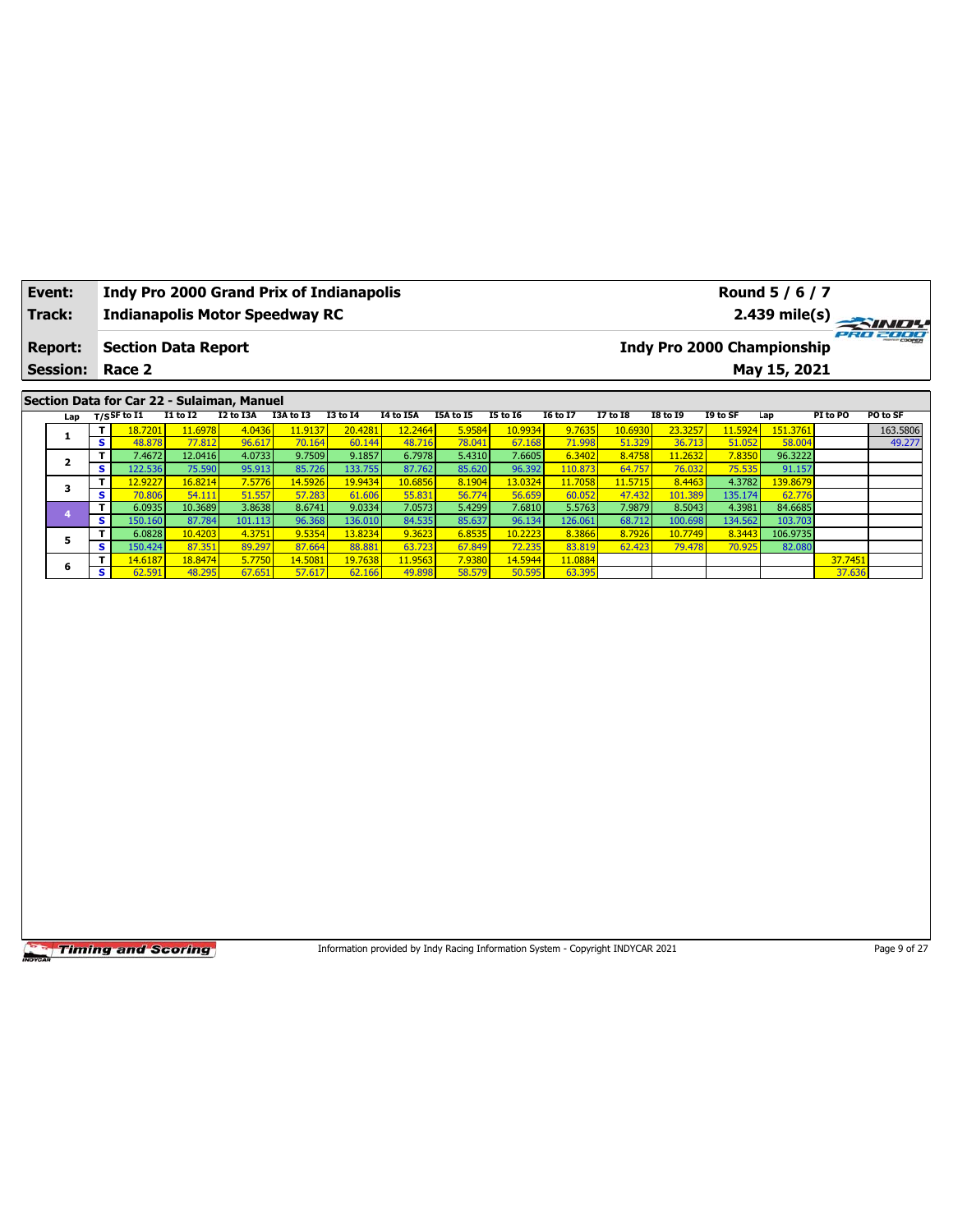| Event:                  | <b>Indy Pro 2000 Grand Prix of Indianapolis</b>               | Round 5 / 6 / 7                        |
|-------------------------|---------------------------------------------------------------|----------------------------------------|
| <b>Track:</b>           | <b>Indianapolis Motor Speedway RC</b>                         | $2.439$ mile(s)<br>SIN                 |
| <b>Report:</b>          | <b>Section Data Report</b>                                    | PRO 2000<br>Indy Pro 2000 Championship |
| <b>Session: Race 2</b>  |                                                               | May 15, 2021                           |
|                         | Section Data for Car 22 - Sulaiman, Manuel                    |                                        |
| Lap                     | $T/S$ SF to PI                                                |                                        |
| $\mathbf{1}$            | $rac{1}{s}$<br>$\overline{\mathsf{r}}$                        |                                        |
| $\mathbf{2}$            | $\mathbf{s}$<br>$\overline{\mathbf{r}}$                       |                                        |
| 3                       | $\overline{\mathbf{s}}$<br>$\overline{\mathbf{r}}$            |                                        |
| $\overline{\mathbf{4}}$ | $\mathbf{s}$                                                  |                                        |
| 5                       | $\overline{1}$<br>$\overline{\mathbf{s}}$                     |                                        |
| 6                       | $\overline{\mathsf{r}}$<br>353.5762<br>$\mathbf{s}$<br>22.635 |                                        |
|                         |                                                               |                                        |
|                         |                                                               |                                        |
|                         |                                                               |                                        |
|                         |                                                               |                                        |
|                         |                                                               |                                        |
|                         |                                                               |                                        |
|                         |                                                               |                                        |
|                         |                                                               |                                        |
|                         |                                                               |                                        |
|                         |                                                               |                                        |
|                         |                                                               |                                        |
|                         |                                                               |                                        |
|                         |                                                               |                                        |
|                         |                                                               |                                        |

Information provided by Indy Racing Information System - Copyright INDYCAR 2021 Page 10 of 27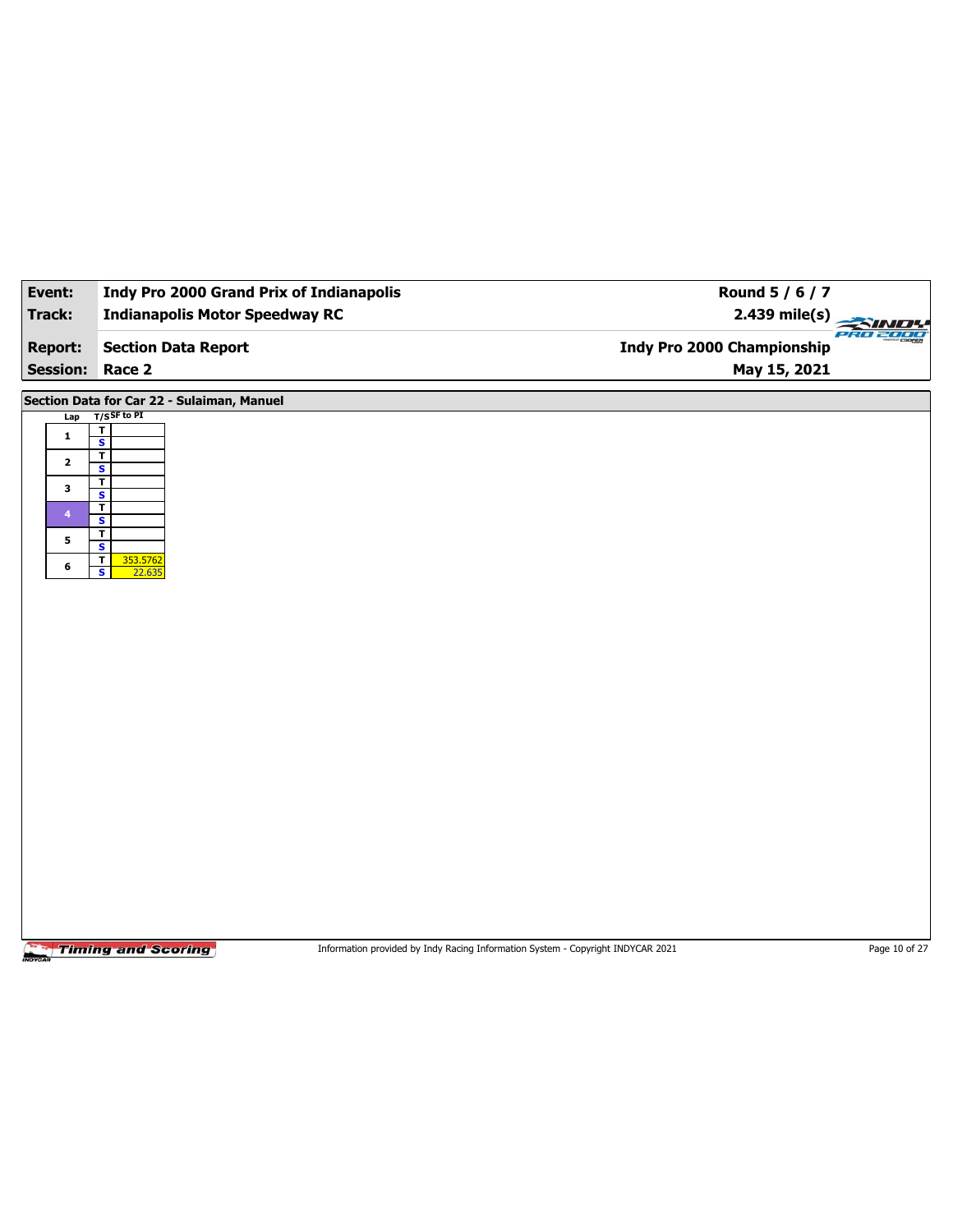| Event:                                                                                           |                                                                                                                                                                                                                                                                                                                                                                                                                                                                                                                                                                                                                                                                                                                                                                                                                                        |         |  |         |         |  |                 |                 |          |                 |          | Round 5 / 6 / 7<br>$2.439$ mile(s) |          |  |
|--------------------------------------------------------------------------------------------------|----------------------------------------------------------------------------------------------------------------------------------------------------------------------------------------------------------------------------------------------------------------------------------------------------------------------------------------------------------------------------------------------------------------------------------------------------------------------------------------------------------------------------------------------------------------------------------------------------------------------------------------------------------------------------------------------------------------------------------------------------------------------------------------------------------------------------------------|---------|--|---------|---------|--|-----------------|-----------------|----------|-----------------|----------|------------------------------------|----------|--|
|                                                                                                  |                                                                                                                                                                                                                                                                                                                                                                                                                                                                                                                                                                                                                                                                                                                                                                                                                                        |         |  |         |         |  |                 |                 |          |                 |          | <b>Indy Pro 2000 Championship</b>  |          |  |
|                                                                                                  |                                                                                                                                                                                                                                                                                                                                                                                                                                                                                                                                                                                                                                                                                                                                                                                                                                        |         |  |         |         |  |                 |                 |          |                 |          | May 15, 2021                       |          |  |
|                                                                                                  |                                                                                                                                                                                                                                                                                                                                                                                                                                                                                                                                                                                                                                                                                                                                                                                                                                        |         |  |         |         |  | <b>I5 to 16</b> | <b>16 to 17</b> | 17 to 18 | <b>I8 to 19</b> | I9 to SF | Lap                                | PO to SF |  |
|                                                                                                  |                                                                                                                                                                                                                                                                                                                                                                                                                                                                                                                                                                                                                                                                                                                                                                                                                                        | 19.3927 |  | 10.1880 | 13.3341 |  | 10.0686         | 9.4220          | 10.4891  | 23.7422         | 11.1469  | 150.1687                           | 163.7373 |  |
|                                                                                                  | s                                                                                                                                                                                                                                                                                                                                                                                                                                                                                                                                                                                                                                                                                                                                                                                                                                      | 47.183  |  | 82.048  |         |  | 73.338          | 74.608          | 52.327   | 36.069          | 53.093   | 58.470                             | 49.230   |  |
|                                                                                                  | T.                                                                                                                                                                                                                                                                                                                                                                                                                                                                                                                                                                                                                                                                                                                                                                                                                                     | 7.4784  |  |         |         |  | 8.0822          | 7.7226          | 9.2915   | 10.8918         | 8.4271   | 99.6761                            |          |  |
|                                                                                                  | S.                                                                                                                                                                                                                                                                                                                                                                                                                                                                                                                                                                                                                                                                                                                                                                                                                                     |         |  |         |         |  | 91.362          | 91.026          | 59.072   | 78.625          | 70.228   | 88.089                             |          |  |
|                                                                                                  |                                                                                                                                                                                                                                                                                                                                                                                                                                                                                                                                                                                                                                                                                                                                                                                                                                        |         |  |         |         |  | 12.3959         | 11.4766         | 11.0417  | 8.4196          | 4.3739   | 136.8066                           |          |  |
|                                                                                                  |                                                                                                                                                                                                                                                                                                                                                                                                                                                                                                                                                                                                                                                                                                                                                                                                                                        |         |  |         |         |  | 59.569          | 61.251          | 49.708   | 101.711         | 135.307  | 64.181                             |          |  |
| 4                                                                                                |                                                                                                                                                                                                                                                                                                                                                                                                                                                                                                                                                                                                                                                                                                                                                                                                                                        |         |  |         |         |  |                 |                 |          |                 |          |                                    |          |  |
| <b>Track:</b><br><b>Report:</b><br><b>Session:</b><br>Lap<br>1<br>$\overline{2}$<br>з<br>s<br>s. |                                                                                                                                                                                                                                                                                                                                                                                                                                                                                                                                                                                                                                                                                                                                                                                                                                        |         |  |         |         |  |                 |                 |          |                 |          |                                    |          |  |
|                                                                                                  |                                                                                                                                                                                                                                                                                                                                                                                                                                                                                                                                                                                                                                                                                                                                                                                                                                        |         |  |         |         |  |                 |                 |          |                 |          |                                    |          |  |
|                                                                                                  |                                                                                                                                                                                                                                                                                                                                                                                                                                                                                                                                                                                                                                                                                                                                                                                                                                        |         |  |         |         |  |                 |                 |          |                 |          |                                    |          |  |
|                                                                                                  | <b>Indy Pro 2000 Grand Prix of Indianapolis</b><br><b>Indianapolis Motor Speedway RC</b><br><b>Section Data Report</b><br>Race 2<br>Section Data for Car 27 - Kaminsky, Colin<br>$T/S$ SF to $\overline{11}$<br><b>I1 to I2</b><br>I2 to I3A<br>I3A to I3<br><b>I3 to 14</b><br>I4 to I5A<br>I5A to I5<br>4.1718<br>20.6876<br>12.0275<br>5.4982<br>93.648<br>75.679<br>59.390<br>44.742<br>84.573<br>4.8204<br>9.5744<br>5.4492<br>11.7332<br>9.1139<br>7.0914<br>87.307<br>122.352<br>81.048<br>134.809<br>85.334<br>77.577<br>84.129<br>8.9316<br>15.0907<br>16.3834<br>8.9249<br>8.2794<br>11.6985<br>19.7904<br>43.742<br>78.215<br>55.558<br>55.392<br>56.163<br>62.082<br>66.846<br>4.2134<br>8.9228<br>5.6114<br>6.0734<br>10.2522<br>8.7368<br>6.9348<br>150.657<br>92.724<br>88.784<br>95.677<br>137.696<br>82.867<br>86.029 |         |  |         |         |  |                 |                 |          |                 |          |                                    |          |  |
|                                                                                                  |                                                                                                                                                                                                                                                                                                                                                                                                                                                                                                                                                                                                                                                                                                                                                                                                                                        |         |  |         |         |  |                 |                 |          |                 |          |                                    |          |  |
|                                                                                                  |                                                                                                                                                                                                                                                                                                                                                                                                                                                                                                                                                                                                                                                                                                                                                                                                                                        |         |  |         |         |  |                 |                 |          |                 |          |                                    |          |  |

Information provided by Indy Racing Information System - Copyright INDYCAR 2021 Page 11 of 27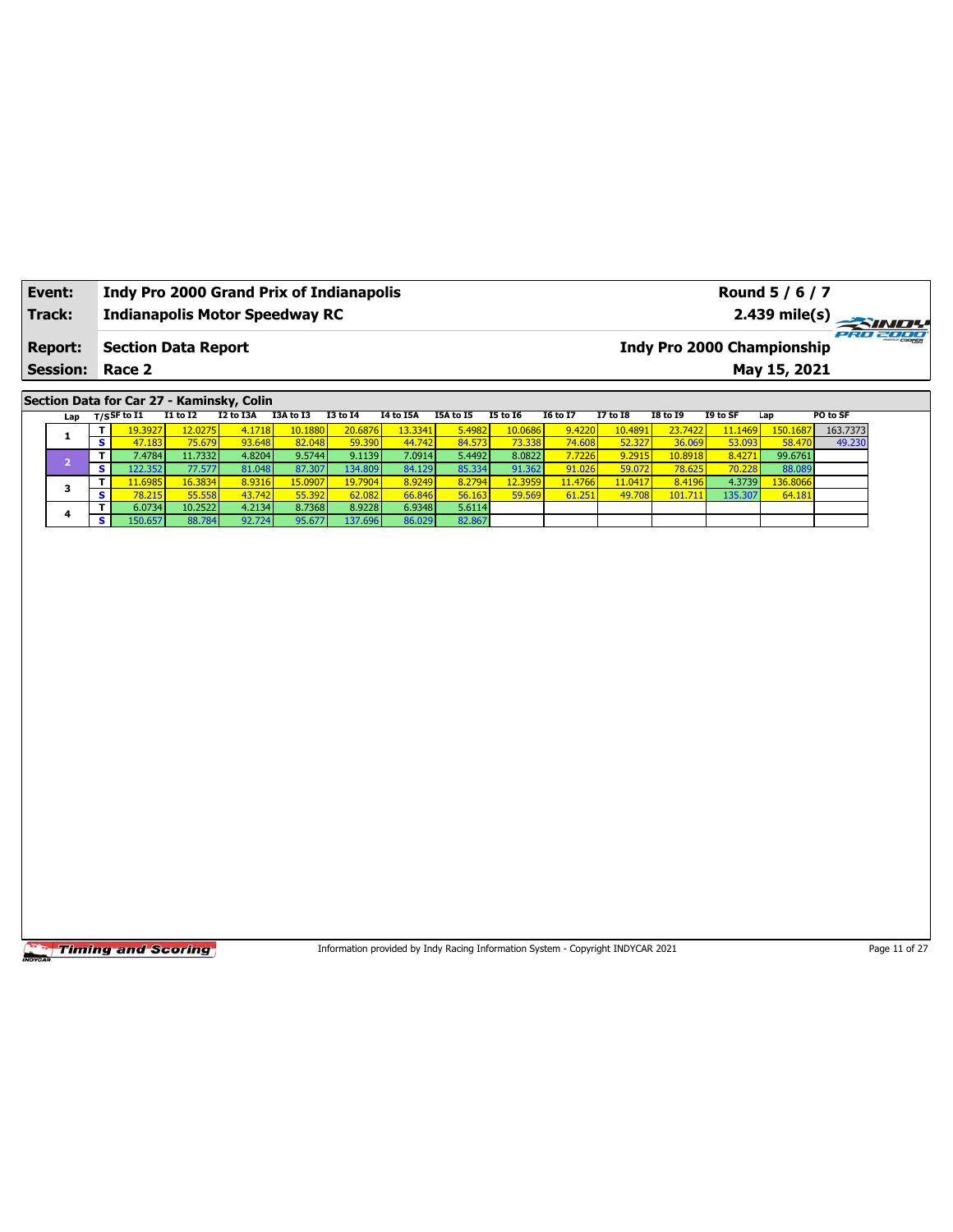| <b>Report:</b><br><b>Session:</b><br>Section Data for Car 3 - Roe, James (R)<br>Lap<br>1<br>$\overline{\mathbf{2}}$ | T<br>$\overline{\mathbf{s}}$<br>T<br>$\overline{\mathbf{s}}$<br>$\mathbf T$ | <b>Section Data Report</b><br>Race 2<br>$T/S$ SF to I1<br>20.0456<br>45.646<br>7.3660 | I1 to I2<br>12.1974<br>74.625 | I2 to I3A<br>3.9803 | I3A to I3<br>10.1908 | <b>I3 to 14</b>   |                  |                  |                  |                   |                  |                   |                   | <b>Indy Pro 2000 Championship</b> |          | <b>PRO POUL</b> |
|---------------------------------------------------------------------------------------------------------------------|-----------------------------------------------------------------------------|---------------------------------------------------------------------------------------|-------------------------------|---------------------|----------------------|-------------------|------------------|------------------|------------------|-------------------|------------------|-------------------|-------------------|-----------------------------------|----------|-----------------|
|                                                                                                                     |                                                                             |                                                                                       |                               |                     |                      |                   |                  |                  |                  |                   |                  |                   |                   |                                   |          |                 |
|                                                                                                                     |                                                                             |                                                                                       |                               |                     |                      |                   |                  |                  |                  |                   |                  |                   |                   | May 15, 2021                      |          |                 |
|                                                                                                                     |                                                                             |                                                                                       |                               |                     |                      |                   | I4 to I5A        | I5A to I5        | <b>I5 to 16</b>  | <b>I6 to I7</b>   | $17$ to 18       | <b>I8 to 19</b>   | I9 to SF          | Lap                               | PI to PO | PO to SF        |
|                                                                                                                     |                                                                             |                                                                                       |                               |                     |                      | 24.5186           | 10.5586          | 5.2441           | 9.0307           | 8.9717            | 10.1412          | 23.3193           | 11.3590           | 149.5573                          |          | 162.5493        |
|                                                                                                                     |                                                                             |                                                                                       |                               | 98.154              | 82.026               | 50.110            | 56.503           | 88.671           | 81.767           | 78.352            | 54.122           | 36.723            | 52.101            | 58.709                            |          | 49.590          |
|                                                                                                                     |                                                                             |                                                                                       | 11.4125                       | 4.0343              | 9.0025               | 9.0097            | 7.2733           | 5.7588           | 7.8910           | 6.0450            | 8.2728           | 11.4174           | 8.1304            | 95.6137                           |          |                 |
|                                                                                                                     |                                                                             | 124.219                                                                               | 79.757                        | 96.840              | 92.853               | 136.368           | 82.025           | 80.746           | 93.576           | 116.287           | 66.346           | 75.005            | 72.791            | 91.832                            |          |                 |
| 3                                                                                                                   |                                                                             | 12.6180                                                                               | 16.7948                       | 7.7087              | 14.2901              | 20.2949           | 10.6342          | 8.2102           | 13,2162          | 11,7271           | 11.6696          | 8.3797            | 4.3892            | 139.9327                          |          |                 |
|                                                                                                                     | $\overline{\mathbf{s}}$                                                     | 72.515                                                                                | 54.197                        | 50.681              | 58.496               | 60.539            | 56.101           | 56.637           | 55.872           | 59.943            | 47.034           | 102.195           | 134.835           | 62.747                            |          |                 |
| 4                                                                                                                   | T.                                                                          | 6.1507                                                                                | 10.4005                       | 3.8711              | 9.3070               | 9.2743            | 6.9858           | 5.7102           | 13.8962          | 12.7069           |                  |                   |                   | 135.8896                          | 305.2343 |                 |
|                                                                                                                     | $\overline{\mathbf{s}}$                                                     | 148.764                                                                               | 87.518                        | 100.923             | 89.815               | 132.478           | 85.401           | 81.433           | 53.137           | 55.321            |                  |                   |                   | 64.614                            | 4.654    |                 |
| 5                                                                                                                   | T                                                                           |                                                                                       |                               | 3.9712              | 8.6381               | 9.4009            | 6.7978           | 5.1676           | 7.7894           | 5.9867            | 8.1250           | 8.8439            | 9.1399            | 366.8241                          |          | 88.2270         |
|                                                                                                                     | $\overline{\mathbf{s}}$                                                     |                                                                                       |                               | 98.379              | 96.770               | 130.693           | 87.762           | 89.984           | 94.797           | 117.419           | 67.552           | 96.831            | 64.751            | 23.936                            |          | 91.364          |
| 6                                                                                                                   | T                                                                           | 14.9505                                                                               | 18.2125                       | 6.3446              | 10.9635              | 20.7002           | 12.1240          | 5.3066           | 12.2991          | 11.9203           | 10.1260          | 8.5059            | 4.3874            | 135.8406                          |          |                 |
|                                                                                                                     | s                                                                           | 61.202                                                                                | 49.978                        | 61.577              | 76.245               | 59.354            | 49.207           | 87.627           | 60.038           | 58.97             | 54.203           | 100.679           | 134.890           | 64.638                            |          |                 |
| $\overline{ }$                                                                                                      | T                                                                           | 6.1313                                                                                | 10.2589                       | 3.8611              | 8.4246               | 9.0354            | 6.7060           | 5.1837           | 7.6189           | 5.5198            | 7.5451           | 8.3641            | 4.3793            | 83.0282                           |          |                 |
|                                                                                                                     | $\overline{\mathbf{s}}$                                                     | 149.234                                                                               | 88.726                        | 101.184             | 99.222               | 135.980           | 88.964           | 89.704           | 96.918           | 127.351           | 72.744           | 102.386           | 135.140           | 105.752                           |          |                 |
| 8                                                                                                                   | T                                                                           | 6.1292                                                                                | 10.1049                       | 3.8815              | 8.2768               | 8.9772            | 6.4895           | 5.1487           | 7.5876           | 5.5431            | 7.4867           | 8.3582            | 4.3597            | 82.3431                           |          |                 |
|                                                                                                                     | s                                                                           | 149.285                                                                               | 90.078                        | 100.652<br>3.8972   | 100.994              | 136.862           | 91.932           | 90.314           | 97.318           | 126.816           | 73.312           | 102.458           | 135.747           | 106.632                           |          |                 |
| 9                                                                                                                   | т<br>$\overline{\mathbf{s}}$                                                | 6.1993<br>147.597                                                                     | 9.9067<br>91.880              | 100.247             | 8.4352<br>99.098     | 9.1340<br>134.512 | 6.7534<br>88.339 | 5.1494<br>90.302 | 7.4699<br>98.851 | 5.4679<br>128.560 | 7.3842<br>74.329 | 8.3572<br>102.470 | 4.4309<br>133.566 | 82.5853<br>106.319                |          |                 |
|                                                                                                                     | T                                                                           | 6.2723                                                                                | 9.6704                        | 4.3332              | 8.5166               | 8.9852            | 6.6241           | 5.1682           | 7.5351           | 5.5025            | 7.4035           | 8.6022            | 4.4574            | 83.0707                           |          |                 |
| 10                                                                                                                  | s                                                                           | 145.880                                                                               | 94.125                        | 90.160              | 98.151               | 136.740           | 90.064           | 89.973           | 97.996           | 127.752           | 74.136           | 99.552            | 132.772           | 105.698                           |          |                 |
|                                                                                                                     | T                                                                           | 6.2752                                                                                | 9.7438                        | 3.8638              | 8.2353               | 9.0832            | 6.4363           | 5.0908           | 7.5016           | 5.4975            | 7.4491           | 8.3962            | 4.4573            | 82.0301                           |          |                 |
| 11                                                                                                                  | s                                                                           | 145.812                                                                               | 93.416                        | 101.113             | 101.503              | 135.265           | 92.692           | 91.341           | 98.434           | 127.868           | 73.682           | 101.994           | 132.775           | 107.039                           |          |                 |
|                                                                                                                     | т                                                                           | 6.3106                                                                                | 9.5570                        | 3.8064              | 8.1494               | 9.1306            | 6.3903           | 5.0989           | 7.5282           | 5.5328            | 7.5653           | 8.4390            | 4.4789            | 81.9874                           |          |                 |
| 12                                                                                                                  | S                                                                           | 144.994                                                                               | 95.242                        | 102.638             | 102.573              | 134.563           | 93.359           | 91.196           | 98.086           | 127.052           | 72.550           | 101.477           | 132.135           | 107.095                           |          |                 |
|                                                                                                                     | т                                                                           | 6.3480                                                                                | 9.7157                        | 3.8557              | 8.1989               | 9.1781            | 6.4615           | 5.0995           | 7.5436           | 5.5948            | 7.4684           | 8.5195            | 4.5105            | 82.4942                           |          |                 |
| 13                                                                                                                  | s                                                                           | 144.140                                                                               | 93.686                        | 101.326             | 101.954              | 133.866           | 92.330           | 91.185           | 97.886           | 125.644           | 73.491           | 100.518           | 131.209           | 106.437                           |          |                 |
|                                                                                                                     | т                                                                           | 6.4044                                                                                | 9.7369                        | 3.8912              | 8.3561               | 9.2512            | 6.6348           | 5.2767           | 7.7678           | 5.6447            |                  |                   |                   | 105.2890                          | 166.2054 |                 |
| 14                                                                                                                  | s                                                                           | 142.871                                                                               | 93.482                        | 100.401             | 100.036              | 132.808           | 89.918           | 88.123           | 95.060           | 124.534           |                  |                   |                   | 83.393                            | 8.547    |                 |
|                                                                                                                     | T                                                                           |                                                                                       |                               | 3.8532              | 8.2226               | 9.1741            | 6.3975           | 5.1006           | 7.4607           | 5.4741            | 7.4034           | 8.3989            | 4.4733            | 225.2831                          |          | 79.5336         |
| 15                                                                                                                  | $\overline{\mathbf{s}}$                                                     |                                                                                       |                               | 101.392             | 101.660              | 133.924           | 93.254           | 91.166           | 98.973           | 128.415           | 74.137           | 101.961           | 132.300           | 38.975                            |          | 101.351         |
|                                                                                                                     | T.                                                                          | 6.3210                                                                                | 9.4827                        | 3.8376              | 8.1948               | 9.1957            | 6.4265           | 5.0074           | 7.4797           | 5.4884            | 7.2956           | 8.4428            | 4.4662            | 81.6384                           |          |                 |
| 16                                                                                                                  | s                                                                           | 144.756                                                                               | 95.988                        | 101.804             | 102.005              | 133.610           | 92.833           | 92.863           | 98.722           | 128.080           | 75.232           | 101.431           | 132.510           | 107.552                           |          |                 |
| 17                                                                                                                  | T                                                                           | 6.3017                                                                                | 9.4600                        | 3.7846              | 8.1341               | 9.1336            | 6.2705           | 4.9587           | 7.4125           | 5.4282            |                  |                   |                   | 99.1226                           |          |                 |
|                                                                                                                     | $\overline{\mathbf{s}}$                                                     | 145.199                                                                               | 96.219                        | 103.229             | 102.766              | 134.518           | 95.142           | 93.775           | 99.617           | 129,500           |                  |                   |                   | 88.581                            |          |                 |

Information provided by Indy Racing Information System - Copyright INDYCAR 2021 Page 12 of 27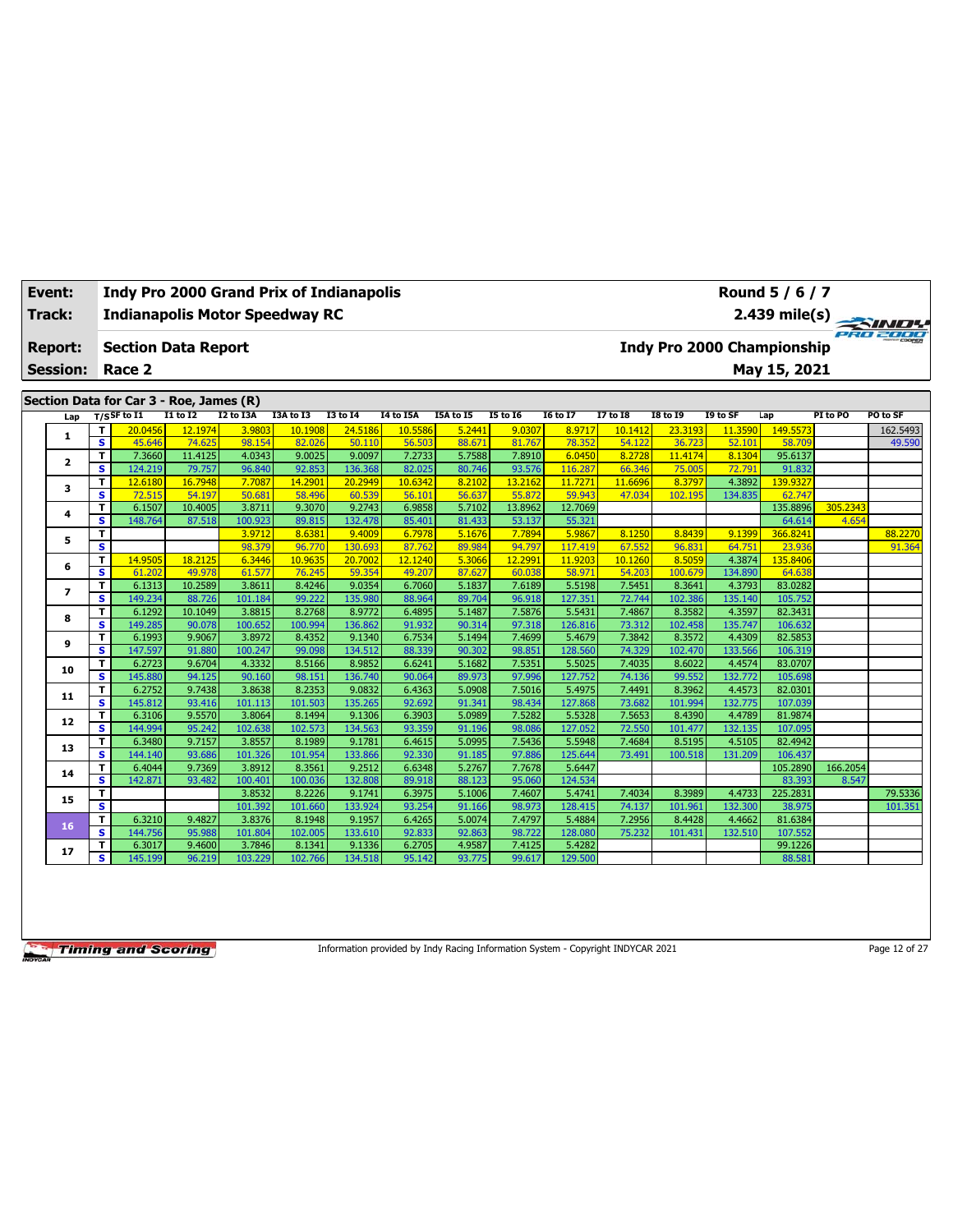| Event:         | <b>Indy Pro 2000 Grand Prix of Indianapolis</b>   | Round 5 / 6 / 7                          |
|----------------|---------------------------------------------------|------------------------------------------|
|                |                                                   |                                          |
| <b>Track:</b>  | <b>Indianapolis Motor Speedway RC</b>             | $2.439$ mile(s)                          |
| <b>Report:</b> | <b>Section Data Report</b>                        | een<br><b>Indy Pro 2000 Championship</b> |
|                | <b>Session: Race 2</b>                            | May 15, 2021                             |
|                | Section Data for Car 3 - Roe, James (R)           |                                          |
|                | Lap T/SSF to PI                                   |                                          |
| $\mathbf{1}$   | т                                                 |                                          |
|                | $\overline{\mathbf{s}}$                           |                                          |
| $\mathbf{2}$   | T<br>S                                            |                                          |
| 3              | T                                                 |                                          |
|                | $\overline{\mathbf{s}}$<br>T<br>109.2524          |                                          |
| 4              | S<br>73.254                                       |                                          |
| 5              | T                                                 |                                          |
|                | $\overline{\mathbf{s}}$<br>T                      |                                          |
| 6              | s                                                 |                                          |
| $\overline{ }$ | T<br>$\overline{\mathbf{s}}$                      |                                          |
|                | T                                                 |                                          |
| 8              | <b>S</b>                                          |                                          |
| 9              | T<br>$\overline{\mathbf{s}}$                      |                                          |
| 10             | T                                                 |                                          |
|                | S<br>T                                            |                                          |
| 11             | $\overline{\mathbf{s}}$                           |                                          |
| $12$           | T                                                 |                                          |
|                | $\mathbf{s}$<br>T                                 |                                          |
| 13             | $\overline{\mathbf{s}}$                           |                                          |
| 14             | 84.8331<br>T<br>$\overline{\mathbf{s}}$<br>94.340 |                                          |
|                | T                                                 |                                          |
| 15             | $\overline{\mathbf{s}}$                           |                                          |
| 16             | $\overline{\mathbf{r}}$<br>۱                      |                                          |

**S** 101.644

**S**  $\frac{1}{\sqrt{15}}$ 

Information provided by Indy Racing Information System - Copyright INDYCAR 2021 Page 13 of 27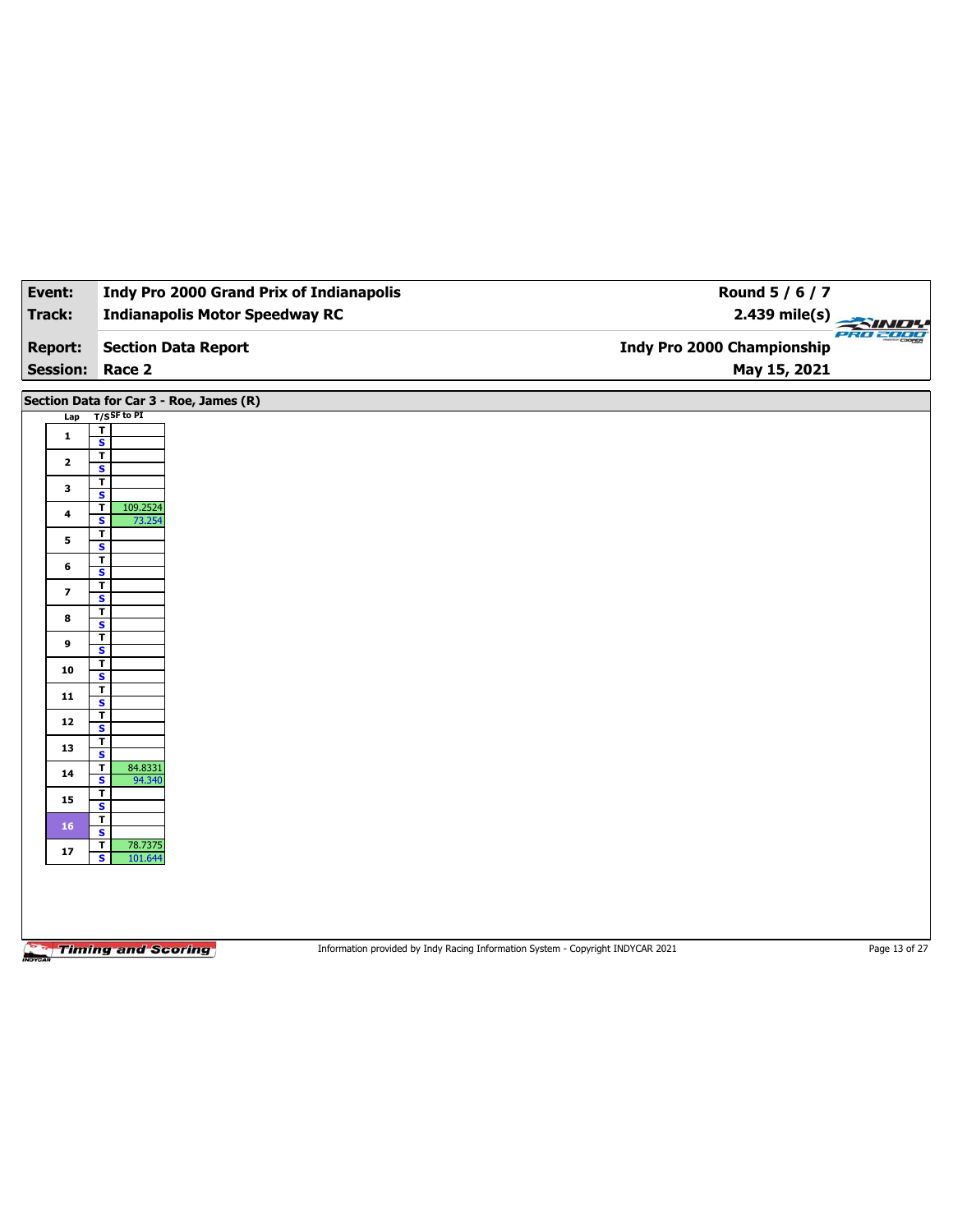| Event:          |                              | <b>Indy Pro 2000 Grand Prix of Indianapolis</b>    |                   |                   |                   |                   |                  |                  |                  |                   |                  |                   |                                   | Round 5 / 6 / 7    |          |
|-----------------|------------------------------|----------------------------------------------------|-------------------|-------------------|-------------------|-------------------|------------------|------------------|------------------|-------------------|------------------|-------------------|-----------------------------------|--------------------|----------|
| Track:          |                              | <b>Indianapolis Motor Speedway RC</b>              |                   |                   |                   |                   |                  |                  |                  |                   |                  |                   |                                   | 2.439 mile(s)      | PRO 2000 |
| <b>Report:</b>  |                              | <b>Section Data Report</b>                         |                   |                   |                   |                   |                  |                  |                  |                   |                  |                   | <b>Indy Pro 2000 Championship</b> |                    |          |
| <b>Session:</b> |                              | Race 2                                             |                   |                   |                   |                   |                  |                  |                  |                   |                  |                   |                                   | May 15, 2021       |          |
|                 |                              |                                                    |                   |                   |                   |                   |                  |                  |                  |                   |                  |                   |                                   |                    |          |
|                 |                              | Section Data for Car 40 - Miller, Jack William (R) |                   |                   |                   |                   |                  |                  |                  |                   |                  |                   |                                   |                    |          |
| Lap             |                              | $T/S$ SF to I1                                     | $I1$ to $I2$      | I2 to I3A         | I3A to I3         | <b>I3 to I4</b>   | <b>I4 to I5A</b> | I5A to I5        | <b>I5 to 16</b>  | <b>I6 to I7</b>   | <b>I7 to I8</b>  | <b>I8 to 19</b>   | I9 to SF                          | Lap                | PO to SF |
| 1               | T                            | 19.8613                                            | 13.1619           | 3.9431            | 9.1907            | 24.9029           | 10.3852          | 5.4260           | 8.8299           | 8.9920            | 10.1312          | 23.2447           | 10.8002                           | 148,8691           | 162.0470 |
|                 | $\overline{\mathbf{s}}$<br>T | 46.069<br>7.3476                                   | 69.156<br>12.2130 | 99.080<br>4.2051  | 90.952<br>9.5598  | 49.337<br>9.2761  | 57.446<br>6.8612 | 85.698<br>5.3731 | 83.626<br>7.6859 | 78.176<br>6.4777  | 54.176<br>8.6793 | 36.841<br>11.1488 | 54.797<br>7.6910                  | 58.981<br>96.5186  | 49.744   |
| 2               | s                            | 124.530                                            | 74.529            | 92.907            | 87.440            | 132.452           | 86.951           | 86.542           | 96.073           | 108.519           | 63.238           | 76.812            | 76.949                            | 90.971             |          |
|                 | T                            | 13.0136                                            | 16.7186           | 8.0524            | 14.2809           | 19.8126           | 10.7446          | 8.1733           | 12.9952          | 11.6657           | 11.3268          | 8.4467            | 4.4061                            | 139.6365           |          |
| 3               | s                            | 70.311                                             | 54,444            | 48.517            | 58.533            | 62.013            | 55.525           | 56.893           | 56.822           | 60.258            | 48.457           | 101.384           | 134.318                           | 62.880             |          |
|                 | T                            | 6.1925                                             | 10.5590           | 4.0588            | 8.5667            | 9.0425            | 6.5351           | 5.6002           | 7.7236           | 5.5379            | 7.8561           | 8.4397            | 4.4102                            | 84.5223            |          |
| 4               | s                            | 147.759                                            | 86.204            | 96.255            | 97.577            | 135.874           | 91.290           | 83.033           | 95.604           | 126.935           | 69.865           | 101.468           | 134.193                           | 103.883            |          |
|                 | T                            | 6.1429                                             | 10.7137           | 4.3235            | 9.6726            | 13.9603           | 9.2024           | 7.0055           | 10.0986          | 8.4633            | 8.8125           | 10.8151           | 8.0111                            | 107.2215           |          |
| 5               | s                            | 148.952                                            | 84.959            | 90.362            | 86.420            | 88,009            | 64.830           | 66.376           | 73.120           | 83.059            | 62.282           | 79.182            | 73.875                            | 81.890             |          |
|                 | T                            | 14,8566                                            | 18.8727           | 5.7988            | 14.3098           | 19.8676           | 12.2447          | 7.5937           | 15,2427          | 10.6716           | 16.1970          | 8.9640            | 7.7655                            | 152.3847           |          |
| 6               | s                            | 61.589                                             | 48.230            | 67.373            | 58.415            | 61.841            | 48.722           | 61.235           | 48.443           | 65.872            | 33.887           | 95.534            | 76.211                            | 57.62              |          |
|                 | т                            | 14.5925                                            | 17.3966           | 6.2143            | 15.4649           | 19.5706           | 11.3380          | 8.4342           | 12.4550          | 11.4496           | 12.9496          | 13.1104           | 11.4858                           | 154.461            |          |
| $\overline{ }$  | $\overline{\mathbf{s}}$      | 62.703                                             | 52.322            | 62.868            | 54.052            | 62.780            | 52.619           | 55.133           | 59.286           | 61.396            | 42.385           | 65.319            | 51.526                            | 56.845             |          |
|                 | T                            | 12.8435                                            | 19.9766           | 4.2494            | 13.1472           | 18.6827           | 12.5178          | 6.4467           | 12.7101          | 13.2166           | 10.9968          | 8.5142            | 4.4411                            | 137.7427           |          |
| 8               | s                            | 71.242                                             | 45.565            | 91.938            | 63.581            | 65.763            | 47.659           | 72.130           | 58.096           | 53.187            | 49.911           | 100.581           | 133.259                           | 63.745             |          |
|                 | T                            | 6.2833                                             | 9.9197            | 3.8841            | 8.4550            | 9.1384            | 6.6914           | 5.2369           | 7.6243           | 5.4390            | 7.6401           | 8.3898            | 4.4163                            | 83.1183            |          |
| 9               | s                            | 145.624                                            | 91.760            | 100.585           | 98.866            | 134.448           | 89.158           | 88.793           | 96.849           | 129.243           | 71.840           | 102.072           | 134.008                           | 105.637            |          |
| 10              | т                            | 6.2820                                             | 10.1633           | 3.8981            | 8.4023            | 9.0739            | 6.3994           | 5.1710           | 7.5571           | 5.5125            | 7.4348           | 8.4879            | 4.4691                            | 82.8514            |          |
|                 | s                            | 145.654                                            | 89.560            | 100.224           | 99.486            | 135.403           | 93.226           | 89.925           | 97.711           | 127.520           | 73.824           | 100.892           | 132.424                           | 105.978            |          |
| 11              | T                            | 6.3331                                             | 9.9615            | 3.8362            | 8.3647            | 9.1086            | 6.4553           | 5.1301           | 7.5116           | 5.5207            | 7.3897           | 8.4064            | 4.4751                            | 82.4930            |          |
|                 | s                            | 144.479                                            | 91.375            | 101.841           | 99.933            | 134.888           | 92.419           | 90.642           | 98.303           | 127.331           | 74.274           | 101.870           | 132.247                           | 106.438            |          |
| 12              | T                            | 6.3208                                             | 9.4943            | 3.8682            | 8.2552            | 9.1196            | 6.4160           | 5.0159           | 7.5655           | 5.5399            | 7.2495           | 8.4818            | 4.4917                            | 81.8184            |          |
|                 | s                            | 144.760                                            | 95.871            | 100.998           | 101.258           | 134.725           | 92.985           | 92.705           | 97.602           | 126.889           | 75.711           | 100.965           | 131.758                           | 107.316            |          |
| 13              | T                            | 6.3528                                             | 9.5095            | 3.9206            | 8.1783            | 9.0991            | 6.3958           | 5.1060           | 7.4476           | 5.5085            | 7.2871           | 8.4340            | 4.4679                            | 81.7072            |          |
|                 | s                            | 144.031                                            | 95.718            | 99.648            | 102.211           | 135.02            | 93.279           | 91.069           | 99.147           | 127.613           | 75.320           | 101.537           | 132.460                           | 107.462            |          |
| 14              | T                            | 6.3011                                             | 9.4784            | 3.8357            | 8.2394            | 9.1386            | 6.3852           | 5.0651           | 7.4608           | 5.5047            | 7.2674           | 8.5021            | 4.4838                            | 81.6623            |          |
|                 | $\overline{\mathbf{s}}$      | 145.213                                            | 96.032            | 101.854           | 101.453           | 134.445           | 93.433           | 91.805           | 98.972           | 127.701           | 75.524           | 100.724           | 131.990                           | 107.521            |          |
| 15              | T                            | 6.3171                                             | 9.4706            | 3.8541            | 8.1667            | 9.1457            | 6.4283           | 5.0910           | 7.4300           | 5.5117            | 7.2396           | 8.4921            | 4.4902                            | 81.6371            |          |
|                 | s                            | 144.845                                            | 96.111            | 101.368           | 102.356           | 134.340           | 92.807           | 91.338           | 99.382           | 127.539           | 75.814           | 100.842           | 131.802                           | 107.554            |          |
| 16              | T<br>s                       | 6.3278                                             | 9.4612            | 3.8357            | 8.1899<br>102.066 | 9.1181            | 6.4142           | 5.0702           | 7.4834           | 5.5227            | 7.3988           | 8.4652            | 4.4849                            | 81.7721<br>107.376 |          |
|                 |                              | 144.600                                            | 96.206<br>9.4451  | 101.854<br>3.8164 |                   | 134.747           | 93.011<br>6.4097 | 91.712<br>5.0211 | 98.673           | 127.285           | 74.183<br>7.3718 | 101.163<br>8.4115 | 131.958<br>4.4890                 | 81.7488            |          |
| 17              | T<br>s                       | 6.3378<br>144.372                                  | 96.370            | 102.369           | 8.2539<br>101.274 | 9.1753<br>133.907 | 93.076           | 92.609           | 7.5167<br>98.236 | 5.5005<br>127.798 | 74.454           | 101.809           | 131.837                           | 107.407            |          |
|                 | T                            | 6.3461                                             | 10.0838           | 3.9353            | 8.2313            | 9.2003            | 6.4274           | 5.1086           | 7.5812           | 5.5186            | 7.2725           | 8.4698            | 4.4962                            | 82.6711            |          |
| 18              | s                            | 144.183                                            | 90.266            | 99.276            | 101.552           | 133.543           | 92.820           | 91.023           | 97.400           | 127.379           | 75.471           | 101.108           | 131.626                           | 106.209            |          |
|                 | T                            | 6.3554                                             | 9.5657            | 3.7989            | 8.1902            | 9.1829            | 6.3806           | 5.0429           | 7.5035           | 5.5234            | 7.2312           | 8.5002            | 4.4924                            | 81.7673            |          |
| 19              | s                            | 143.972                                            | 95.155            | 102.841           | 102.062           | 133.796           | 93.501           | 92.209           | 98.409           | 127.268           | 75.902           | 100.746           | 131.738                           | 107.383            |          |
|                 |                              |                                                    |                   |                   |                   |                   |                  |                  |                  |                   |                  |                   |                                   |                    |          |

Information provided by Indy Racing Information System - Copyright INDYCAR 2021 Page 14 of 27

ヿ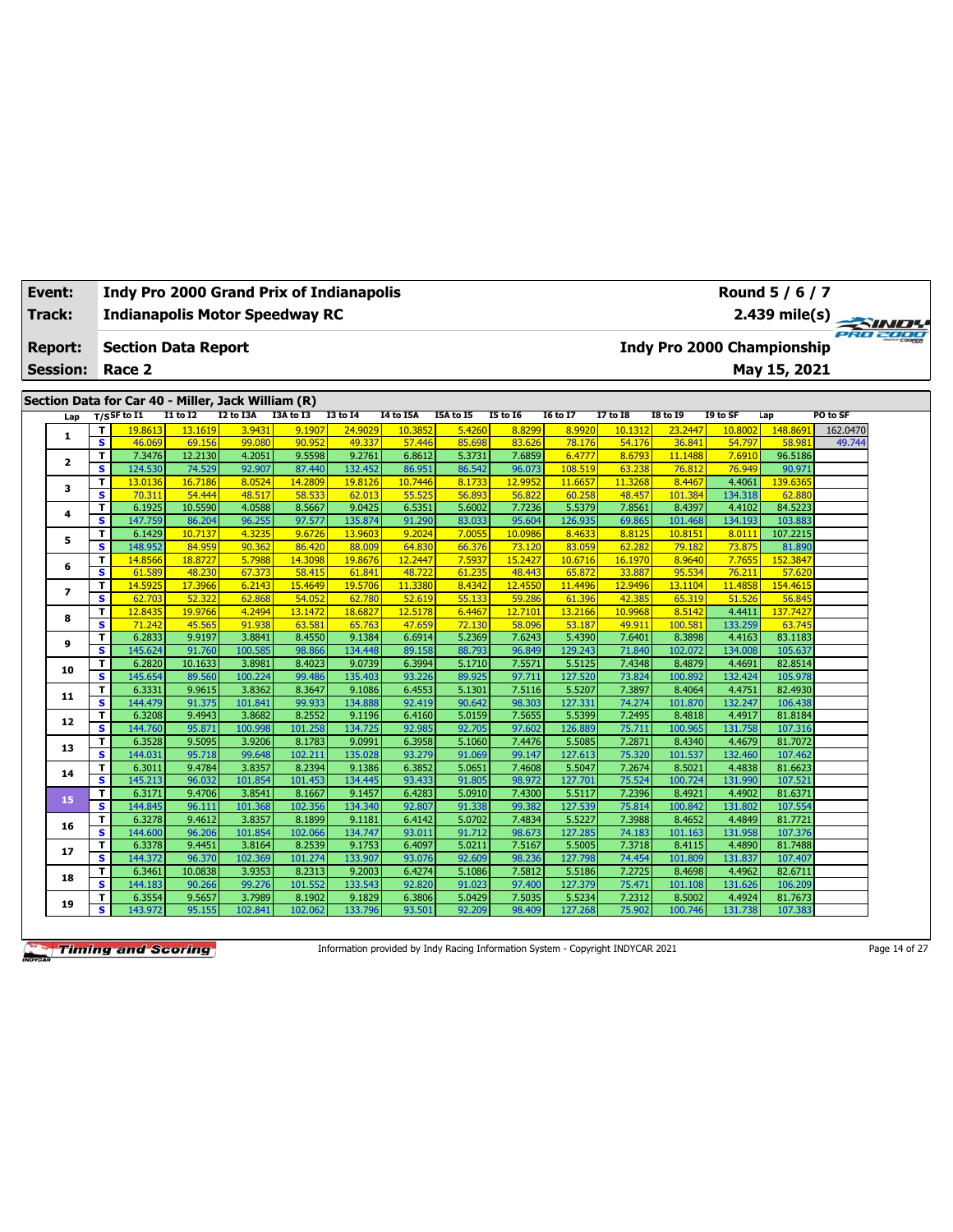| Event:          |     |                         |                   |                            |                                                    | <b>Indy Pro 2000 Grand Prix of Indianapolis</b> |                   |                                                                                 |                  |                  |                   |                  |                   |                   | Round 5 / 6 / 7                   |               |
|-----------------|-----|-------------------------|-------------------|----------------------------|----------------------------------------------------|-------------------------------------------------|-------------------|---------------------------------------------------------------------------------|------------------|------------------|-------------------|------------------|-------------------|-------------------|-----------------------------------|---------------|
| <b>Track:</b>   |     |                         |                   |                            |                                                    | <b>Indianapolis Motor Speedway RC</b>           |                   |                                                                                 |                  |                  |                   |                  |                   |                   | 2.439 mile(s)                     |               |
| <b>Report:</b>  |     |                         |                   | <b>Section Data Report</b> |                                                    |                                                 |                   |                                                                                 |                  |                  |                   |                  |                   |                   | <b>Indy Pro 2000 Championship</b> | 280 2000      |
| <b>Session:</b> |     |                         | Race 2            |                            |                                                    |                                                 |                   |                                                                                 |                  |                  |                   |                  |                   |                   | May 15, 2021                      |               |
|                 |     |                         |                   |                            | Section Data for Car 40 - Miller, Jack William (R) |                                                 |                   |                                                                                 |                  |                  |                   |                  |                   |                   |                                   |               |
|                 | Lap | $T/S$ SF to I1          |                   | <b>I1 to I2</b>            | I2 to I3A                                          | I3A to I3                                       | <b>I3 to I4</b>   | I4 to I5A                                                                       | I5A to I5        | <b>I5 to 16</b>  | <b>I6 to I7</b>   | <b>I7 to I8</b>  | <b>I8 to 19</b>   | I9 to SF          | Lap                               | PO to SF      |
| 20              |     | T                       | 6.3519            | 9.4378                     | 3.8137                                             | 8.1672                                          | 9.2100            | 6.3544                                                                          | 5.0822           | 7.5625           | 5.5174            | 7.1877           | 8.4700            | 4.4952            | 81.6500                           |               |
|                 |     | $\overline{\mathbf{s}}$ | 144.051           | 96.445                     | 102.442                                            | 102.350                                         | 133.402           | 93.886                                                                          | 91.496           | 97.641           | 127.407           | 76.362           | 101.106           | 131.656           | 107.537                           |               |
| 21              |     | T                       | 6.3620            | 9.4577                     | 3.7918                                             | 8.2549                                          | 9.1768            | 6.4078                                                                          | 5.0315           | 7.4577           | 5.4902            | 7.1529           | 8.5532            | 4.5048            | 81.6413                           |               |
|                 |     | s<br>T                  | 143.823<br>6.3751 | 96.242<br>9.3996           | 103.033<br>3.8100                                  | 101.262<br>8.1832                               | 133.885<br>9.2030 | 93.104<br>6.4142                                                                | 92.418<br>5.0832 | 99.013<br>7.4716 | 128.038<br>5.5112 | 76.733<br>7.2313 | 100.122<br>8.5978 | 131.375<br>4.5061 | 107.549<br>81.7863                |               |
| 22              |     | s                       | 143.527           | 96.837                     | 102.541                                            | 102.149                                         | 133.504           | 93.011                                                                          | 91.478           | 98.829           | 127.550           | 75.901           | 99.603            | 131.337           | 107.358                           |               |
|                 |     | T                       | 6.3851            | 9.4813                     | 3.8550                                             | 8.1758                                          | 9.1799            | 6.3306                                                                          | 5.0807           | 7.4907           | 5.4972            | 7.1715           | 8.5206            | 4.5069            | 81.6753                           |               |
| 23              |     | S                       | 143.302           | 96.002                     | 101.344                                            | 102.242                                         | 133.840           | 94.239                                                                          | 91.523           | 98.577           | 127.875           | 76.534           | 100.505           | 131.314           | 107.504                           |               |
|                 |     | T                       | 6.3863            | 9.4056                     | 3.8266                                             | 8.2535                                          | 9.2162            | 6.3181                                                                          | 5.0726           | 7.5420           | 5.5046            | 7.2396           | 8.4677            | 4.4972            | 81.7300                           |               |
| 24              |     | s                       | 143.275           | 96.775                     | 102.096                                            | 101.279                                         | 133.313           | 94.426                                                                          | 91.669           | 97.906           | 127.703           | 75.814           | 101.133           | 131.597           | 107.432                           |               |
| 25              |     | T                       | 6.3799            |                            |                                                    | 8.5385                                          | 9.1963            | 6.4654                                                                          | 5.1501           | 7.5551           | 5.5146            | 7.2164           | 8.4348            | 4.5042            | 84.9348                           |               |
|                 |     | s                       | 143.419           |                            |                                                    | 97.899                                          | 133.601           | 92.274                                                                          | 90.290           | 97.737           | 127.472           | 76.058           | 101.527           | 131.393           | 103.378                           |               |
| 26              |     | T                       | 6.4298            | 10.0824                    | 4.1353                                             | 10.3553                                         |                   |                                                                                 |                  |                  |                   |                  |                   |                   |                                   |               |
|                 |     | s                       | 142.306           | 90.279                     | 94.475                                             | 80.723                                          |                   |                                                                                 |                  |                  |                   |                  |                   |                   |                                   |               |
|                 |     |                         |                   |                            |                                                    |                                                 |                   |                                                                                 |                  |                  |                   |                  |                   |                   |                                   |               |
|                 |     |                         |                   | <b>Timing and Scoring</b>  |                                                    |                                                 |                   | Information provided by Indy Racing Information System - Copyright INDYCAR 2021 |                  |                  |                   |                  |                   |                   |                                   | Page 15 of 27 |

٦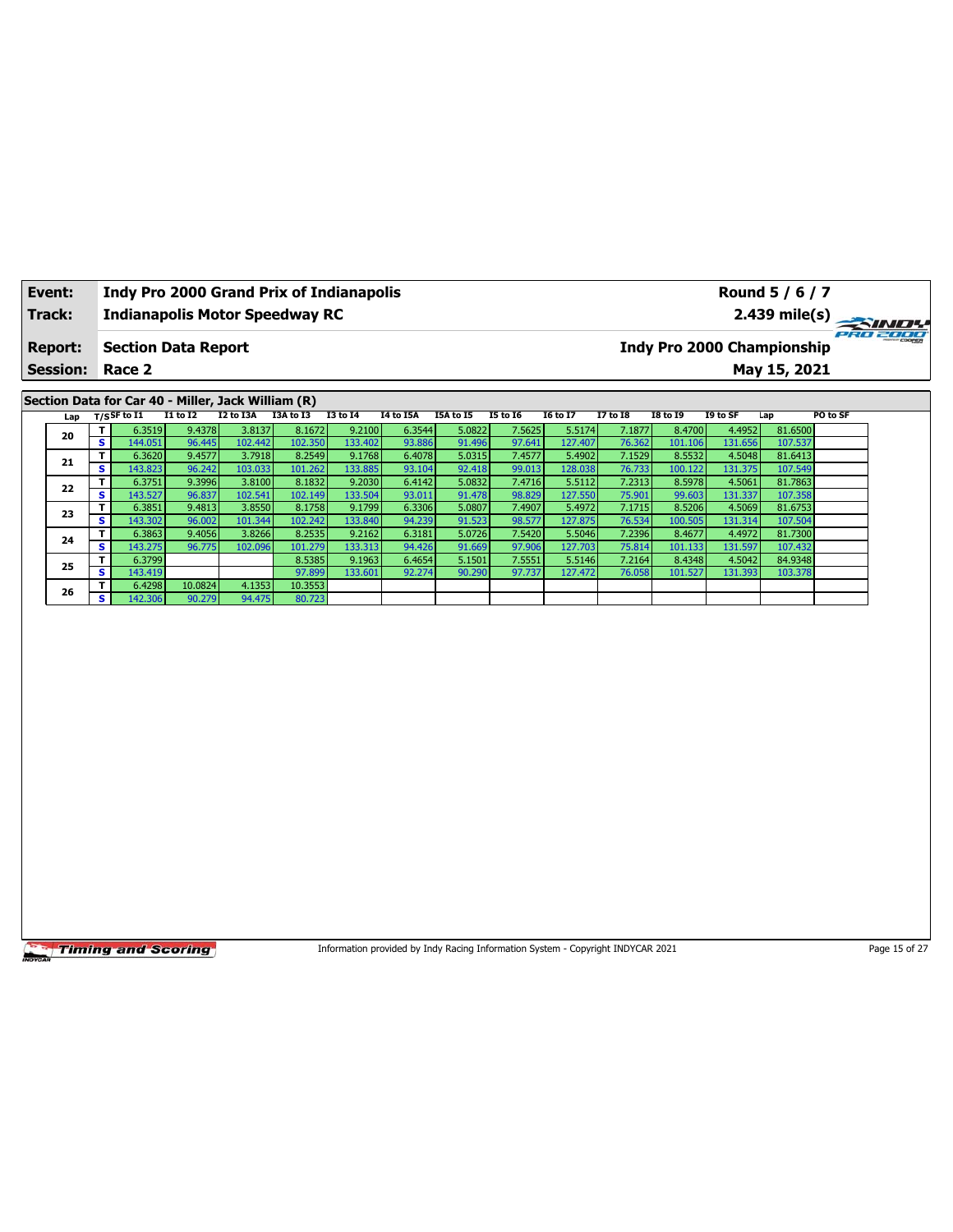| Event:                  |                              |                                         |                   |                  | <b>Indy Pro 2000 Grand Prix of Indianapolis</b> |                  |                  |                  |                   |                  |                  |                  |                                   | Round 5 / 6 / 7   |          |  |
|-------------------------|------------------------------|-----------------------------------------|-------------------|------------------|-------------------------------------------------|------------------|------------------|------------------|-------------------|------------------|------------------|------------------|-----------------------------------|-------------------|----------|--|
| Track:                  |                              |                                         |                   |                  | <b>Indianapolis Motor Speedway RC</b>           |                  |                  |                  |                   |                  |                  |                  |                                   | $2.439$ mile(s)   | PRO 2000 |  |
| <b>Report:</b>          |                              | <b>Section Data Report</b>              |                   |                  |                                                 |                  |                  |                  |                   |                  |                  |                  | <b>Indy Pro 2000 Championship</b> |                   |          |  |
| <b>Session:</b>         |                              | Race 2                                  |                   |                  |                                                 |                  |                  |                  |                   |                  |                  |                  |                                   | May 15, 2021      |          |  |
|                         |                              |                                         |                   |                  |                                                 |                  |                  |                  |                   |                  |                  |                  |                                   |                   |          |  |
|                         |                              | Section Data for Car 42 - Petrov, Artem |                   |                  |                                                 |                  |                  |                  |                   |                  |                  |                  |                                   |                   |          |  |
| Lap                     |                              | $T/S$ SF to I1                          | I1 to I2          | I2 to I3A        | I3A to I3                                       | <b>I3 to 14</b>  | I4 to I5A        | I5A to I5        | <b>I5 to 16</b>   | <b>I6 to I7</b>  | <b>I7 to I8</b>  | <b>I8 to 19</b>  | I9 to SF                          | Lap               | PO to SF |  |
| 1                       | т                            | 14.9271                                 | 14.4798           | 4.3687           | 13.2994                                         | 20,0002          | 11.3302          | 5.8019           | 12.4037           | 9.5565           | 11.3458          | 23,9010          | 11,6182                           | 153.0325          | 164.9540 |  |
|                         | s                            | 61.298                                  | 62.862            | 89.427           | 62.853                                          | 61.431           | 52.655           | 80.146           | 59.531            | 73.558           | 48.376           | 35.830           | 50.939                            | 57.376            | 48.867   |  |
| $\overline{\mathbf{2}}$ | T                            | 7.4422                                  | 11.0086           | 3.8928           | 9.2613                                          | 9.0613           | 6.7496           | 5.4582           | 7.5247            | 5.6246           | 8.1573           | 11.5331          | 7.4379                            | 93.1516           |          |  |
|                         | s.                           | 122.948                                 | 82.683            | 100.360          | 90.258                                          | 135.592          | 88.389           | 85.193           | 98.131            | 124.979          | 67.285           | 74.253           | 79.568                            | 94.259            |          |  |
| 3                       | т                            | 11.5263                                 | 18.2272           | 7.0403<br>55.492 | 14.6251                                         | 19.857           | 11.1371          | 8.7202           | 13.3697<br>55.230 | 11.8219          | 12.2472          | 8.8156           | 4.4449<br>133.145                 | 141,833           |          |  |
|                         | $\overline{\mathbf{s}}$<br>T | 79.384<br>6.1927                        | 49.938<br>10.2639 | 3.9140           | 57.156<br>8.4858                                | 61.872<br>9.1872 | 53.568<br>6.5325 | 53.324<br>5.2063 | 7.4584            | 59.462<br>5.4489 | 44.815<br>7.2844 | 97.142<br>8.3845 | 4.4841                            | 61.907<br>82.8427 |          |  |
| 4                       | s                            | 147.755                                 | 88.682            | 99.817           | 98.507                                          | 133.733          | 91.327           | 89.315           | 99.004            | 129.009          | 75.348           | 102.137          | 131.981                           | 105.989           |          |  |
|                         | T                            | 6.3631                                  | 10.0914           | 4.2585           | 9.6962                                          | 13.2798          | 9.2058           | 6.9173           | 10.2729           | 8.1684           | 9.8621           | 10.6065          | 7.4991                            | 106.2211          |          |  |
| 5                       | s                            | 143.798                                 | 90.198            | 91.742           | 86.210                                          | 92.519           | 64.806           | 67.223           | 71.879            | 86.058           | 55.654           | 80.740           | 78.919                            | 82.662            |          |  |
|                         | T                            | 14.4348                                 | 19.1248           | 6.4082           | 14.5215                                         | 19.5640          | 11.0137          | 8.4032           | 12.8956           | 11.1075          | 11.4223          | 14.1705          | 9.5073                            | 152.5734          |          |  |
| 6                       | $\overline{\mathbf{s}}$      | 63.388                                  | 47.594            | 60.966           | 57.564                                          | 62.801           | 54.168           | 55.336           | 57.261            | 63.286           | 48.052           | 60.433           | 62.249                            | 57.549            |          |  |
|                         | T.                           | 14.9452                                 | 17.4789           | 6.1788           | 15.0078                                         | 19.1926          | 11.5424          | 8.2623           | 13.1802           | 10.9434          | 12.5680          | 14.1819          | 9.5479                            | 153.0294          |          |  |
| 7                       | $\overline{\mathbf{s}}$      | 61.224                                  | 52.076            | 63.229           | 55.698                                          | 64.01            | 51.687           | 56.280           | 56.024            | 64.235           | 43.672           | 60.384           | 61.984                            | 57.377            |          |  |
|                         | T.                           | 14.6748                                 | 17.2794           | 6.0756           | 13,8450                                         | 19.6051          | 10.4412          | 8.3438           | 13.0051           | 13.3807          | 11.7135          | 8.4160           | 4.4782                            | 141.2584          |          |  |
| 8                       | s                            | 62.352                                  | 52.677            | 64.303           | 60.376                                          | 62.669           | 57.138           | 55.730           | 56.778            | 52.535           | 46.857           | 101.754          | 132.155                           | 62.158            |          |  |
|                         | T.                           | 6.3840                                  | 10.0353           | 3.8793           | 8.3608                                          | 9.1773           | 6.5892           | 5.1295           | 7.4842            | 5.4596           | 7.2743           | 8.3891           | 4.4741                            | 82.6367           |          |  |
| 9                       | $\overline{\mathbf{s}}$      | 143.327                                 | 90.703            | 100.709          | 99.980                                          | 133.878          | 90.541           | 90.652           | 98.662            | 128.756          | 75.452           | 102.081          | 132.276                           | 106.253           |          |  |
|                         | T                            | 6.3726                                  | 9.5506            | 3.7876           | 8.2779                                          | 9.1647           | 6.3936           | 5.0859           | 7.3824            | 5.4629           | 7.3032           | 8.4013           | 4.4786                            | 81.6613           |          |  |
| 10                      | $\overline{\mathbf{s}}$      | 143.583                                 | 95.306            | 103.148          | 100.981                                         | 134.062          | 93.311           | 91.429           | 100.023           | 128.678          | 75.154           | 101.932          | 132.144                           | 107.522           |          |  |
|                         | T.                           | 6.3623                                  | 9.5778            | 3.7644           | 8.2240                                          | 9.1473           | 6.3955           | 5.0737           | 7.4378            | 5.4565           | 7.3103           | 8.4078           | 4.4790                            | 81.6364           |          |  |
| 11                      | s.                           | 143.816                                 | 95.035            | 103.783          | 101.643                                         | 134.317          | 93.283           | 91.649           | 99.278            | 128.829          | 75.081           | 101.853          | 132.132                           | 107.555           |          |  |
|                         | T.                           | 6.3618                                  | 9.5338            | 3.8000           | 8.2716                                          | 9.1452           | 6.3156           | 5.0330           | 7.3709            | 5.4638           | 7.3072           | 8.3786           | 4.4806                            | 81.4621           |          |  |
| 12                      | $\overline{\mathbf{s}}$      | 143.827                                 | 95.474            | 102.811          | 101.058                                         | 134.348          | 94.463           | 92.390           | 100.179           | 128.657          | 75.113           | 102.208          | 132.085                           | 107.785           |          |  |
|                         | T.                           | 6.3653                                  | 9.5681            | 3.7787           | 8.2750                                          | 9.1413           | 6.3437           | 5.0827           | 7.3936            | 5.4758           | 7.3219           | 8.3821           | 4.4796                            | 81.6078           |          |  |
| 13                      | s                            | 143.748                                 | 95.131            | 103.391          | 101.016                                         | 134.405          | 94.045           | 91.487           | 99.871            | 128.375          | 74.962           | 102.166          | 132.114                           | 107.593           |          |  |
|                         | T.                           | 6.3636                                  | 9.5361            | 3.7321           | 8.2381                                          | 9.1662           | 6.3602           | 5.1393           | 7.4424            | 5.4723           | 7.2568           | 8.3647           | 4.4776                            | 81.5494           |          |  |
| 14                      | s                            | 143.787                                 | 95.451            | 104.681          | 101.469                                         | 134.040          | 93.801           | 90.479           | 99.217            | 128.457          | 75.634           | 102.378          | 132.173                           | 107.670           |          |  |
|                         | T.                           | 6.3541                                  | 9.5338            | 3.7475           | 8.2302                                          | 9.1556           | 6.3628           | 5.0113           | 7.4053            | 5.4690           | 7.2560           | 8.3862           | 4.4829                            | 81.3947           |          |  |
| 15                      | s                            | 144.002                                 | 95.474            | 104.251          | 101.566                                         | 134.195          | 93.762           | 92.790           | 99.714            | 128.534          | 75.643           | 102.116          | 132.017                           | 107.874           |          |  |
| 16                      | T.                           | 6.3601                                  | 9.4930            | 3.7492           | 8.2271                                          | 9.1409           | 6.3717           | 5.0108           | 7.3942            | 5.4327           | 7.2267           | 8.3832           | 4.4775                            | 81.2671           |          |  |
|                         | $\overline{\mathbf{s}}$      | 143.866                                 | 95.884            | 104.204          | 101.604                                         | 134.411          | 93.631           | 92.800           | 99.863            | 129.393          | 75.949           | 102.152          | 132.176                           | 108.044           |          |  |
| 17                      | T.                           | 6.3560                                  | 9.4582            | 3.7714           | 8.2425                                          | 9.1529           | 6.3641           | 5.1010           | 7.4230            | 5.4609           | 7.2754           | 8.4533           | 4.4857                            | 81.5444           |          |  |
|                         | S.                           | 143.958                                 | 96.237            | 103.591          | 101.415                                         | 134.235          | 93.743           | 91.159           | 99.476            | 128.725          | 75.441           | 101.305          | 131.934                           | 107.676           |          |  |
| 18                      | T.                           | 6.3589                                  | 9.5839            | 3.7453           | 8.2506                                          | 9.1670           | 6.3666           | 5.0282           | 7.4469            | 5.4765           | 7.3132           | 8.3811           | 4.4784                            | 81.5966           |          |  |
|                         | s                            | 143.893                                 | 94.975            | 104.313          | 101.315                                         | 134.028          | 93.706           | 92.478           | 99.157            | 128.358          | 75.051           | 102.178          | 132.149                           | 107.607           |          |  |
| 19                      | T.                           | 6.3507                                  | 9.5470            | 3.7531           | 8.2194                                          | 9.1633           | 6.3804           | 5.0926           | 7.4111            | 5.4477           | 7.2792           | 8.3642           | 4.4751                            | 81.4838           |          |  |
|                         | s.                           | 144.079                                 | 95.342            | 104.096          | 101.700                                         | 134.082          | 93.504           | 91.309           | 99.636            | 129.037          | 75.402           | 102.384          | 132.247                           | 107.756           |          |  |

Information provided by Indy Racing Information System - Copyright INDYCAR 2021 Page 16 of 27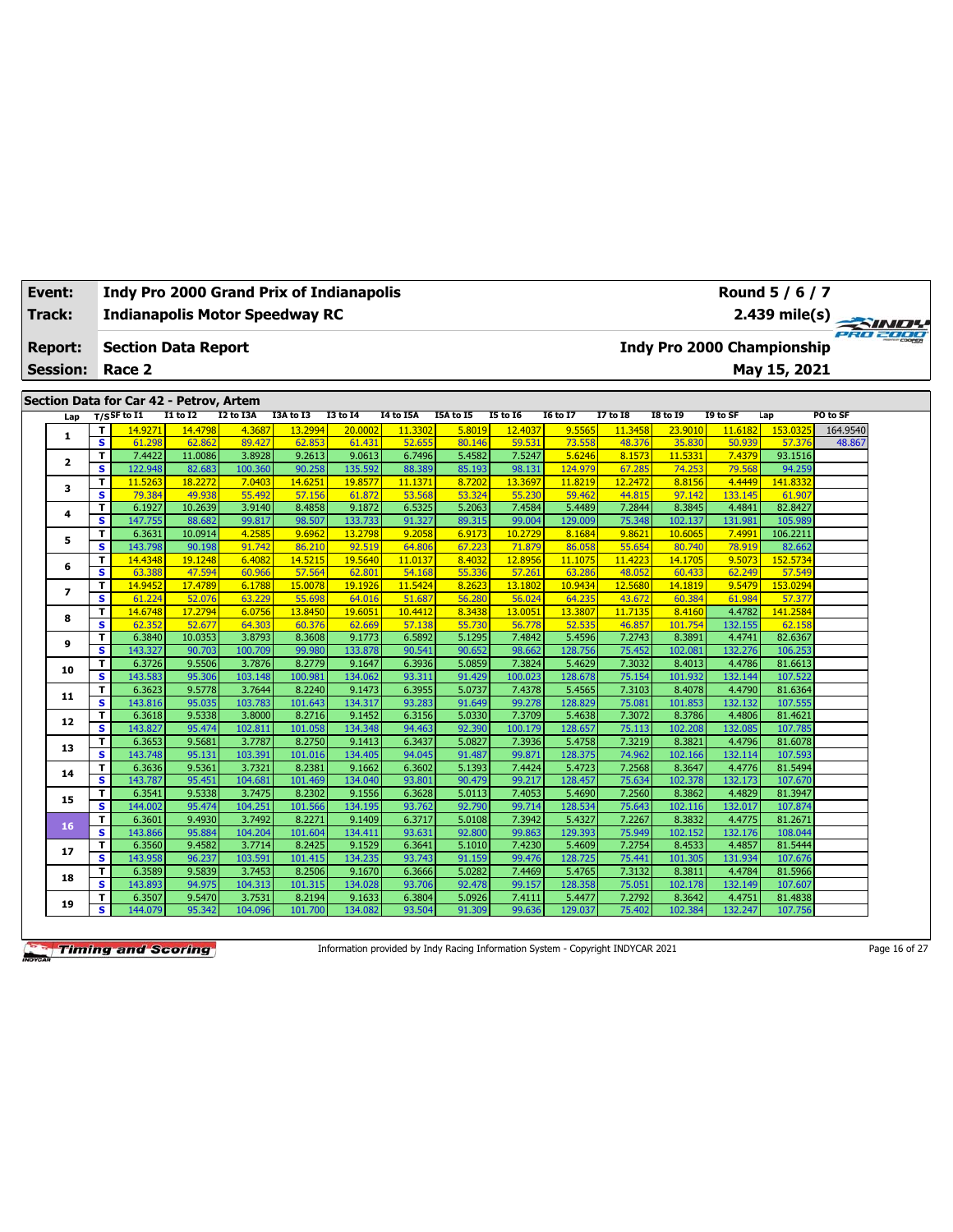| Event:          |                         |                   |                                         |                   | <b>Indy Pro 2000 Grand Prix of Indianapolis</b> |                   |                  |                                                                                 |                  |                   |                  |                   |                   | Round 5 / 6 / 7                   |               |
|-----------------|-------------------------|-------------------|-----------------------------------------|-------------------|-------------------------------------------------|-------------------|------------------|---------------------------------------------------------------------------------|------------------|-------------------|------------------|-------------------|-------------------|-----------------------------------|---------------|
| Track:          |                         |                   |                                         |                   | <b>Indianapolis Motor Speedway RC</b>           |                   |                  |                                                                                 |                  |                   |                  |                   |                   | 2.439 mile(s)                     |               |
| <b>Report:</b>  |                         |                   | <b>Section Data Report</b>              |                   |                                                 |                   |                  |                                                                                 |                  |                   |                  |                   |                   | <b>Indy Pro 2000 Championship</b> | 920 2000      |
| <b>Session:</b> |                         | Race 2            |                                         |                   |                                                 |                   |                  |                                                                                 |                  |                   |                  |                   |                   | May 15, 2021                      |               |
|                 |                         |                   |                                         |                   |                                                 |                   |                  |                                                                                 |                  |                   |                  |                   |                   |                                   |               |
|                 |                         |                   | Section Data for Car 42 - Petrov, Artem |                   |                                                 |                   |                  |                                                                                 |                  |                   |                  |                   |                   |                                   |               |
| Lap             |                         | $T/S$ SF to $I1$  | <b>I1 to I2</b>                         | I2 to I3A         | I3A to I3                                       | <b>I3 to I4</b>   | <b>I4 to I5A</b> | I5A to I5                                                                       | <b>I5 to 16</b>  | <b>I6 to I7</b>   | <b>I7 to 18</b>  | <b>I8 to 19</b>   | I9 to SF          | Lap                               | PO to SF      |
| 20              | T<br>s.                 | 6.3499            | 9.5433                                  | 3.7257            | 8.2167                                          | 9.1608            | 6.3426           | 5.0608                                                                          | 7.4113           | 5.4402            | 7.1454           | 8.4287            | 4.4788            | 81.3042                           |               |
|                 | T                       | 144.097<br>6.3486 | 95.379<br>9.4861                        | 104.861<br>3.8103 | 101.733<br>8.3005                               | 134.119<br>9.1505 | 94.061<br>6.3884 | 91.883<br>5.0088                                                                | 99.633<br>7.4610 | 129.215<br>5.4173 | 76.814<br>7.2098 | 101.601<br>8.3990 | 132.138<br>4.4788 | 107.994<br>81.4591                |               |
| 21              | s                       | 144.126           | 95.954                                  | 102.533           | 100.706                                         | 134.270           | 93.387           | 92.837                                                                          | 98.969           | 129.761           | 76.127           | 101.960           | 132.138           | 107.789                           |               |
|                 | T                       | 6.3502            | 9.4909                                  | 3.7816            | 8.2534                                          | 9.1520            | 6.4437           | 5.0787                                                                          | 7.4127           | 5.4532            | 7.2277           | 8.4222            | 4.4779            | 81.5442                           |               |
| 22              | s                       | 144.090           | 95.905                                  | 103.311           | 101.281                                         | 134.248           | 92.585           | 91.559                                                                          | 99.614           | 128.907           | 75.939           | 101.679           | 132.164           | 107.677                           |               |
| 23              | T                       | 6.3535            | 9.5743                                  | 3.7822            | 8.2516                                          | 9.1395            | 6.3359           | 5.0886                                                                          | 7.3863           | 5.4385            | 7.2123           | 8.3859            | 4.4769            | 81.4255                           |               |
|                 | s                       | 144.015           | 95.070                                  | 103.295           | 101.303                                         | 134.431           | 94.160           | 91.381                                                                          | 99.970           | 129.255           | 76.101           | 102.119           | 132.194           | 107.834                           |               |
| 24              | T.                      | 6.3539            | 9.5298                                  | 3.8003            | 8.2383                                          | 9.1518            | 6.3618           | 5.0494                                                                          | 7.4063           | 5.4345            | 7.2634           | 8.3940            | 4.4685            | 81.4520                           |               |
|                 | s<br>T                  | 144.006           | 95.514                                  | 102.803<br>3.7764 | 101.466<br>8.2712                               | 134.251           | 93.777           | 92.090                                                                          | 99.700           | 129.350           | 75.566           | 102.021           | 132.442           | 107.798                           |               |
| 25              | s                       | 6.3448<br>144.213 | 9.4885<br>95.930                        | 103.454           | 101.063                                         | 9.1464<br>134.330 | 6.2943<br>94.783 | 5.0445<br>92.180                                                                | 7.4199<br>99.517 | 5.4358<br>129.319 | 7.3048<br>75.137 | 8.3638<br>102.389 | 4.4865<br>131.911 | 81.3769<br>107.898                |               |
|                 | T.                      | 6.4964            | 11.8105                                 | 6.0107            | 13.9826                                         |                   |                  |                                                                                 |                  |                   |                  |                   |                   |                                   |               |
| 26              | $\overline{\mathbf{s}}$ | 140.847           | 77.069                                  | 64.998            | 59.782                                          |                   |                  |                                                                                 |                  |                   |                  |                   |                   |                                   |               |
|                 |                         |                   |                                         |                   |                                                 |                   |                  |                                                                                 |                  |                   |                  |                   |                   |                                   |               |
|                 |                         |                   | <b>Timing and Scoring</b>               |                   |                                                 |                   |                  | Information provided by Indy Racing Information System - Copyright INDYCAR 2021 |                  |                   |                  |                   |                   |                                   | Page 17 of 27 |

ヿ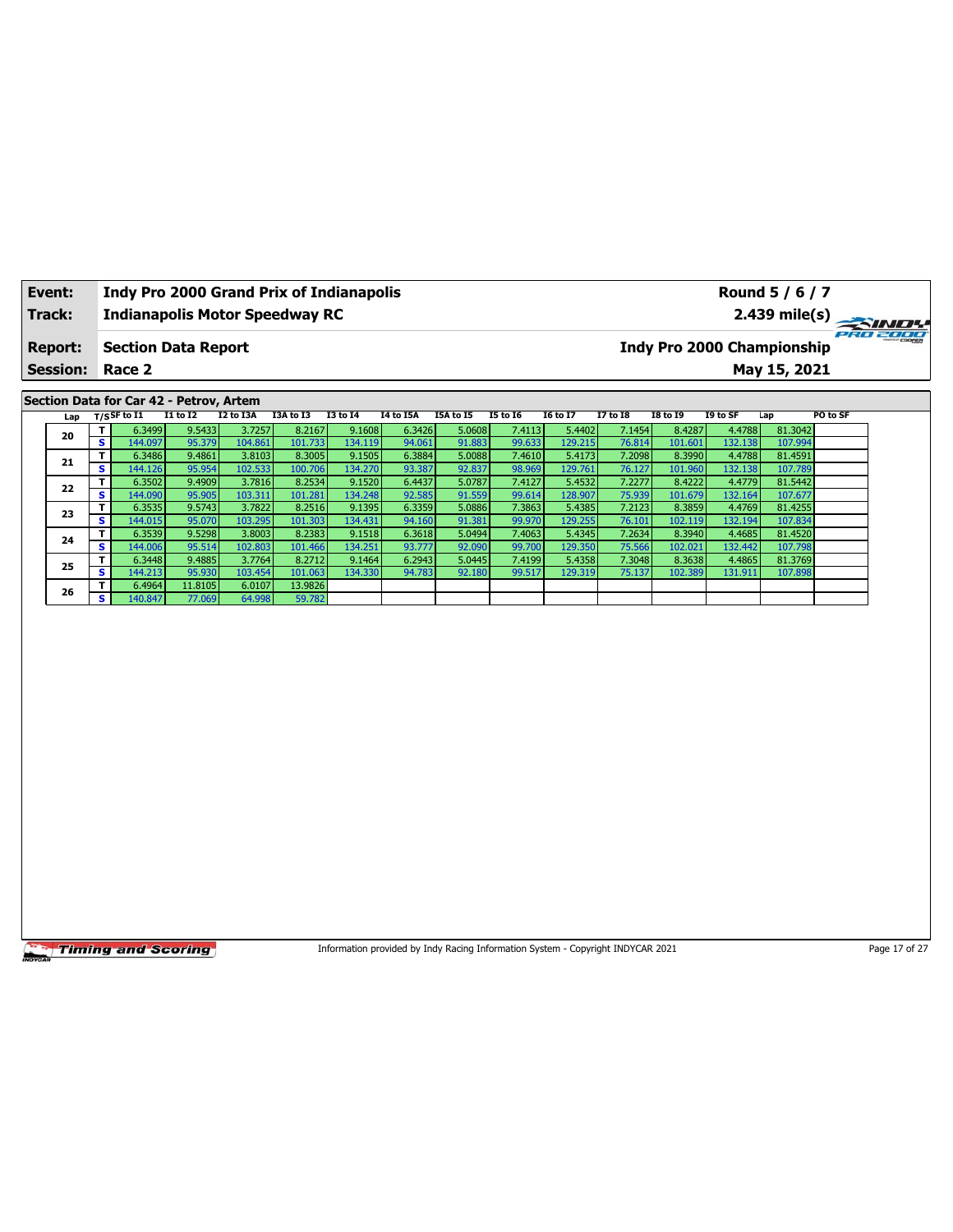| Event:                 | <b>Indy Pro 2000 Grand Prix of Indianapolis</b> | Round 5 / 6 / 7                               |
|------------------------|-------------------------------------------------|-----------------------------------------------|
| Track:                 | <b>Indianapolis Motor Speedway RC</b>           | 2.439 mile(s)                                 |
| <b>Report:</b>         | Section Data Report                             | PRO 2000<br><b>Indy Pro 2000 Championship</b> |
| <b>Session: Race 2</b> |                                                 | May 15, 2021                                  |

**Section Data for Car 5 - Brichacek, Wyatt (R)**

| Lap | T/SSF to I1 | <b>I1 to I2</b> | I2 to I3A              | I3A to I3       | <b>I3 to 14</b> | <b>I4 to I5A</b> | I5A to I5 | <b>I5 to 16</b> | <b>I6 to I7</b> | <b>I7 to I8</b> | <b>I8 to I9</b> | I9 to SF | Lap      | PO to SF |
|-----|-------------|-----------------|------------------------|-----------------|-----------------|------------------|-----------|-----------------|-----------------|-----------------|-----------------|----------|----------|----------|
|     | .4.9215     | 16.5991         | <mark>، 6649، ز</mark> | <u>13.34671</u> | 20.5897         | 10.8110          | 6.7272    | 12,6951'        | 10.8019         | 13.0118         | 23.9445         | 12.2131  | 161.3265 | 162.0451 |
|     | 1.321       | 54.836          | 68.965                 | 62.630          | 59.672          | 55 184           | 69.122    | 58.165          | 65.07           | 42.182          | 35.765          | 48.458   | 54.426   | 49.744   |
|     | 7.7260      | 11.9144 l       | 4.0824                 | 15.9193         | 13.4494         |                  |           |                 |                 |                 |                 |          |          |          |
|     | .18.431     | 76.397          | 95.699                 | 52.509          | 91.353          |                  |           |                 |                 |                 |                 |          |          |          |

**Timing and Scoring** 

Information provided by Indy Racing Information System - Copyright INDYCAR 2021 Page 18 of 27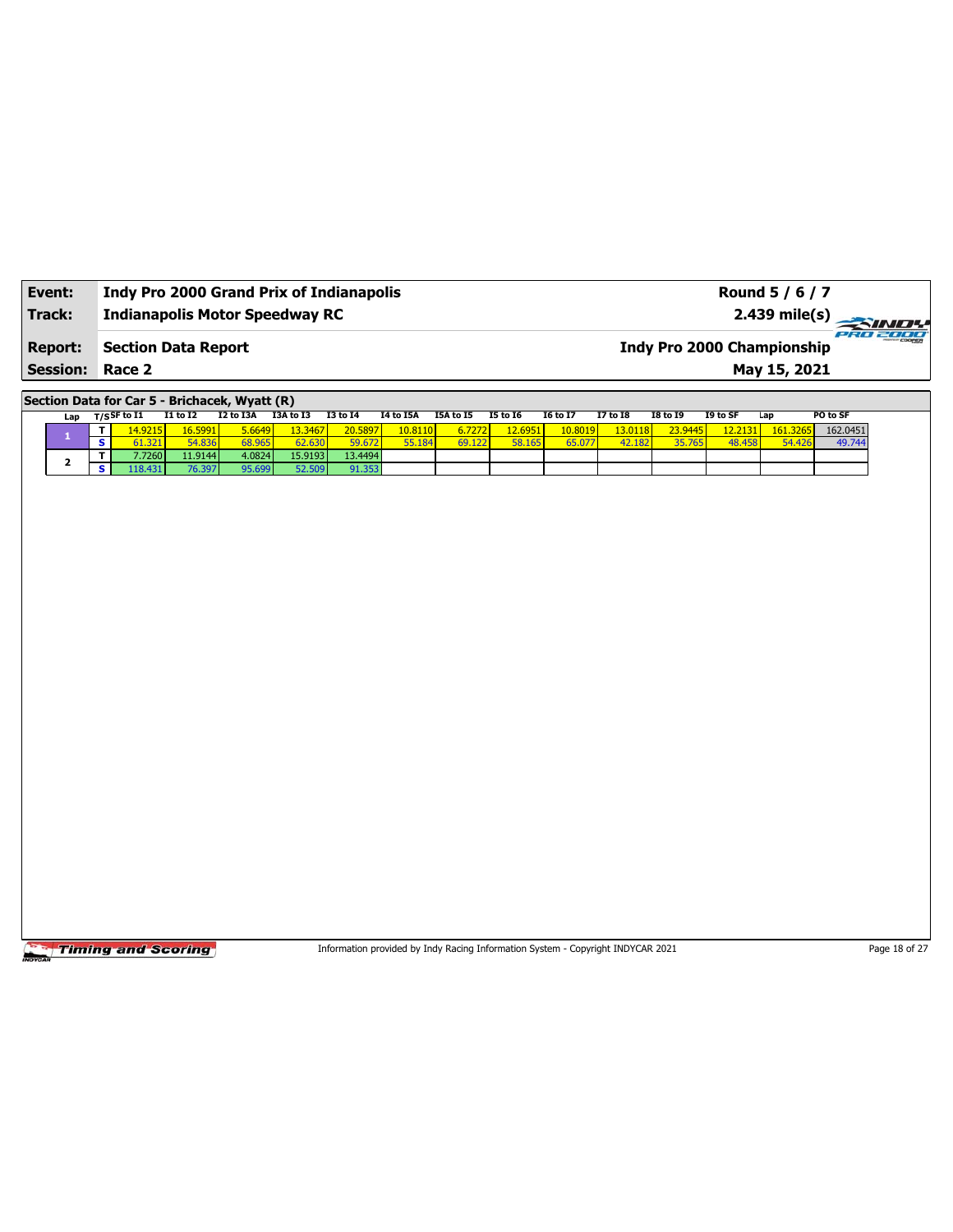| Track: |                 |                         | <b>Indianapolis Motor Speedway RC</b>                   |                   |                   |                   |                   |                  |                  |                  |                   |                  |                            |                   |                    | 2.439 mile(s) $\rightarrow$ | PRO 2000 |
|--------|-----------------|-------------------------|---------------------------------------------------------|-------------------|-------------------|-------------------|-------------------|------------------|------------------|------------------|-------------------|------------------|----------------------------|-------------------|--------------------|-----------------------------|----------|
|        | <b>Report:</b>  |                         | <b>Section Data Report</b>                              |                   |                   |                   |                   |                  |                  |                  |                   |                  | Indy Pro 2000 Championship |                   |                    |                             |          |
|        | <b>Session:</b> |                         | Race 2                                                  |                   |                   |                   |                   |                  |                  |                  |                   |                  |                            |                   | May 15, 2021       |                             |          |
|        |                 |                         |                                                         |                   |                   |                   |                   |                  |                  |                  |                   |                  |                            |                   |                    |                             |          |
|        | Lap             |                         | Section Data for Car 51 - Abel, Jacob<br>$T/S$ SF to I1 | <b>I1 to I2</b>   | I2 to I3A         | I3A to I3         | <b>I3 to 14</b>   | <b>I4 to I5A</b> | I5A to I5        | <b>I5 to 16</b>  | <b>I6 to I7</b>   | <b>17 to 18</b>  | <b>I8 to 19</b>            | I9 to SF          | Lap                | PO to SF                    |          |
|        |                 | T                       | 13.9321                                                 | 14.2192           | 4.1191            | 13.9688           | 20.2945           | 11.3320          | 5.6803           | 12.1816          | 9.8267            | 11.9745          | 23.9574                    | 11.9876           | 153.4738           | 166.4607                    |          |
|        | 1               | $\overline{\mathbf{s}}$ | 65.676                                                  | 64.014            | 94.846            | 59.841            | 60.540            | 52.647           | 81.862           | 60.617           | 71.535            | 45.836           | 35.745                     | 49.369            | 57.211             | 48.425                      |          |
|        | $\mathbf{z}$    | T                       | 7.4816                                                  | 11.6990           | 4.2308            | 17.3507           | 9.6609            | 6.7636           | 5.3103           | 7.6258           | 5.6393            | 7.7432           | 9.9915                     | 7.6866            | 101.1833           |                             |          |
|        |                 | s                       | 122.300                                                 | 77,804            | 92.342            | 48.177            | 127.176           | 88.206           | 87.566           | 96.830           | 124.653           | 70.883           | 85.709                     | 76.993            | 86.777             |                             |          |
|        | з               | T                       | 13.6234                                                 | 14.4768           | 8.7635            | 20.8415           | 14,7851           | 7.8629           | 8.3653           | 12.2694          | 11.4186           | 10.8891          | 8.4359                     | 4.4033            | 136.1348           |                             |          |
|        |                 | $\overline{\mathbf{s}}$ | 67.164                                                  | 62.875            | 44.581            | 40.108            | 83.100            | 75.874           | 55.587           | 60.183           | 61.562            | 50,405           | 101.514                    | 134.403           | 64.498             |                             |          |
|        | 4               | T                       | 6.1746                                                  | 10.1931           | 4.0621            | 8.7019            | 8.8972            | 7.1689           | 5.4705           | 8.1861           | 5.6392            | 7.7135           | 8.3797                     | 4.4385            | 85.0253            |                             |          |
|        |                 | s                       | 148.188                                                 | 89.298            | 96.177            | 96.061            | 138.092           | 83.219           | 85.001           | 90.203           | 124.655           | 71.156           | 102.195                    | 133.337           | 103.268            |                             |          |
|        | 5               | T<br>$\mathbf{s}$       | 6.2703<br>145.926                                       | 10.7328<br>84.808 | 4.1683<br>93.727  | 9.3521<br>89.382  | 14.4309<br>85.139 | 8.5586<br>69.707 | 7.1928<br>64.648 | 9.7447<br>75.775 | 8.7265<br>80.554  | 8.6803<br>63.231 | 11.2603<br>76.052          | 7.8454<br>75.435  | 106.9630<br>82.088 |                             |          |
|        |                 | T                       | 14.7514                                                 | 18,7038           | 5.8499            | 14,2470           | 19,8193           | 12,4363          | 7.5558           | 15.2090          | 10.7972           | 16,2079          | 8.9022                     | 7.7682            | 152.2480           |                             |          |
|        | 6               | s                       | 62.028                                                  | 48.665            | 66.784            | 58.673            | 61.992            | 47.972           | 61.542           | 48.551           | 65.105            | 33.864           | 96.197                     | 76.185            | 57.672             |                             |          |
|        |                 | T                       | 14,7663                                                 | 17,5288           | 5.9856            | 15,4337           | 19.5310           | 11.3208          | 8.3168           | 12,7004          | 11.3956           | 13.4763          | 12,3877                    | 11.8145           | 154.6575           |                             |          |
|        | $\overline{ }$  | $\overline{\mathbf{s}}$ | 61.965                                                  | 51.928            | 65.270            | 54.161            | 62.907            | 52.699           | 55.911           | 58.141           | 61.686            | 40.728           | 69.130                     | 50.093            | 56.773             |                             |          |
|        |                 | T                       | 12,4929                                                 | 20.2514           | 6.6649            | 10.9258           | 19.396            | 11.3809          | 6.4352           | 12.5877          | 13.2458           | 10.8244          | 8.5707                     | 4.4250            | 137.2012           |                             |          |
|        | 8               | s                       | 73.242                                                  | 44.946            | 58.618            | 76.508            | 63.343            | 52.420           | 72.259           | 58.661           | 53.070            | 50.706           | 99.918                     | 133.744           | 63.997             |                             |          |
|        |                 | T.                      | 6.1792                                                  | 10.1558           | 3.9712            | 8.4752            | 9.0224            | 6.7620           | 5.4212           | 7.5850           | 5.5310            | 7.5352           | 8.4093                     | 4.4086            | 83.4561            |                             |          |
|        | 9               | s                       | 148.077                                                 | 89.626            | 98.379            | 98.630            | 136.176           | 88.227           | 85.774           | 97.351           | 127.094           | 72.840           | 101.835                    | 134.242           | 105.210            |                             |          |
|        |                 | T                       | 6.1923                                                  | 10.1391           | 3.8526            | 8.3787            | 8.9454            | 6.5026           | 5.3069           | 7.5334           | 5.5365            | 7.4516           | 8.6266                     | 4.4510            | 82.9167            |                             |          |
|        | 10              | s                       | 147.764                                                 | 89.774            | 101.407           | 99.766            | 137.348           | 91.747           | 87.622           | 98.018           | 126.967           | 73.657           | 99.270                     | 132.963           | 105.894            |                             |          |
|        | 11              | T                       | 6.2489                                                  | 10.0858           | 3.8070            | 8.5550            | 8.9769            | 6.9374           | 5.2999           | 7.4544           | 5.4771            | 7.3825           | 8.3813                     | 4.4076            | 83.0138            |                             |          |
|        |                 | s                       | 146.426                                                 | 90.248            | 102.622           | 97.710            | 136.866           | 85.996           | 87.738           | 99.057           | 128.344           | 74.347           | 102.176                    | 134.272           | 105.770            |                             |          |
|        | 12              | T                       | 6.1530                                                  | 9.7203            | 3.8544            | 8.3417            | 9.0807            | 6.3964           | 5.1456           | 7.4632           | 5.4893            | 7.3742           | 8.4295                     | 4.4560            | 81.9043            |                             |          |
|        |                 | s                       | 148.708                                                 | 93.642            | 101.360           | 100.208           | 135.302           | 93.270           | 90.368           | 98.940           | 128.059           | 74.430           | 101.591                    | 132.814           | 107.203            |                             |          |
|        | 13              | $\mathbf{T}$            | 6.2640                                                  | 9.6362            | 3.8681            | 8.2688            | 9.0678            | 6.3317           | 5.1210           | 7.4447           | 5.4677            | 7.3412           | 8.3731                     | 4.4527            | 81.6370            |                             |          |
|        |                 | $\overline{\mathbf{s}}$ | 146.073                                                 | 94.459            | 101.001           | 101.092           | 135.494           | 94.223           | 90.803           | 99.186           | 128.565           | 74.765           | 102.276                    | 132.912           | 107.554            |                             |          |
|        | 14              | T                       | 6.2638                                                  | 9.6177            | 3.8090            | 8.2072            | 9.0840            | 6.3742           | 5.1060           | 7.4573           | 5.5004            | 7.3308           | 8.3777                     | 4.4545            | 81.5826            |                             |          |
|        |                 | s                       | 146.077<br>6.2597                                       | 94.641<br>9.5637  | 102.568<br>3.8318 | 101.851           | 135.253<br>9.0973 | 93.595<br>6.3458 | 91.069<br>5.0945 | 99.018<br>7.4389 | 127.801           | 74.871<br>7.3831 | 102.219<br>8.3681          | 132.858<br>4.4597 | 107.626<br>81.5518 |                             |          |
|        | 15              | T<br>s                  | 146.173                                                 | 95.175            | 101.958           | 8.2313<br>101.552 | 135.055           | 94.014           | 91.275           | 99.263           | 5.4779<br>128.326 | 74.341           | 102.337                    | 132.704           | 107.667            |                             |          |
|        |                 | T                       | 6.2647                                                  | 9.4502            | 3.8263            | 8.2158            | 9.0893            | 6.3245           | 5.1329           | 7.4075           | 5.4604            | 7.4661           | 8.3875                     | 4.4366            | 81.4618            |                             |          |
|        | 16              | s                       | 146.056                                                 | 96.318            | 102.104           | 101.744           | 135.174           | 94.330           | 90.592           | 99.684           | 128.737           | 73.514           | 102.100                    | 133.395           | 107.785            |                             |          |
|        |                 | T.                      | 6.2144                                                  | 9.4640            | 3.7972            | 8.2109            | 9.0452            | 6.3266           | 5.1073           | 7.4090           | 5.4779            | 7.4370           | 8.3292                     | 4.4056            | 81.2243            |                             |          |
|        | 17              | s                       | 147.239                                                 | 96.178            | 102.887           | 101.805           | 135.833           | 94.299           | 91.046           | 99.664           | 128.326           | 73.802           | 102.815                    | 134.333           | 108.101            |                             |          |
|        |                 | T                       | 6.1364                                                  | 10.4782           | 3.9564            | 8.2863            | 9.0463            | 6.4377           | 5.1156           | 7.4639           | 5.4624            | 7.4368           | 8.4384                     | 4.4310            | 82.6894            |                             |          |
|        | 18              | s                       | 149.110                                                 | 86.869            | 98.747            | 100.878           | 135.816           | 92.671           | 90.898           | 98.931           | 128.690           | 73.804           | 101.484                    | 133.563           | 106.185            |                             |          |
|        |                 | T                       | 6.1710                                                  | 9.7288            | 3.8937            | 8.3299            | 9.0486            | 6.3745           | 5.1508           | 7.5018           | 5.4688            | 7.3327           | 8.4153                     | 4.4289            | 81.8448            |                             |          |
|        | 19              | s.                      | 148.274                                                 | 93.560            | 100.337           | 100.350           | 135.782           | 93.590           | 90.277           | 98.431           | 128.539           | 74.852           | 101.763                    | 133.626           | 107.281            |                             |          |

**Event: Indy Pro 2000 Grand Prix of Indianapolis**

Information provided by Indy Racing Information System - Copyright INDYCAR 2021 Page 19 of 27

**Round 5 / 6 / 7**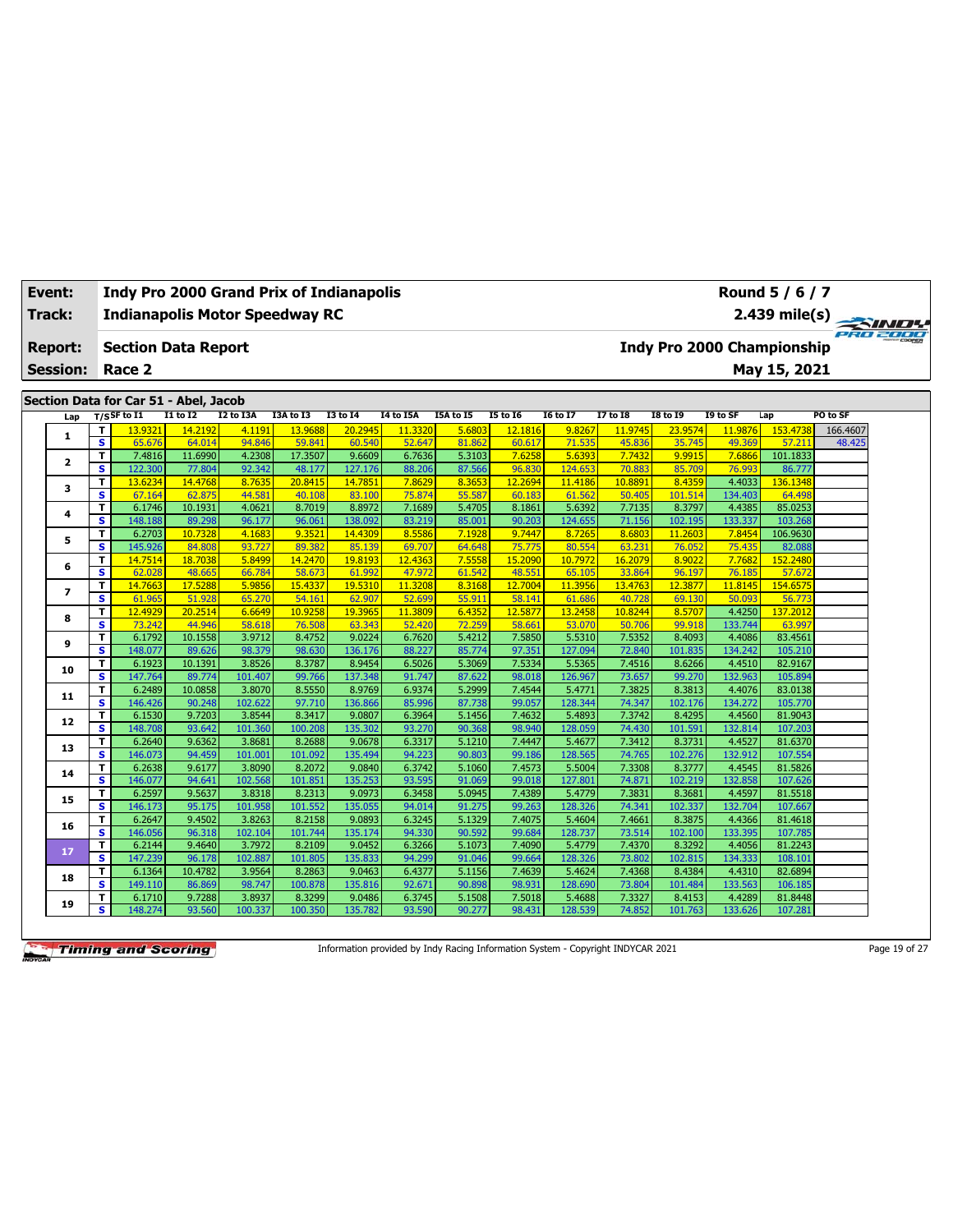| Event:<br>Track: |                         | <b>Indy Pro 2000 Grand Prix of Indianapolis</b><br><b>Indianapolis Motor Speedway RC</b> |                   |                   |                    |                   |                  |                  |                                                                                 |                   |                  |                   |                   | Round 5 / 6 / 7<br>2.439 mile(s)  |               |
|------------------|-------------------------|------------------------------------------------------------------------------------------|-------------------|-------------------|--------------------|-------------------|------------------|------------------|---------------------------------------------------------------------------------|-------------------|------------------|-------------------|-------------------|-----------------------------------|---------------|
|                  |                         |                                                                                          |                   |                   |                    |                   |                  |                  |                                                                                 |                   |                  |                   |                   |                                   | PRO 2000      |
| <b>Report:</b>   |                         | <b>Section Data Report</b>                                                               |                   |                   |                    |                   |                  |                  |                                                                                 |                   |                  |                   |                   | <b>Indy Pro 2000 Championship</b> |               |
| <b>Session:</b>  |                         | Race 2                                                                                   |                   |                   |                    |                   |                  |                  |                                                                                 |                   |                  |                   |                   | May 15, 2021                      |               |
|                  |                         | Section Data for Car 51 - Abel, Jacob                                                    |                   |                   |                    |                   |                  |                  |                                                                                 |                   |                  |                   |                   |                                   |               |
| Lap              |                         | $T/S$ SF to $I1$                                                                         | $I1$ to $I2$      | I2 to I3A         | I3A to I3          | <b>I3 to 14</b>   | <b>I4 to I5A</b> | I5A to I5        | <b>I5 to 16</b>                                                                 | <b>I6 to I7</b>   | <b>I7 to 18</b>  | <b>I8 to 19</b>   | I9 to SF          | Lap                               | PO to SF      |
| 20               | T                       | 6.1709                                                                                   | 9.6431            | 3.8225            | 8.3473             | 9.1078            | 6.4203           | 5.0811           | 7.5138                                                                          | 5.4627            | 7.3335           | 8.4295            | 4.4432            | 81.7757                           |               |
|                  | $\overline{\mathbf{s}}$ | 148.277                                                                                  | 94.392            | 102.206           | 100.141            | 134.899           | 92.923           | 91.516           | 98.274                                                                          | 128.683           | 74.843           | 101.591           | 133.196           | 107.372                           |               |
| 21               | T<br>S.                 | 6.2023<br>147.526                                                                        | 9.5584<br>95.228  | 3.8282<br>102.054 | 8.2334<br>101.527  | 9.0230<br>136.167 | 6.4083<br>93.097 | 5.1041<br>91.103 | 7.5310<br>98.049                                                                | 5.4821<br>128.227 | 7.3820<br>74.352 | 8.4285<br>101.603 | 4.4353<br>133.434 | 81.6166<br>107.581                |               |
|                  | T                       | 6.1891                                                                                   | 9.5215            | 3.8385            | 8.2959             | 9.0648            | 6.3566           | 5.2924           | 7.4846                                                                          | 5.4648            | 7.3905           | 8.4065            | 4.4316            | 81.7368                           |               |
| 22               | s                       | 147.841                                                                                  | 95.597            | 101.780           | 100.762            | 135.539           | 93.854           | 87.862           | 98.657                                                                          | 128.633           | 74.266           | 101.869           | 133.545           | 107.423                           |               |
|                  | T                       | 6.1970                                                                                   | 9.6624            | 3.8266            | 8.2486             | 9.0061            | 6.3511           | 5.1681           | 7.5603                                                                          | 5.4656            | 7.2593           | 8.4725            | 4.4394            | 81.6570                           |               |
| 23               | s                       | 147.652                                                                                  | 94.203            | 102.096           | 101.340            | 136.423           | 93.935           | 89.975           | 97.669                                                                          | 128.614           | 75.608           | 101.076           | 133.310           | 107.528                           |               |
| 24               | T.                      | 6.1876                                                                                   | 9.6116            | 3.8149            | 8.2284             | 8.9944            | 6.5060           | 5.0693           | 7.4638                                                                          | 5.4640            | 7.4395           | 8.3551            | 4.4038            | 81.5384                           |               |
|                  | $\overline{\mathbf{s}}$ | 147.876                                                                                  | 94.701            | 102.409           | 101.588            | 136.600           | 91.699           | 91.729           | 98.932                                                                          | 128.652           | 73.777           | 102.496           | 134.388           | 107.684                           |               |
| 25               | T                       | 6.1485                                                                                   | 10.2608           | 4.1147            | 8.3294             | 9.1505            | 6.4386           | 5.0607           | 7.4883                                                                          | 5.5100            | 7.3665           | 8.4264            | 4.4809            | 82.7753                           |               |
|                  | s                       | 148.817<br>6.3280                                                                        | 88.709<br>10.2246 | 94.948<br>3.9815  | 100.356<br>11.3463 | 134.270           | 92.658           | 91.885           | 98.608                                                                          | 127.578           | 74.508           | 101.629           | 132.076           | 106.075                           |               |
| 26               | Τ.<br>S.                | 144.595                                                                                  | 89.023            | 98.124            | 73.672             |                   |                  |                  |                                                                                 |                   |                  |                   |                   |                                   |               |
|                  |                         |                                                                                          |                   |                   |                    |                   |                  |                  |                                                                                 |                   |                  |                   |                   |                                   |               |
|                  |                         | <b>Timing and Scoring</b>                                                                |                   |                   |                    |                   |                  |                  | Information provided by Indy Racing Information System - Copyright INDYCAR 2021 |                   |                  |                   |                   |                                   | Page 20 of 27 |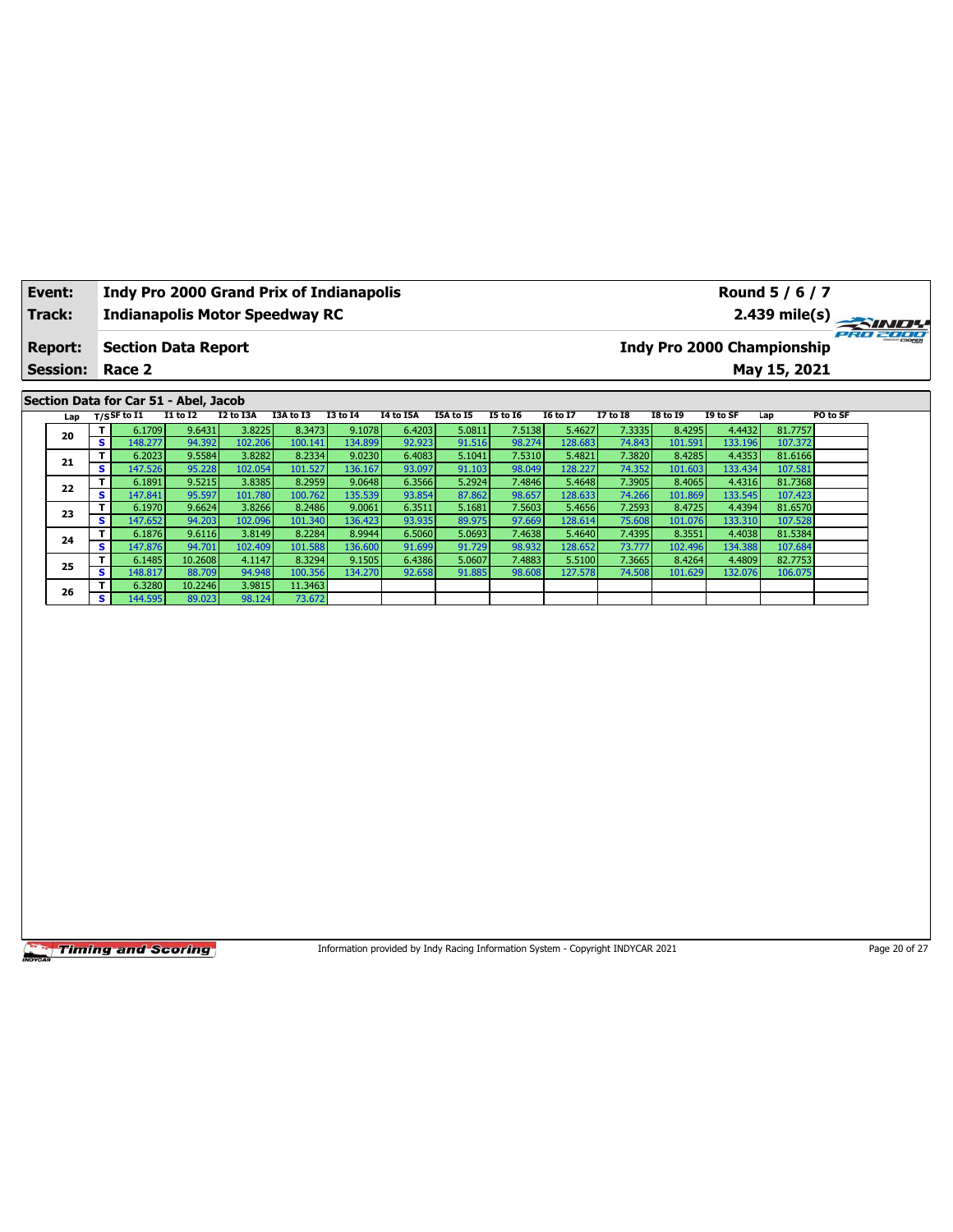|        | Event:          |                         |                                           |                  |                   | <b>Indy Pro 2000 Grand Prix of Indianapolis</b> |                   |                  |                  |                  |                   |                  |                   |                                   | Round 5 / 6 / 7    |          |  |
|--------|-----------------|-------------------------|-------------------------------------------|------------------|-------------------|-------------------------------------------------|-------------------|------------------|------------------|------------------|-------------------|------------------|-------------------|-----------------------------------|--------------------|----------|--|
| Track: |                 |                         |                                           |                  |                   | <b>Indianapolis Motor Speedway RC</b>           |                   |                  |                  |                  |                   |                  |                   |                                   | $2.439$ mile(s)    | PRO 2000 |  |
|        | <b>Report:</b>  |                         | <b>Section Data Report</b>                |                  |                   |                                                 |                   |                  |                  |                  |                   |                  |                   | <b>Indy Pro 2000 Championship</b> |                    |          |  |
|        | <b>Session:</b> |                         | Race 2                                    |                  |                   |                                                 |                   |                  |                  |                  |                   |                  |                   |                                   | May 15, 2021       |          |  |
|        |                 |                         |                                           |                  |                   |                                                 |                   |                  |                  |                  |                   |                  |                   |                                   |                    |          |  |
|        |                 |                         | Section Data for Car 55 - Gold, Reece (R) |                  |                   |                                                 |                   |                  |                  |                  |                   |                  |                   |                                   |                    |          |  |
|        | Lap             |                         | $T/S$ SF to I1                            | <b>I1 to I2</b>  | <b>I2 to I3A</b>  | I3A to I3                                       | <b>I3 to 14</b>   | I4 to I5A        | I5A to I5        | <b>I5 to 16</b>  | <b>16 to 17</b>   | 17 to 18         | <b>I8 to 19</b>   | I9 to SF                          | Lap                | PO to SF |  |
|        | 1               | T                       | 14.7597                                   | 17,2172          | 6.6594            | 13.5511                                         | 22.6632           | 8.9300           | 8.1593           | 12.9978          | 11.8441           | 14.7108          | 23.8267           | 12.4984                           | 167.8177           | 161.0134 |  |
|        |                 | $\overline{\mathbf{s}}$ | 61.993                                    | 52.867           | 58.666            | 61.686                                          | 54.213            | 66.807           | 56.990           | 56.810           | 59.351            | 37.310           | 35.941            | 47.352                            | 52.321             | 50.063   |  |
|        | 2               | T.                      | 7.6870                                    | 93.2713          | 4.4304            | 9.4663                                          | 9.262             | 7.2009           | 5.7643           | 7.8576           | 5.5564            | 7.5770           | 8.5787            | 4.4718                            | 171.1243           |          |  |
|        |                 | S<br>T.                 | 119.032                                   | 9.759<br>9.8806  | 88.182<br>3.8657  | 88.304<br>8.3619                                | 132.645<br>9.1004 | 82.849           | 80.669<br>5.1647 | 93.974<br>7.4420 | 126.513<br>5.4457 | 72.438<br>7.4386 | 99.824<br>8.3568  | 132.345<br>4.4458                 | 51.310<br>82,4298  |          |  |
|        | 3               | $\overline{\mathbf{s}}$ | 6.3459<br>144.188                         | 92.123           | 101.064           | 99.966                                          | 135,009           | 6.5817<br>90.644 | 90.034           | 99.222           | 129.084           | 73.786           | 102.475           | 133.118                           | 106.520            |          |  |
|        |                 | T.                      | 6.2759                                    | 9.8038           | 3.7950            | 8.2437                                          | 8.9881            | 6.4247           | 5.1473           | 7.4381           | 5.3535            | 7.9054           | 8.3207            | 4.4442                            | 82.1404            |          |  |
|        | 4               | s                       | 145.796                                   | 92.844           | 102.946           | 101.400                                         | 136.696           | 92.859           | 90.339           | 99.274           | 131.307           | 69.429           | 102.920           | 133.166                           | 106.895            |          |  |
|        |                 | T                       | 6.2797                                    | 9.638            | 3.7736            | 8.1993                                          | 9.0379            | 6.3546           | 5.4313           | 9.8245           | 8.8875            | 8.2094           | 11.2354           | 8.0227                            | 94.8941            |          |  |
|        | 5               | $\overline{\mathbf{s}}$ | 145.708                                   | 94.440           | 103.530           | 101.949                                         | 135.943           | 93.883           | 85.615           | 75.160           | 79.095            | 66.858           | 76.220            | 73.768                            | 92.528             |          |  |
|        |                 | T                       | 14.9343                                   | 19.4952          | 5.1000            | 14.0749                                         | 19.845            | 13.1539          | 6.7803           | 15.4179          | 10.8623           | 15.958           | 8.8171            | 7.6907                            | 152.1302           |          |  |
|        | 6               | s                       | 61.268                                    | 46.690           | 76.604            | 59.390                                          | 61.911            | 45.355           | 68.581           | 47.893           | 64.715            | 34.393           | 97.125            | 76.952                            | 57.716             |          |  |
|        |                 | T.                      | 15.1181                                   | 17.4375          | 5.9807            | 15,8974                                         | 19.0818           | 11.2697          | 8.2423           | 12.8400          | 11,3003           | 13,6219          | 12.4399           | 11.7408                           | 154,9704           |          |  |
|        | $\overline{ }$  | s                       | 60.523                                    | 52.199           | 65.324            | 52.581                                          | 64.388            | 52.938           | 56.416           | 57.508           | 62.207            | 40.293           | 68.840            | 50.40                             | 56.659             |          |  |
|        | 8               | T                       | 12.2922                                   | 20.8632          | 6.3351            | 10.7508                                         | 19.3118           | 11.4085          | 6.3218           | 12.6131          | 13.2155           | 10.7097          | 8.4432            | 4.3469                            | 136.6118           |          |  |
|        |                 | $\overline{\mathbf{s}}$ | 74.437                                    | 43.628           | 61.669            | 77.753                                          | 63.621            | 52.294           | 73.555           | 58.543           | 53.192            | 51.249           | 101.426           | 136.147                           | 64.273             |          |  |
|        | 9               | T                       | 6.0962                                    | 9.9015           | 3.8758            | 8.3831                                          | 8.8829            | 6.9080           | 5.3388           | 7.5750           | 5.4452            | 7.6083           | 8.3579            | 4.3453                            | 82.7180            |          |  |
|        |                 | s                       | 150.094                                   | 91.928           | 100.800           | 99.714                                          | 138.315           | 86.362           | 87.098           | 97.480           | 129.096           | 72.140           | 102.462           | 136.197                           | 106.149            |          |  |
|        | 10              | T                       | 6.0532                                    | 10.0078          | 3.8464            | 8.2943                                          | 9.0161            | 6.3175           | 5.1021           | 7.4761           | 5.4179            | 7.3850           | 8.3231            | 4.4055                            | 81.6450            |          |  |
|        |                 | s                       | 151.160                                   | 90.952           | 101.571           | 100.781                                         | 136.271           | 94.435           | 91.139           | 98.769           | 129.747           | 74.321           | 102.890           | 134.336                           | 107.544            |          |  |
|        | 11              | T.                      | 6.1786                                    | 9.6257           | 3.7518            | 8.3114                                          | 8.9702            | 6.5195           | 5.0840           | 7.4425           | 5.4433            | 7.5154           | 8.3136            | 4.3920                            | 81.5480            |          |  |
|        |                 | s.                      | 148.092                                   | 94.562           | 104.132           | 100.574                                         | 136.969           | 91.509           | 91.463           | 99.215           | 129.141           | 73.032           | 103.008           | 134.749                           | 107.672            |          |  |
|        | 12              | T                       | 6.1230                                    | 9.7367           | 3.8234            | 8.3879                                          | 8.9250            | 6.4375           | 5.1928           | 7.5004           | 5.4310            | 7.3523           | 8.4324            | 4.3841                            | 81.7265            |          |  |
|        |                 | $\overline{\mathbf{s}}$ | 149.437                                   | 93.484           | 102.182           | 99.657                                          | 137.662           | 92.674           | 89.547           | 98.449           | 129.434           | 74.652           | 101.556           | 134.992                           | 107.436            |          |  |
|        | 13              | T                       | 6.1019                                    | 9.8309           | 3.8539            | 8.3003                                          | 9.0198            | 6.3622           | 5.0613           | 7.4285           | 5.4441            | 7.3720           | 8.3315            | 4.4251                            | 81.5315            |          |  |
|        |                 | $\overline{\mathbf{s}}$ | 149.953                                   | 92.588<br>9.5329 | 101.373<br>3.7533 | 100.708<br>8.2082                               | 136.215<br>9.0158 | 93.771           | 91.874<br>5.0823 | 99.402<br>7.4252 | 129.122<br>5.4580 | 74.452<br>7.3429 | 102.786<br>8.3022 | 133.741                           | 107.693<br>81.1046 |          |  |
|        | 14              | T.<br>s.                | 6.2274<br>146.931                         | 95.483           | 104.090           | 101.838                                         | 136.276           | 6.3433<br>94.05  | 91.494           | 99.446           | 128.793           | 74.748           | 103.149           | 4.4131<br>134.105                 | 108,260            |          |  |
|        |                 | T.                      | 6.2071                                    | 9.6380           | 3.7835            | 8.2223                                          | 9.0207            | 6.3308           | 5.1009           | 7.4120           | 5.3891            | 7.3525           | 8.3184            | 4.3741                            | 81.1494            |          |  |
|        | 15              | s.                      | 147.412                                   | 94.442           | 103.259           | 101.664                                         | 136.202           | 94.236           | 91.160           | 99.623           | 130.440           | 74.650           | 102.948           | 135.301                           | 108,200            |          |  |
|        |                 | T.                      | 6.1208                                    | 9.7265           | 3.7878            | 8.3424                                          | 8.9726            | 6.4193           | 5.1128           | 7.4392           | 5.3734            | 7.2854           | 8.4254            | 4.3802                            | 81.3858            |          |  |
|        | 16              | s                       | 149.490                                   | 93.582           | 103.142           | 100.200                                         | 136.932           | 92.937           | 90.948           | 99.259           | 130.821           | 75.337           | 101.641           | 135.112                           | 107.886            |          |  |
|        |                 | T                       | 6.1084                                    | 9.7298           | 3.8272            | 8.4423                                          | 8.9891            | 6.3800           | 5.0707           | 7.4283           | 5.4085            | 7.3685           | 8.3155            | 4.3792                            | 81.4475            |          |  |
|        | 17              | S                       | 149.794                                   | 93.550           | 102.080           | 99.014                                          | 136.681           | 93.510           | 91.703           | 99.405           | 129.972           | 74.488           | 102.984           | 135.143                           | 107.804            |          |  |
|        |                 | T.                      | 6.1254                                    | 9.6428           | 3.8325            | 8.2678                                          | 8.9691            | 6.4742           | 5.0747           | 7.4415           | 5.3948            | 7.3617           | 8.3143            | 4.3774                            | 81.2762            |          |  |
|        | 18              | s                       | 149.378                                   | 94.394           | 101.939           | 101.104                                         | 136.985           | 92.149           | 91.631           | 99.229           | 130.302           | 74.557           | 102.999           | 135.199                           | 108.032            |          |  |
|        |                 | T.                      | 6.1193                                    | 9.7175           | 3.8347            | 8.3125                                          | 8.9943            | 6.3234           | 5.0872           | 7.4356           | 5.3951            | 7.3079           | 8.3526            | 4.3848                            | 81.2649            |          |  |
|        | 19              | s                       | 149.527                                   | 93.669           | 101.881           | 100.560                                         | 136.602           | 94.347           | 91.406           | 99.307           | 130.295           | 75.106           | 102.527           | 134.970                           | 108.047            |          |  |

Information provided by Indy Racing Information System - Copyright INDYCAR 2021 Page 21 of 27

 $\overline{\phantom{a}}$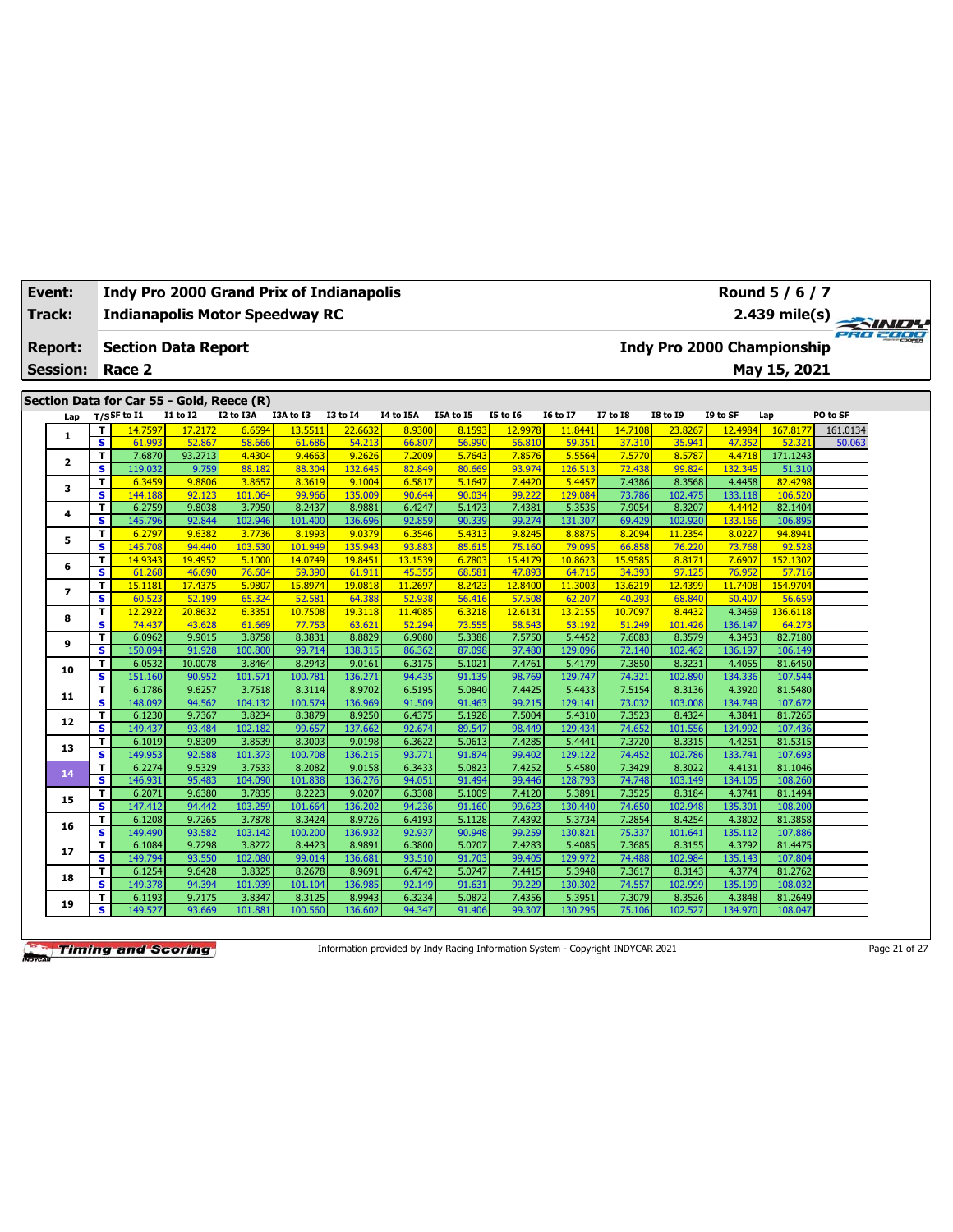|                                                                                                                                                                                                                                                                                     | Event:                                      |                         |                           |                                           |                  | <b>Indy Pro 2000 Grand Prix of Indianapolis</b> |                 |                                                                                 |           |                 |                 |                 |                 |          | Round 5 / 6 / 7                   |               |
|-------------------------------------------------------------------------------------------------------------------------------------------------------------------------------------------------------------------------------------------------------------------------------------|---------------------------------------------|-------------------------|---------------------------|-------------------------------------------|------------------|-------------------------------------------------|-----------------|---------------------------------------------------------------------------------|-----------|-----------------|-----------------|-----------------|-----------------|----------|-----------------------------------|---------------|
|                                                                                                                                                                                                                                                                                     | Track:                                      |                         |                           |                                           |                  | <b>Indianapolis Motor Speedway RC</b>           |                 |                                                                                 |           |                 |                 |                 |                 |          | $2.439$ mile(s)                   |               |
|                                                                                                                                                                                                                                                                                     | <b>Report:</b>                              |                         |                           | <b>Section Data Report</b>                |                  |                                                 |                 |                                                                                 |           |                 |                 |                 |                 |          | <b>Indy Pro 2000 Championship</b> | 181818        |
|                                                                                                                                                                                                                                                                                     | <b>Session:</b>                             |                         | Race 2                    |                                           |                  |                                                 |                 |                                                                                 |           |                 |                 |                 |                 |          | May 15, 2021                      |               |
|                                                                                                                                                                                                                                                                                     |                                             |                         |                           | Section Data for Car 55 - Gold, Reece (R) |                  |                                                 |                 |                                                                                 |           |                 |                 |                 |                 |          |                                   |               |
|                                                                                                                                                                                                                                                                                     | Lap                                         |                         | $T/S$ SF to $I1$          | <b>I1 to I2</b>                           | <b>I2 to I3A</b> | I3A to I3                                       | <b>I3 to 14</b> | <b>I4 to I5A</b>                                                                | I5A to I5 | <b>I5 to 16</b> | <b>I6 to I7</b> | <b>I7 to I8</b> | <b>I8 to 19</b> | I9 to SF | Lap                               | PO to SF      |
|                                                                                                                                                                                                                                                                                     | 20                                          | T                       | 6.1432                    | 9.6230                                    | 3.7950           | 8.3516                                          | 8.9784          | 6.5037                                                                          | 5.0707    | 7.4402          | 5.4077          | 7.4928          | 8.4024          | 4.3871   | 81.5958                           |               |
|                                                                                                                                                                                                                                                                                     |                                             | $\overline{\mathbf{s}}$ | 148.945                   | 94.589                                    | 102.946          | 100.090                                         | 136.844         | 91.731                                                                          | 91.703    | 99.246          | 129.991         | 73.252          | 101.919         | 134.900  | 107.608                           |               |
|                                                                                                                                                                                                                                                                                     | 21                                          | T                       | 6.1444                    | 9.7019                                    | 3.7991           | 8.2790                                          | 8.9553          | 6.3351                                                                          | 5.1148    | 7.4504          | 5.4315          | 7.4409          | 8.3909          | 4.3730   | 81.4163                           |               |
|                                                                                                                                                                                                                                                                                     |                                             | s                       | 148.916                   | 93.819                                    | 102.835          | 100.967                                         | 137.197         | 94.172                                                                          | 90.913    | 99.110          | 129.422         | 73.763          | 102.059         | 135.335  | 107.846                           |               |
|                                                                                                                                                                                                                                                                                     | 22                                          | T                       | 6.1175                    | 9.6859                                    | 3.7905           | 8.4112                                          | 8.9855          | 6.4285                                                                          | 5.1503    | 7.4518          | 5.4051          | 7.4257          | 8.3866          | 4.4004   | 81.6390                           |               |
|                                                                                                                                                                                                                                                                                     |                                             | s                       | 149.571                   | 93.974                                    | 103.069          | 99.380                                          | 136.735         | 92.804                                                                          | 90.286    | 99.091          | 130.054         | 73.914          | 102.111         | 134.492  | 107.552                           |               |
|                                                                                                                                                                                                                                                                                     | 23                                          | т                       | 6.1835                    | 9.5981                                    | 3.8024           | 8.2862                                          | 9.0040          | 6.3533                                                                          | 5.0974    | 7.4174          | 5.4289          | 7.3357          | 8.4202          | 4.3802   | 81.3073                           |               |
| s<br>147.974<br>102.746<br>100.880<br>136.455<br>91.223<br>99.551<br>129.484<br>74.821<br>107.990<br>94.834<br>93.903<br>101.703<br>135.112<br>T<br>6.1261<br>9.5830<br>3.8061<br>8.3409<br>8.9413<br>6.3432<br>5.1934<br>7.4704<br>5.4088<br>7.3672<br>8.4410<br>4.3844<br>81.4058 |                                             |                         |                           |                                           |                  |                                                 |                 |                                                                                 |           |                 |                 |                 |                 |          |                                   |               |
| 24<br>$\overline{\mathbf{s}}$<br>149.361<br>102.646<br>100.218<br>137.411<br>94.052<br>89.537<br>98.845<br>129.965<br>74.501<br>134.983<br>107.860<br>94.984<br>101.453                                                                                                             |                                             |                         |                           |                                           |                  |                                                 |                 |                                                                                 |           |                 |                 |                 |                 |          |                                   |               |
| T<br>9.6401<br>3.8114<br>8.2641<br>8.9390<br>6.3418<br>5.1958<br>7.4635<br>5.3744<br>7.5179<br>8.8014<br>4.4108<br>81.9033                                                                                                                                                          |                                             |                         |                           |                                           |                  |                                                 |                 |                                                                                 |           |                 |                 |                 |                 |          |                                   |               |
| 6.1431<br>25<br>148.948<br>102.503<br>101.149<br>98.936<br>s<br>94.421<br>137.447<br>94.073<br>89.495<br>130.797<br>73.008<br>97.299<br>134.175<br>107.204                                                                                                                          |                                             |                         |                           |                                           |                  |                                                 |                 |                                                                                 |           |                 |                 |                 |                 |          |                                   |               |
|                                                                                                                                                                                                                                                                                     | 12.5243<br>5.5147<br>13.7436<br>T<br>6.2971 |                         |                           |                                           |                  |                                                 |                 |                                                                                 |           |                 |                 |                 |                 |          |                                   |               |
|                                                                                                                                                                                                                                                                                     | 26                                          | s                       | 145.305                   | 72.677                                    | 70.844           | 60.822                                          |                 |                                                                                 |           |                 |                 |                 |                 |          |                                   |               |
|                                                                                                                                                                                                                                                                                     |                                             |                         |                           |                                           |                  |                                                 |                 |                                                                                 |           |                 |                 |                 |                 |          |                                   |               |
|                                                                                                                                                                                                                                                                                     |                                             |                         | <b>Timing and Scoring</b> |                                           |                  |                                                 |                 | Information provided by Indy Racing Information System - Copyright INDYCAR 2021 |           |                 |                 |                 |                 |          |                                   | Page 22 of 27 |

┑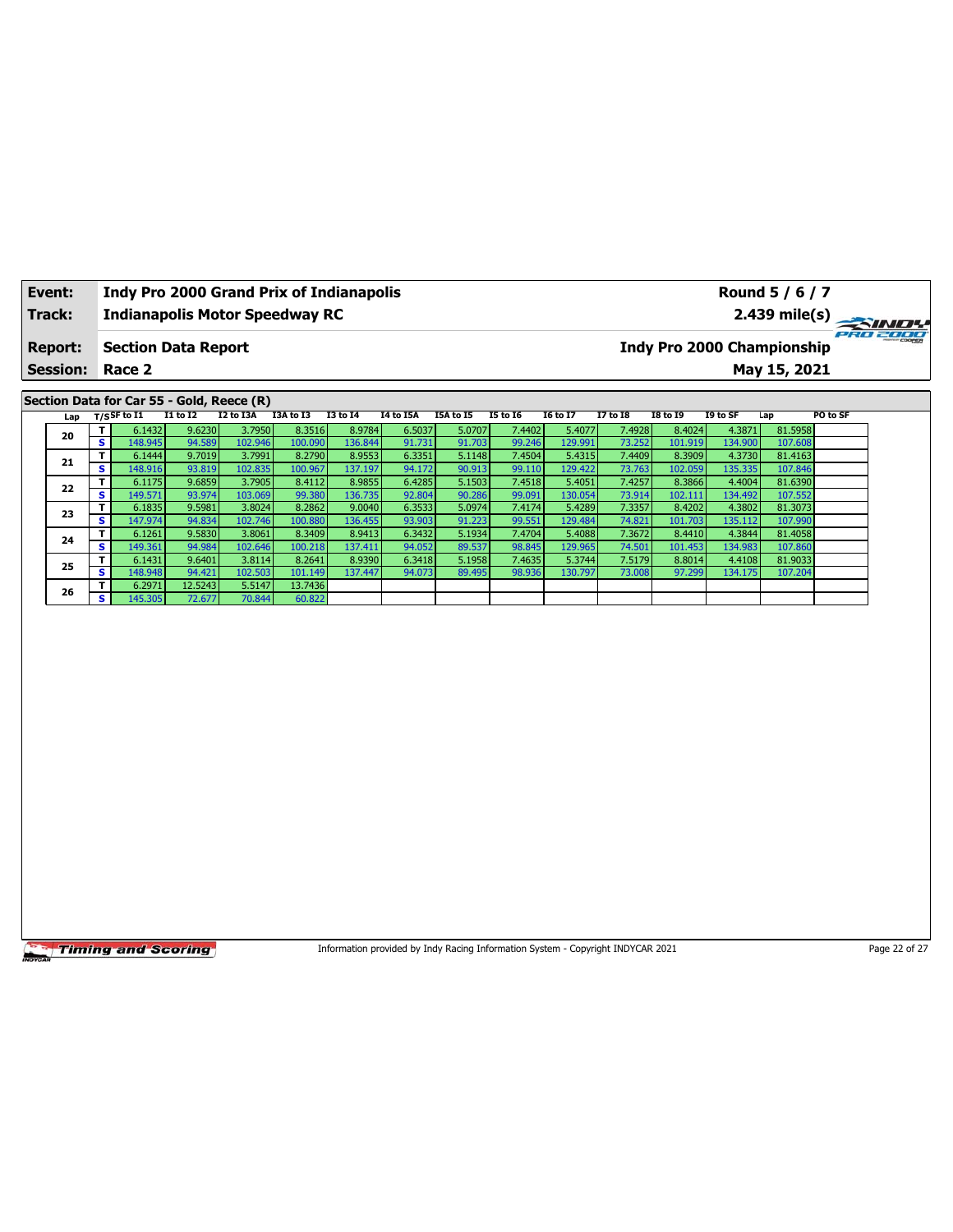| Track: |                 |                                                                 | <b>Indianapolis Motor Speedway RC</b><br>2.439 mile(s)       |                   |                   |                   |                   |                  |                  |                  |                   |                  |                   |                   |                    |          |  |
|--------|-----------------|-----------------------------------------------------------------|--------------------------------------------------------------|-------------------|-------------------|-------------------|-------------------|------------------|------------------|------------------|-------------------|------------------|-------------------|-------------------|--------------------|----------|--|
|        | <b>Report:</b>  | <b>Indy Pro 2000 Championship</b><br><b>Section Data Report</b> |                                                              |                   |                   |                   |                   |                  |                  |                  |                   |                  |                   |                   |                    |          |  |
|        | <b>Session:</b> |                                                                 | Race 2                                                       |                   |                   |                   |                   |                  |                  |                  |                   |                  |                   |                   | May 15, 2021       |          |  |
|        |                 |                                                                 |                                                              |                   |                   |                   |                   |                  |                  |                  |                   |                  |                   |                   |                    |          |  |
|        |                 |                                                                 | Section Data for Car 77 - Ahmed, Enaam (R)<br>$T/S$ SF to I1 | $I1$ to $I2$      | I2 to I3A         | I3A to I3         | <b>I3 to I4</b>   | <b>I4 to I5A</b> | I5A to I5        | <b>I5 to 16</b>  | <b>I6 to I7</b>   | <b>I7 to I8</b>  | <b>I8 to 19</b>   | I9 to SF          |                    | PO to SF |  |
|        | Lap             | т                                                               | 13.7579                                                      | 17.7699           | 5.6921            | 13.6528           | 21.4238           | 10.1190          |                  | 12,9002          | 10.8732           | 13.9856          | 24,0057           | 12.3922           | Lap<br>163.7112    | 161.8640 |  |
|        | 1               | s                                                               | 66.507                                                       | 51.223            | 68.636            | 61.226            | 57.349            | 58.957           | 7.1388<br>65.137 | 57.240           | 64.650            | 39.245           | 35.673            | 47.757            | 53.633             | 49.800   |  |
|        |                 | T                                                               | 7.5161                                                       | 11.8684           | 3.9676            | 8.9960            | 9.0199            | 7.2329           | 5.5798           | 7.7810           | 5.8241            | 7.9778           | 11.4058           | 7.6941            | 94.8635            |          |  |
|        | $\mathbf{z}$    | s                                                               | 121.739                                                      | 76.693            | 98.468            | 92.920            | 136.214           | 82.483           | 83.336           | 94.899           | 120.698           | 68.799           | 75.081            | 76.918            | 92.558             |          |  |
|        |                 | T                                                               | 12.0108                                                      | 17.8741           | 7.5927            | 14.1569           | 19.7129           | 11.2550          | 8.5790           | 13.0590          | 11.8170           | 12.0220          | 8.5607            | 4.4103            | 141.0504           |          |  |
|        | 3               | s                                                               | 76.181                                                       | 50.924            | 51,455            | 59.046            | 62.327            | 53.007           | 54.202           | 56.544           | 59.487            | 45.655           | 100.034           | 134.190           | 62.250             |          |  |
|        | 4               | T                                                               | 6.2650                                                       | 10.5088           | 3.9747            | 8.8527            | 8.9606            | 6.8950           | 5.4783           | 8.1005           | 5.5717            | 7.7244           | 8.5066            | 4.4270            | 85.2653            |          |  |
|        |                 | s                                                               | 146.049                                                      | 86.616            | 98.292            | 94.424            | 137.115           | 86.525           | 84.880           | 91.156           | 126.165           | 71.056           | 100.670           | 133.684           | 102.977            |          |  |
|        | 5               | T                                                               | 6.2212                                                       | 10.1679           | 4.3712            | 9.3592            | 13.4241           | 9.5788           | 6.7971           | 10.4217          | 8.1739            | 8.9349           | 10.7509           | 8.2298            | 106.4307           |          |  |
|        |                 | $\mathbf{s}$                                                    | 147.078                                                      | 89.520            | 89.376            | 89.314            | 91.525            | 62.282           | 68.412           | 70.853           | 86,000            | 61.429           | 79.655            | 71.912            | 82.499             |          |  |
|        | 6               | T                                                               | 14.5425                                                      | 18.8543           | 5.8691            | 14.6138           | 19.9929           | 11.3313          | 8.1822           | 14.6879          | 10.1907           | 11.0021          | 12.7322           | 10.2667           | 152.2657           |          |  |
|        |                 | s                                                               | 62.919                                                       | 48.277            | 66.566            | 57.200            | 61.454            | 52.650           | 56.831           | 50.273           | 68.980            | 49.887           | 67.260            | 57.644            | 57.665             |          |  |
|        | $\overline{ }$  | T                                                               | 15,2713                                                      | 17,2959           | 6.4060            | 15.1080           | 19.7655           | 11.3390          | 8.6011           | 12.4349          | 11.3707           | 13.0656          | 12.9995           | 11.6257           | 155,283            |          |  |
|        |                 | $\overline{\mathbf{s}}$                                         | 59.916                                                       | 52.627            | 60.987            | 55.329            | 62.161            | 52.614           | 54.063           | 59.382           | 61.822            | 42.008           | 65.877            | 50.906            | 56.544             |          |  |
|        | 8               | T                                                               | 12.7788                                                      | 19.8307           | 4.2531            | 12,8888           | 19,2285           | 12.5858          | 6.4545           | 12.3909          | 13.3169           | 11.1640          | 8.3981            | 4.3994            | 137.6895           |          |  |
|        |                 | s                                                               | 71.603                                                       | 45.900            | 91.858            | 64.855            | 63.897            | 47.402           | 72.043           | 59.593           | 52.787            | 49.164           | 101.971           | 134.522           | 63.770             |          |  |
|        | 9               | T<br>s                                                          | 6.1596<br>148.549                                            | 10.1689<br>89.511 | 3.8159<br>102.383 | 8.4669<br>98.727  | 8.9018<br>138.021 | 6.8933<br>86.546 | 5.3907<br>86.260 | 7.5419<br>97.908 | 5.4617<br>128.706 | 7.7031<br>71.252 | 8.3065<br>103.096 | 4.3418<br>136.307 | 83.1521<br>105.594 |          |  |
|        |                 | T                                                               | 6.2140                                                       | 9.7433            | 3.7747            | 8.2464            | 9.0582            | 6.4803           | 5.0825           | 7.4214           | 5.4325            | 7.4354           | 8.3812            | 4.4313            | 81.7012            |          |  |
|        | 10              | s                                                               | 147.248                                                      | 93.421            | 103.500           | 101.367           | 135.638           | 92.062           | 91.490           | 99.497           | 129.398           | 73.818           | 102.177           | 133.554           | 107.470            |          |  |
|        |                 | T                                                               | 6.2331                                                       | 9.6049            | 3.7616            | 8.2946            | 9.0653            | 6.4307           | 5.1528           | 7.6328           | 5.5245            | 7.3983           | 8.3624            | 4.4424            | 81.9034            |          |  |
|        | 11              | s                                                               | 146.797                                                      | 94.767            | 103.861           | 100.778           | 135.532           | 92.772           | 90.242           | 96.742           | 127.243           | 74.188           | 102.406           | 133.220           | 107.204            |          |  |
|        |                 | T                                                               | 6.2571                                                       | 9.6698            | 3.8087            | 8.2377            | 9.1044            | 6.3615           | 5.1137           | 7.4959           | 5.4478            | 7.3513           | 8.4398            | 4.4515            | 81.7392            |          |  |
|        | 12              | s                                                               | 146.234                                                      | 94.131            | 102.576           | 101.474           | 134.950           | 93.781           | 90.932           | 98.508           | 129.035           | 74.662           | 101.467           | 132.948           | 107.420            |          |  |
|        |                 | T                                                               | 6.2698                                                       | 10.1632           | 3.9723            | 8.3949            | 9.1278            | 6.7437           | 5.1667           | 7.5217           | 5.4582            | 7.5986           | 8.3514            | 4.4186            | 83.1869            |          |  |
|        | 13              | s                                                               | 145.938                                                      | 89.561            | 98.352            | 99.573            | 134.604           | 88.466           | 89.999           | 98.171           | 128.789           | 72.232           | 102.541           | 133.938           | 105.550            |          |  |
|        | 14              | т                                                               | 6.1877                                                       | 9.5296            | 3.7905            | 8.3339            | 9.0483            | 6.3648           | 5.1315           | 7.4797           | 5.4572            | 7.4415           | 8.4270            | 4.4411            | 81.6328            |          |  |
|        |                 | s                                                               | 147.874                                                      | 95.516            | 103.069           | 100.302           | 135.786           | 93.733           | 90.617           | 98.722           | 128.812           | 73.757           | 101.621           | 133.259           | 107.560            |          |  |
|        | 15              | T                                                               | 6.2400                                                       | 9.4912            | 3.7451            | 8.2178            | 9.0446            | 6.4047           | 5.1130           | 7.4375           | 5.4297            | 7.4765           | 8.4499            | 4.4405            | 81.4905            |          |  |
|        |                 | s                                                               | 146.635                                                      | 95.902            | 104.318           | 101.719           | 135.842           | 93.149           | 90.945           | 99.282           | 129.465           | 73.412           | 101.346           | 133.277           | 107.748            |          |  |
|        | 16              | T                                                               | 6.2315                                                       | 9.8207            | 3.8280            | 8.1991            | 9.0808            | 6.2924           | 5.1132           | 7.3865           | 5.4438            | 7.3202           | 8.3772            | 4.4453            | 81.5387            |          |  |
|        |                 | s                                                               | 146.835                                                      | 92.685            | 102.059           | 101.951           | 135.300           | 94.811           | 90.941           | 99.967           | 129.129           | 74.979           | 102.226           | 133.133           | 107.684            |          |  |
|        | 17              | T                                                               | 6.2627                                                       | 9.5513            | 3.7390            | 8.2425            | 9.0880            | 6.2985           | 5.1675           | 7.4099           | 5.4674            | 7.3944           | 8.4759            | 4.4552            | 81.5523            |          |  |
|        |                 | s                                                               | 146.103                                                      | 95.299            | 104.488           | 101.415           | 135.193           | 94.720           | 89.985           | 99.652           | 128.572           | 74.227           | 101.035           | 132.838           | 107.666            |          |  |
|        | 18              | т<br>s                                                          | 6.2778                                                       | 9.5519<br>95.293  | 3.7799<br>103.358 | 8.2183<br>101.713 | 9.1036<br>134.962 | 6.3954           | 5.0618           | 7.4292           | 5.4228<br>129.629 | 7.5135           | 8.3871            | 4.4543<br>132.864 | 81.5956<br>107.609 |          |  |
|        |                 |                                                                 | 145.752<br>6.2809                                            | 9.6276            | 3.7651            | 8.2278            |                   | 93.284<br>6.2617 | 91.865<br>5.1185 | 99.393<br>7.4575 | 5.4306            | 73.050<br>7.3574 | 102.105<br>8.3718 | 4.4465            |                    |          |  |
|        | 19              | T<br>s                                                          | 145.680                                                      | 94.544            | 103.764           | 101.596           | 9.1156<br>134.784 | 95.276           | 90.847           | 99.016           | 129.443           | 74.600           | 102.291           | 133.098           | 81.4610<br>107.787 |          |  |
|        |                 |                                                                 |                                                              |                   |                   |                   |                   |                  |                  |                  |                   |                  |                   |                   |                    |          |  |

**Event: Indy Pro 2000 Grand Prix of Indianapolis**

Information provided by Indy Racing Information System - Copyright INDYCAR 2021 Page 23 of 27

**Round 5 / 6 / 7**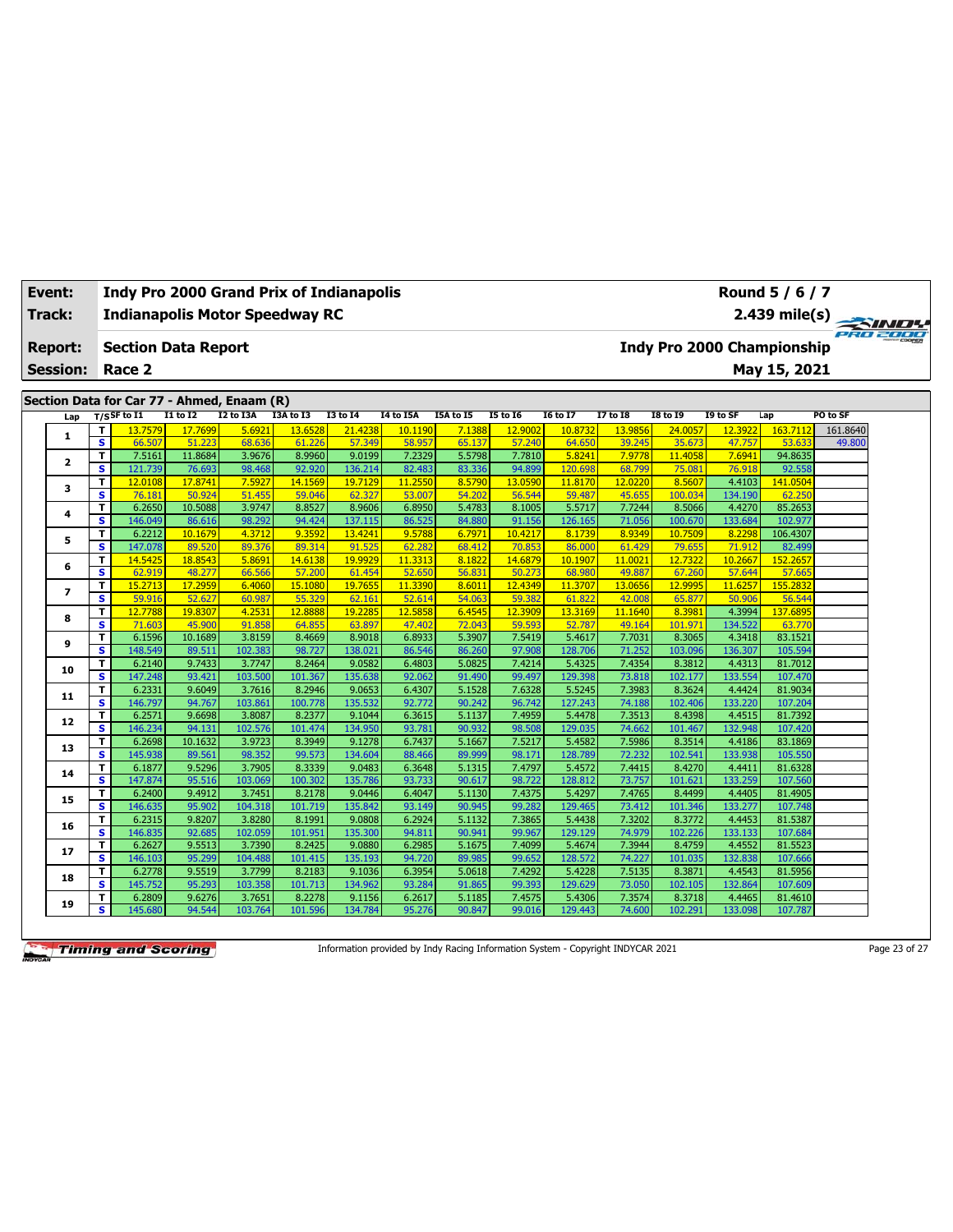| Event:                                     |                 |                         | <b>Indy Pro 2000 Grand Prix of Indianapolis</b> |                 |           |           |                 |                  |                                                                                 |                 |                 |                 |                 |          |              | Round 5 / 6 / 7 |
|--------------------------------------------|-----------------|-------------------------|-------------------------------------------------|-----------------|-----------|-----------|-----------------|------------------|---------------------------------------------------------------------------------|-----------------|-----------------|-----------------|-----------------|----------|--------------|-----------------|
| Track:                                     |                 |                         | <b>Indianapolis Motor Speedway RC</b>           |                 |           |           |                 | $2.439$ mile(s)  |                                                                                 |                 |                 |                 |                 |          |              |                 |
| <b>Report:</b>                             |                 |                         | <b>Section Data Report</b>                      |                 |           |           |                 |                  | 220 2000<br>Indy Pro 2000 Championship                                          |                 |                 |                 |                 |          |              |                 |
|                                            | <b>Session:</b> |                         | Race 2                                          |                 |           |           |                 |                  |                                                                                 |                 |                 |                 |                 |          | May 15, 2021 |                 |
| Section Data for Car 77 - Ahmed, Enaam (R) |                 |                         |                                                 |                 |           |           |                 |                  |                                                                                 |                 |                 |                 |                 |          |              |                 |
|                                            | Lap             |                         | T/SSF to I1                                     | <b>I1 to I2</b> | I2 to I3A | I3A to I3 | <b>I3 to 14</b> | <b>I4 to I5A</b> | I5A to I5                                                                       | <b>I5 to 16</b> | <b>I6 to I7</b> | <b>I7 to I8</b> | <b>I8 to 19</b> | I9 to SF | Lap          | PO to SF        |
|                                            | 20              | T                       | 6.2686                                          | 9.5598          | 3.7870    | 8.1821    | 9.0950          | 6.2972           | 5.1103                                                                          | 7.4172          | 5.4260          | 7.3213          | 8.3806          | 4.4412   | 81.2863      |                 |
|                                            |                 | $\overline{\mathbf{s}}$ | 145.966                                         | 95.214          | 103.164   | 102.163   | 135.089         | 94.739           | 90.993                                                                          | 99.554          | 129.553         | 74.968          | 102.184         | 133.256  | 108.018      |                 |
|                                            | 21              | T                       | 6.2559                                          | 9.4443          | 3.7877    | 8.2339    | 9.0658          | 6.2665           | 5.0338                                                                          | 7.4732          | 5.4194          | 7.3400          | 8.3428          | 4.4329   | 81.0962      |                 |
|                                            |                 | s.                      | 146.262                                         | 96.378          | 103.145   | 101.520   | 135.524         | 95.203           | 92.376                                                                          | 98.808          | 129.71:         | 74.777          | 102.647         | 133.506  | 108.271      |                 |
|                                            | 22              | T.                      | 6.2276                                          | 9.3995          | 3.7748    | 8.2239    | 9.0419          | 6.2904           | 5.1358                                                                          | 7.4782          | 5.4397          | 7.5461          | 8.4396          | 4.4454   | 81.4429      |                 |
|                                            |                 | s                       | 146.927                                         | 96.838          | 103.497   | 101.644   | 135.883         | 94.841           | 90.541                                                                          | 98.742          | 129.227         | 72.735          | 101.470         | 133.130  | 107.811      |                 |
|                                            | 23              | T                       | 6.2522                                          | 9.6427          | 3.7516    | 8.2097    | 9.0574          | 6.3626           | 5.0352                                                                          | 7.4947          | 5.4222          | 7.3878          | 8.4162          | 4.4441   | 81.4764      |                 |
|                                            |                 | S                       | 146.348                                         | 94.395          | 104.137   | 101.820   | 135.650         | 93.765           | 92.350                                                                          | 98.524          | 129.644         | 74.293          | 101.752         | 133.169  | 107.766      |                 |
|                                            | 24              | T                       | 6.2614                                          | 9.5078          | 3.8068    | 8.3324    | 9.0806          | 6.3345           | 5.1275                                                                          | 7.5439          | 5.4164          | 7.3181          | 8.3562          | 4.4362   | 81.5218      |                 |
|                                            |                 | $\overline{\mathbf{s}}$ | 146.133                                         | 95.735          | 102.627   | 100.320   | 135.303         | 94.181           | 90.687                                                                          | 97.882          | 129.783         | 75.001          | 102.482         | 133.407  | 107.706      |                 |
|                                            | 25              | T.                      | 6.2578                                          | 9.4210          | 3.7612    | 8.2063    | 9.0761          | 6.3419           | 5.0518                                                                          | 7.4594          | 5.3915          | 7.5039          | 8.3549          | 4.4621   | 81.2879      |                 |
|                                            |                 | s                       | 146.218                                         | 96.617          | 103.872   | 101.862   | 135.371         | 94.071           | 92.046                                                                          | 98.990          | 130.382         | 73.144          | 102.498         | 132.632  | 108.016      |                 |
|                                            | 26              | T.                      | 7.1200                                          | 12.1549         | 5.2500    | 13.2850   |                 |                  |                                                                                 |                 |                 |                 |                 |          |              |                 |
|                                            |                 | $\overline{\mathbf{s}}$ | 128.511                                         | 74.886          | 74.416    | 62.921    |                 |                  |                                                                                 |                 |                 |                 |                 |          |              |                 |
|                                            |                 |                         |                                                 |                 |           |           |                 |                  |                                                                                 |                 |                 |                 |                 |          |              |                 |
|                                            |                 |                         | <b>Timing and Scoring</b>                       |                 |           |           |                 |                  | Information provided by Indy Racing Information System - Copyright INDYCAR 2021 |                 |                 |                 |                 |          |              | Page 24 of 27   |

٦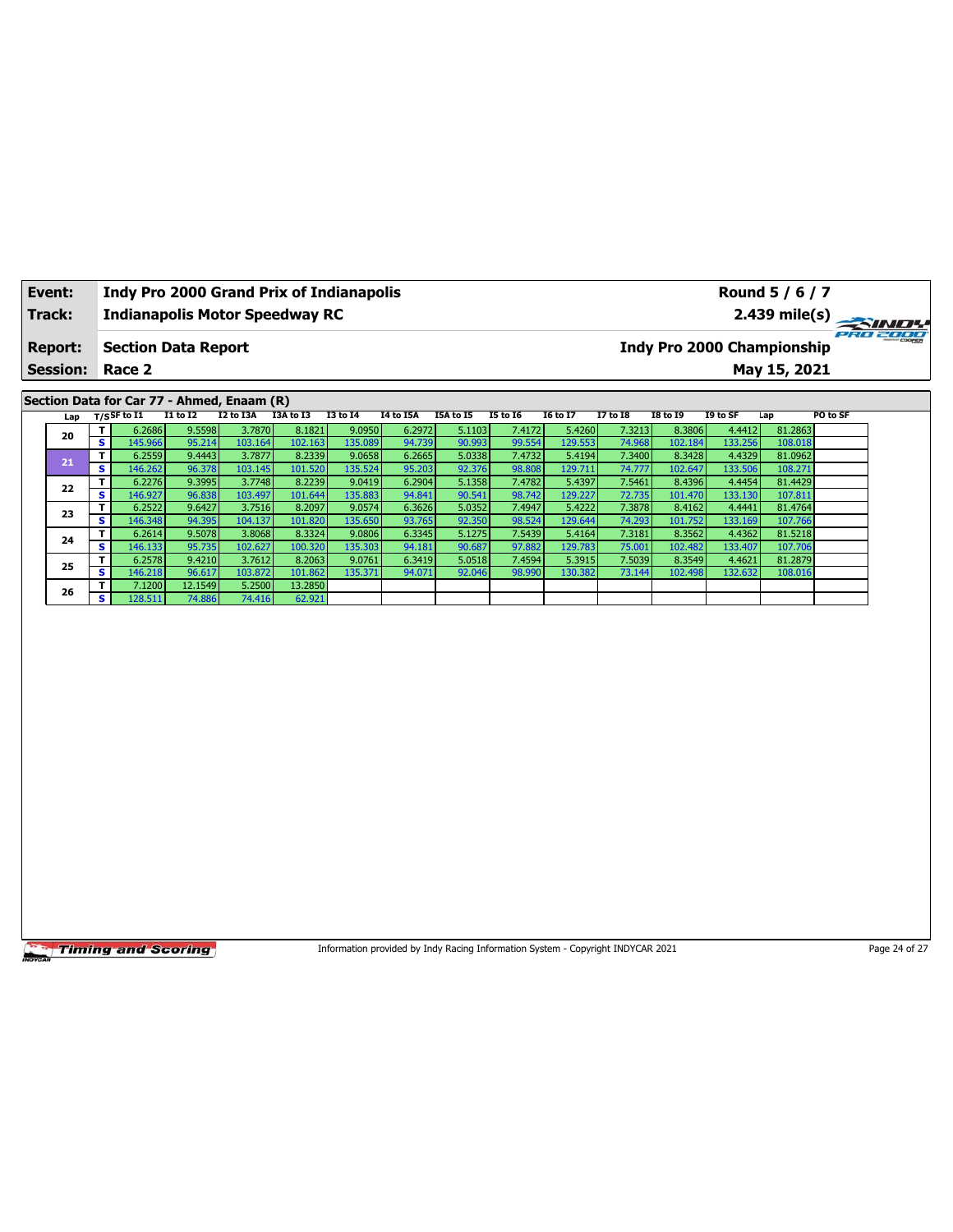| Track:                                                                                                                                                                                                     |                         |                         | <b>Indianapolis Motor Speedway RC</b> |                   |                   |                   |                   | 2.439 mile(s) $\rightarrow$<br>PRO 2000 |                  |                   |                   |                   |                            |                   |                    |          |  |
|------------------------------------------------------------------------------------------------------------------------------------------------------------------------------------------------------------|-------------------------|-------------------------|---------------------------------------|-------------------|-------------------|-------------------|-------------------|-----------------------------------------|------------------|-------------------|-------------------|-------------------|----------------------------|-------------------|--------------------|----------|--|
| <b>Report:</b>                                                                                                                                                                                             |                         |                         | <b>Section Data Report</b>            |                   |                   |                   |                   |                                         |                  |                   |                   |                   | Indy Pro 2000 Championship |                   |                    |          |  |
| <b>Session:</b>                                                                                                                                                                                            |                         |                         | Race 2                                |                   |                   |                   |                   |                                         |                  |                   |                   |                   |                            |                   | May 15, 2021       |          |  |
|                                                                                                                                                                                                            |                         |                         |                                       |                   |                   |                   |                   |                                         |                  |                   |                   |                   |                            |                   |                    |          |  |
| Section Data for Car 91 - Eves, Braden<br>T/SSF to I1<br>I2 to I3A<br><b>I1 to I2</b><br>I3A to I3<br><b>I3 to 14</b><br><b>I4 to I5A</b><br><b>I5A to 15</b><br><b>I5 to 16</b><br><b>I6 to I7</b><br>Lap |                         |                         |                                       |                   |                   |                   |                   |                                         |                  |                   |                   | <b>I7 to I8</b>   | <b>I8 to 19</b>            | I9 to SF          | Lap                | PO to SF |  |
|                                                                                                                                                                                                            |                         | T                       | 14.9447                               | 18.0066           | 6.5672            | 12.6681           | 22.6587           | 9.3875                                  | 7.6918           | 12.9475           | 11.4581           | 14.3914           | 24.0529                    | 12.6385           | 167.4130           | 160.4546 |  |
|                                                                                                                                                                                                            | $\mathbf{1}$            | $\overline{\mathbf{s}}$ | 61.226                                | 50.550            | 59.490            | 65.985            | 54.224            | 63.552                                  | 60.454           | 57.031            | 61.350            | 38.138            | 35.603                     | 46.827            | 52.448             | 50.237   |  |
|                                                                                                                                                                                                            |                         | T                       | 7.5660                                |                   |                   | 9.1030            | 8.9232            | 7.1234                                  | 5.6383           | 7.8161            | 6.0064            | 8.1239            | 11.3213                    | 7.6343            | 95.5306            |          |  |
|                                                                                                                                                                                                            | $\overline{\mathbf{2}}$ | $\mathbf{s}$            | 120.936                               |                   |                   | 91.828            | 137.690           | 83.751                                  | 82.472           | 94.473            | 117.034           | 67.562            | 75.642                     | 77.521            | 91.912             |          |  |
|                                                                                                                                                                                                            | з                       | T                       | 12.3318                               | 17.5267           | 7.6004            | 14.1284           | 20.0816           | 11.0247                                 | 8.4204           | 13.0387           | 11,8655           | 11,8220           | 8.3790                     | 4.3570            | 140.5762           |          |  |
|                                                                                                                                                                                                            |                         | $\overline{\mathbf{s}}$ | 74.198                                | 51.934            | 51,403            | 59.165            | 61.182            | 54.114                                  | 55.223           | 56.632            | 59.244            | 46.427            | 102.204                    | 135.832           | 62.460             |          |  |
|                                                                                                                                                                                                            | 4                       | T                       | 6.1900                                | 10.5017           | 3.7847            | 8.9315            | 8.9363            | 6.7019                                  | 5.4514           | 7.6523            | 5.4661            | 7.4853            | 8.4676                     | 4.3911            | 83.9599            |          |  |
|                                                                                                                                                                                                            |                         | s.                      | 147.819                               | 86.674            | 103.227           | 93.591            | 137.488           | 89.018                                  | 85.299           | 96.495            | 128.603           | 73.326            | 101.134                    | 134.777           | 104.578            |          |  |
|                                                                                                                                                                                                            | 5                       | T                       | 6.1265                                | 10.4901           | 4.4433            | 9.3505            | 13.2567           | 9.1942                                  | 6.9931           | 9.9185            | 8.2863            | 9.4116            | 11.0232                    | 7.5511            | 106.0451           |          |  |
|                                                                                                                                                                                                            |                         | $\mathbf{s}$<br>T       | 149.351<br>14,6635                    | 86,770<br>18.5595 | 87,926<br>6.7176  | 89.397<br>14.1891 | 92.680<br>19.7442 | 64.888<br>11.5022                       | 66.494<br>8.2747 | 74.448<br>13.9414 | 84.833<br>10.8161 | 58.318<br>10.1461 | 77.687<br>13,9977          | 78.375<br>9.8498  | 82.799<br>152.4019 |          |  |
|                                                                                                                                                                                                            | 6                       | s                       | 62.400                                | 49.044            | 58.158            | 58.912            | 62.228            | 51.868                                  | 56.195           | 52.965            | 64.991            | 54.096            | 61.179                     | 60.084            | 57.613             |          |  |
|                                                                                                                                                                                                            |                         | T.                      | 14.8250                               | 17,6621           | 6.2130            | 14.7167           | 19.5919           | 12.1337                                 | 7.8076           | 13.1195           | 11.2498           | 12.9930           | 13,4339                    | 9.4422            | 153.1884           |          |  |
|                                                                                                                                                                                                            | $\overline{ }$          | $\overline{\mathbf{s}}$ | 61.720                                | 51.536            | 62.881            | 56.800            | 62.711            | 49.168                                  | 59.557           | 56.283            | 62.486            | 42.243            | 63.746                     | 62.678            | 57.318             |          |  |
|                                                                                                                                                                                                            |                         | T                       | 14.8548                               | 18.6516           | 4.4492            | 13.6027           | 19.5106           | 11.6242                                 | 7.5787           | 12.3931           | 13.5418           | 11.4117           | 8.4979                     | 4.3708            | 140.4871           |          |  |
|                                                                                                                                                                                                            | 8                       | s                       | 61.596                                | 48.802            | 87.809            | 61.452            | 62.973            | 51.323                                  | 61.356           | 59.582            | 51.910            | 48.097            | 100.774                    | 135.403           | 62.500             |          |  |
|                                                                                                                                                                                                            |                         | T                       | 6.1297                                | 10.1178           | 3.9145            | 8.3720            | 9.0134            | 6.5978                                  | 5.2249           | 7.5265            | 5.4550            | 7.3382            | 8.3932                     | 4.4085            | 82.4915            |          |  |
|                                                                                                                                                                                                            | 9                       | s                       | 149.273                               | 89.963            | 99.804            | 99.846            | 136.312           | 90.423                                  | 88.997           | 98.108            | 128.864           | 74.795            | 102.031                    | 134.245           | 106.440            |          |  |
|                                                                                                                                                                                                            |                         | T                       | 6.1794                                | 9.7712            | 3.7769            | 8.2826            | 8.9871            | 6.4699                                  | 5.1455           | 7.4919            | 5.4582            | 7.2859            | 8.4103                     | 4.4139            | 81.6728            |          |  |
|                                                                                                                                                                                                            | 10                      | s                       | 148.073                               | 93.154            | 103.440           | 100.924           | 136.711           | 92.210                                  | 90.370           | 98.561            | 128.789           | 75.332            | 101.823                    | 134.081           | 107.507            |          |  |
|                                                                                                                                                                                                            | 11                      | T                       | 6.1764                                | 9.7242            | 3.7893            | 8.2603            | 8.9997            | 6.4871                                  | 5.1175           | 7.4937            | 5.4403            | 7.3929            | 8.3478                     | 4.4076            | 81.6368            |          |  |
|                                                                                                                                                                                                            |                         | s                       | 148.145                               | 93.604            | 103.101           | 101.196           | 136.520           | 91.966                                  | 90.865           | 98.537            | 129.212           | 74.242            | 102.586                    | 134.272           | 107.554            |          |  |
|                                                                                                                                                                                                            | 12                      | T                       | 6.1744                                | 9.6374            | 3.7785            | 8.2857            | 8.9658            | 6.5482                                  | 5.1876           | 7.4328            | 5.4421            | 7.2816            | 8.4270                     | 4.4278            | 81.5889            |          |  |
|                                                                                                                                                                                                            |                         | $\mathbf{s}$            | 148.193                               | 94.447            | 103.396           | 100.886           | 137.036           | 91.108                                  | 89.637           | 99.345            | 129.170           | 75.377            | 101.621                    | 133.660           | 107.618            |          |  |
|                                                                                                                                                                                                            | 13                      | T                       | 6.2012                                | 9.6041            | 3.9005            | 8.2778            | 9.0017            | 6.4357                                  | 5.1631           | 7.4770            | 5.4429            | 7.2639            | 8.4205                     | 4.4306            | 81.6190            |          |  |
|                                                                                                                                                                                                            |                         | $\overline{\mathbf{s}}$ | 147.552                               | 94.775            | 100.162           | 100.982           | 136.489           | 92.700                                  | 90.062           | 98.757            | 129.151           | 75.560            | 101.700                    | 133.575           | 107.578            |          |  |
|                                                                                                                                                                                                            | 14                      | T<br>s                  | 6.2007<br>147.564                     | 9.7407            | 3.7423            | 8.3044<br>100.659 | 9.0345            | 6.4174                                  | 5.0958           | 7.5084<br>98.344  | 5.4497            | 7.3876            | 8.3504                     | 4.4198            | 81.6517<br>107.535 |          |  |
|                                                                                                                                                                                                            |                         | T                       | 6.1940                                | 93.446<br>9.5649  | 104.396<br>3.7489 | 8.3124            | 135.994<br>9.0190 | 92.965<br>6.4245                        | 91.252<br>5.1170 | 7.4924            | 128.990<br>5.4487 | 74.295<br>7.2817  | 102.554<br>8.4322          | 133.902<br>4.4281 | 81.4638            |          |  |
|                                                                                                                                                                                                            | 15                      | s                       | 147.724                               | 95.163            | 104.212           | 100.562           | 136.228           | 92.862                                  | 90.874           | 98.554            | 129.013           | 75.376            | 101.559                    | 133.651           | 107.783            |          |  |
|                                                                                                                                                                                                            |                         | T                       | 6.2150                                | 9.6030            | 3.8455            | 8.2922            | 9.0394            | 6.3952                                  | 5.1346           | 7.4721            | 5.4339            | 7.2036            | 8.4122                     | 4.4352            | 81.4819            |          |  |
|                                                                                                                                                                                                            | 16                      | s                       | 147.224                               | 94.786            | 101.595           | 100.807           | 135.920           | 93.287                                  | 90.562           | 98.822            | 129.365           | 76.193            | 101.800                    | 133.437           | 107.759            |          |  |
|                                                                                                                                                                                                            |                         | T.                      | 6.2234                                | 9.5209            | 3.7643            | 8.2719            | 9.0222            | 6.3682                                  | 5.1196           | 7.4184            | 5.4316            | 7.2445            | 8.4510                     | 4.4218            | 81.2578            |          |  |
|                                                                                                                                                                                                            | 17                      | $\mathbf{s}$            | 147.026                               | 95.603            | 103.786           | 101.054           | 136.179           | 93.683                                  | 90.827           | 99.538            | 129.419           | 75.763            | 101.333                    | 133.841           | 108.056            |          |  |
|                                                                                                                                                                                                            |                         | T                       | 6.1929                                | 9.6164            | 3.7630            | 8.2997            | 9.0128            | 6.4011                                  | 5.1131           | 7.4558            | 5.4319            | 7.2689            | 8.4232                     | 4.4113            | 81.3901            |          |  |
|                                                                                                                                                                                                            | 18                      | s                       | 147.750                               | 94.654            | 103.822           | 100.716           | 136.321           | 93.201                                  | 90.943           | 99.038            | 129.412           | 75.508            | 101.667                    | 134.160           | 107.880            |          |  |
|                                                                                                                                                                                                            | 19                      | т                       | 6.1706                                | 9.7095            | 3.7731            | 8.3163            | 9.0235            | 6.4020                                  | 5.1252           | 7.4769            | 5.4233            | 7.2845            | 8.4067                     | 4.4101            | 81.5217            |          |  |
|                                                                                                                                                                                                            |                         | s.                      | 148.284                               | 93.746            | 103.544           | 100.515           | 136.160           | 93.188                                  | 90.728           | 98.759            | 129.617           | 75.347            | 101.867                    | 134.196           | 107.706            |          |  |

**Timing and Scoring** 

**Event: Indy Pro 2000 Grand Prix of Indianapolis**

Information provided by Indy Racing Information System - Copyright INDYCAR 2021 Page 25 of 27

**Round 5 / 6 / 7**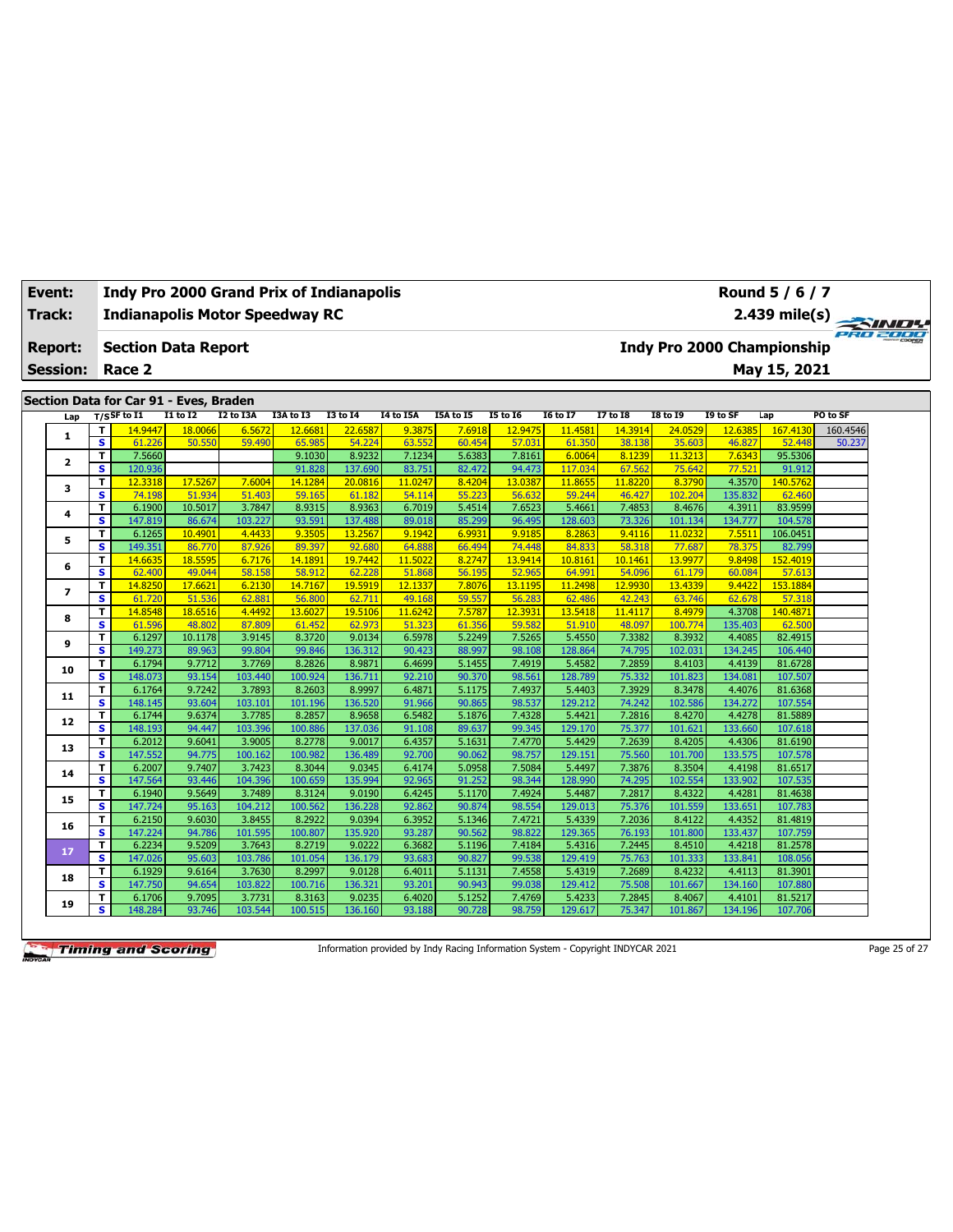| Event:                                                                                                                                                                                                                                                               |                 |                         |                            |                  |                   | <b>Indy Pro 2000 Grand Prix of Indianapolis</b> |                   |                                               | Round 5 / 6 / 7                                                                 |                  |                   |                  |                   |                   |                    |               |
|----------------------------------------------------------------------------------------------------------------------------------------------------------------------------------------------------------------------------------------------------------------------|-----------------|-------------------------|----------------------------|------------------|-------------------|-------------------------------------------------|-------------------|-----------------------------------------------|---------------------------------------------------------------------------------|------------------|-------------------|------------------|-------------------|-------------------|--------------------|---------------|
|                                                                                                                                                                                                                                                                      | Track:          |                         |                            |                  |                   | <b>Indianapolis Motor Speedway RC</b>           |                   | 2.439 mile(s)                                 |                                                                                 |                  |                   |                  |                   |                   |                    |               |
| <b>Report:</b>                                                                                                                                                                                                                                                       |                 |                         | <b>Section Data Report</b> |                  |                   |                                                 |                   | 220 2000<br><b>Indy Pro 2000 Championship</b> |                                                                                 |                  |                   |                  |                   |                   |                    |               |
|                                                                                                                                                                                                                                                                      | <b>Session:</b> |                         | Race 2                     |                  |                   |                                                 |                   |                                               |                                                                                 |                  |                   |                  |                   |                   | May 15, 2021       |               |
|                                                                                                                                                                                                                                                                      |                 |                         |                            |                  |                   |                                                 |                   |                                               |                                                                                 |                  |                   |                  |                   |                   |                    |               |
| Section Data for Car 91 - Eves, Braden<br>$T/S$ SF to I1<br>I2 to I3A<br><b>I1 to I2</b><br>I3A to I3<br><b>I3 to 14</b><br><b>I4 to I5A</b><br><b>I5 to 16</b><br><b>I6 to I7</b><br><b>I7 to I8</b><br><b>I8 to 19</b><br>I9 to SF<br>PO to SF<br>I5A to I5<br>Lap |                 |                         |                            |                  |                   |                                                 |                   |                                               |                                                                                 |                  |                   |                  |                   |                   |                    |               |
|                                                                                                                                                                                                                                                                      | Lap             |                         |                            |                  |                   |                                                 |                   |                                               |                                                                                 |                  |                   |                  |                   |                   |                    |               |
|                                                                                                                                                                                                                                                                      | 20              | Τ<br>s                  | 6.1780<br>148.106          | 9.6955<br>93.881 | 3.7534<br>104.087 | 8.2974<br>100.743                               | 9.0196<br>136.218 | 6.4005<br>93.210                              | 5.0896<br>91.363                                                                | 7.4250<br>99.449 | 5.4199<br>129.699 | 7.4458<br>73.715 | 8.3792<br>102.201 | 4.4177<br>133.965 | 81.5216<br>107.706 |               |
|                                                                                                                                                                                                                                                                      |                 | T                       | 6.1870                     | 9.6462           | 3.7689            | 8.3042                                          | 9.0126            | 6.3929                                        | 5.1168                                                                          | 7.4677           | 5.4359            | 7.2725           | 8.3944            | 4.4172            | 81.4163            |               |
|                                                                                                                                                                                                                                                                      | 21              | s                       | 147.891                    | 94.361           | 103.659           | 100.661                                         | 136.324           | 93.321                                        | 90.877                                                                          | 98.880           | 129.317           | 75.471           | 102.016           | 133.980           | 107.846            |               |
|                                                                                                                                                                                                                                                                      |                 | T.                      | 6.1942                     | 9.5824           | 3.7516            | 8.2437                                          | 8.9932            | 6.4166                                        | 5.1238                                                                          | 7.5030           | 5.4300            | 7.3057           | 8.3797            | 4.4104            | 81.3343            |               |
|                                                                                                                                                                                                                                                                      | 22              | $\overline{\mathbf{s}}$ | 147.719                    | 94.989           | 104.137           | 101.400                                         | 136.618           | 92.976                                        | 90.753                                                                          | 98.415           | 129.458           | 75.128           | 102.195           | 134.187           | 107.954            |               |
|                                                                                                                                                                                                                                                                      | 23              | T                       | 6.1779                     | 9.6442           | 3.7687            | 8.3479                                          | 9.0036            | 6.4494                                        | 5.1369                                                                          | 7.4700           | 5.4238            | 7.2882           | 8.3553            | 4.4148            | 81.4807            |               |
|                                                                                                                                                                                                                                                                      |                 | s                       | 148.109                    | 94.381           | 103.665           | 100.134                                         | 136.461           | 92.503                                        | 90.522                                                                          | 98.850           | 129.606           | 75.309           | 102.493           | 134.053           | 107.760            |               |
|                                                                                                                                                                                                                                                                      | 24              | T                       | 6.1827                     | 9.6467           | 3.7613            | 8.3317                                          | 9.0214            | 6.3665                                        | 5.1393                                                                          | 7.4574           | 5.4266            | 7.2923           | 8.3633            | 4.4070            | 81.3962            |               |
|                                                                                                                                                                                                                                                                      |                 | s<br>T                  | 147.994<br>6.1714          | 94.356<br>9.6664 | 103.869<br>3.7540 | 100.329<br>8.3512                               | 136.191<br>9.0057 | 93.708<br>6.4006                              | 90.479<br>5.0745                                                                | 99.017<br>7.4673 | 129.539<br>5.4072 | 75.266<br>7.2907 | 102.395<br>8.3925 | 134.290<br>4.4221 | 107.872<br>81.4036 |               |
|                                                                                                                                                                                                                                                                      | 25              | s                       | 148.265                    | 94.164           | 104.071           | 100.094                                         | 136.429           | 93.209                                        | 91.635                                                                          | 98.886           | 130.003           | 75.283           | 102.039           | 133.832           | 107.863            |               |
|                                                                                                                                                                                                                                                                      |                 | T                       | 6.6084                     | 12.6466          | 5.6422            | 13.5937                                         |                   |                                               |                                                                                 |                  |                   |                  |                   |                   |                    |               |
|                                                                                                                                                                                                                                                                      | 26              | S.                      | 138.460                    | 71.974           | 69.243            | 61.492                                          |                   |                                               |                                                                                 |                  |                   |                  |                   |                   |                    |               |
|                                                                                                                                                                                                                                                                      |                 |                         |                            |                  |                   |                                                 |                   |                                               |                                                                                 |                  |                   |                  |                   |                   |                    |               |
|                                                                                                                                                                                                                                                                      |                 |                         | <b>Timing and Scoring</b>  |                  |                   |                                                 |                   |                                               | Information provided by Indy Racing Information System - Copyright INDYCAR 2021 |                  |                   |                  |                   |                   |                    | Page 26 of 27 |